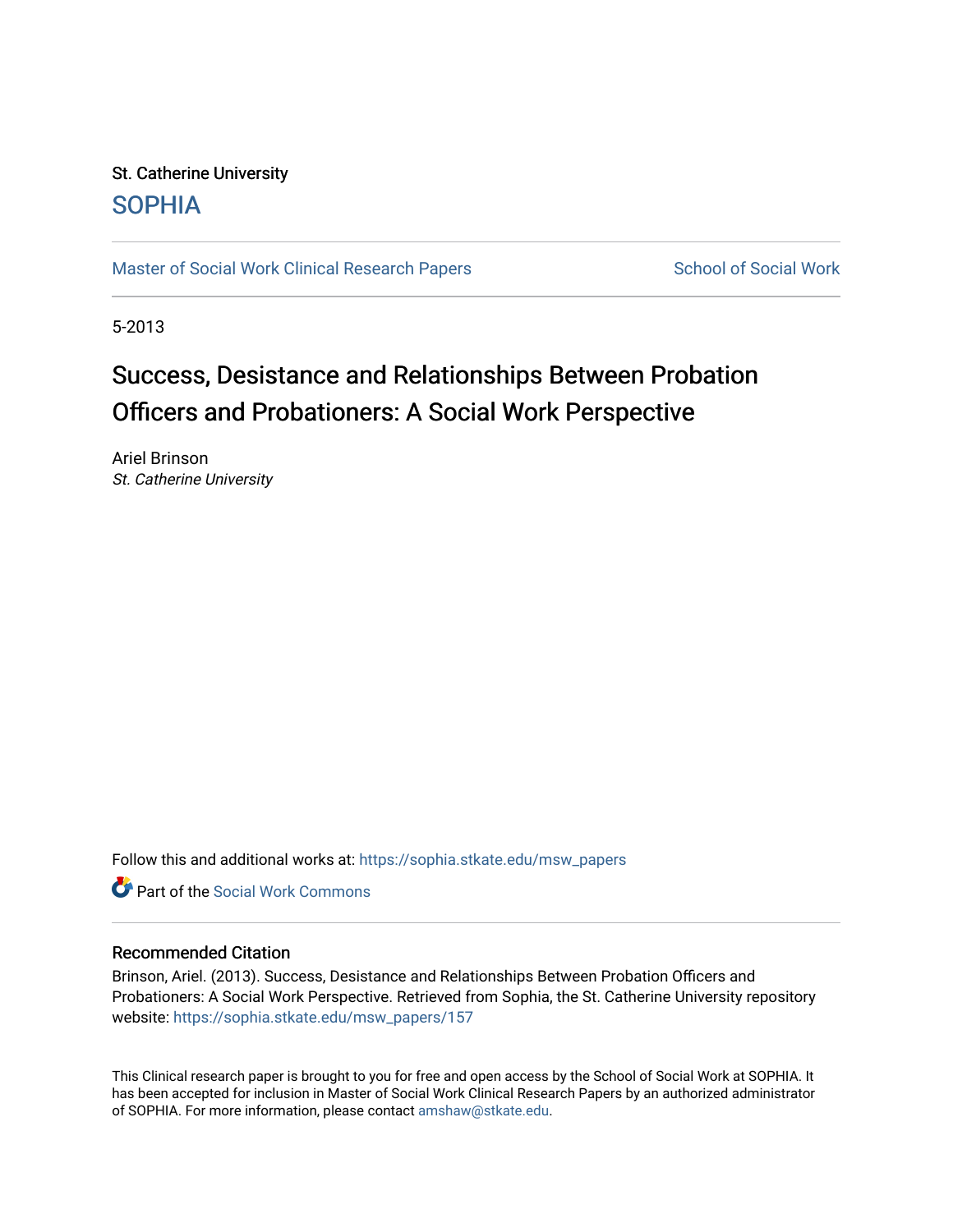# Success, Desistance and Relationships Between

# Probation Officers and Probationers: A Social Work Perspective

by

Ariel Brinson, B.A., B.S.

MSW Clinical Research Paper

Presented to the Facility of the School of Social Work St Catherine University and the University of St Thomas St. Paul, Minnesota In Partial fulfillment of the requirements for the Degree of

Master of Social Work

Committee Members David Roseborough, Ph.D., (Chair) Deric Jackson, LGSW Phyllis Grubb, MSW

The Clinical Research Project is a graduation requirement for MSW students at St Catherine University/University of St Thomas School of Social Work in St. Paul, Minnesota and is conducted within a nine-month time frame to demonstrate facility with basic social research methods. Students must independently conceptualize a research problem, formulate a research design that is approved by a research committee and the university Institutional Review Board, implement the project, and publically present the findings of the study. This project is neither a Master's thesis nor a dissertation.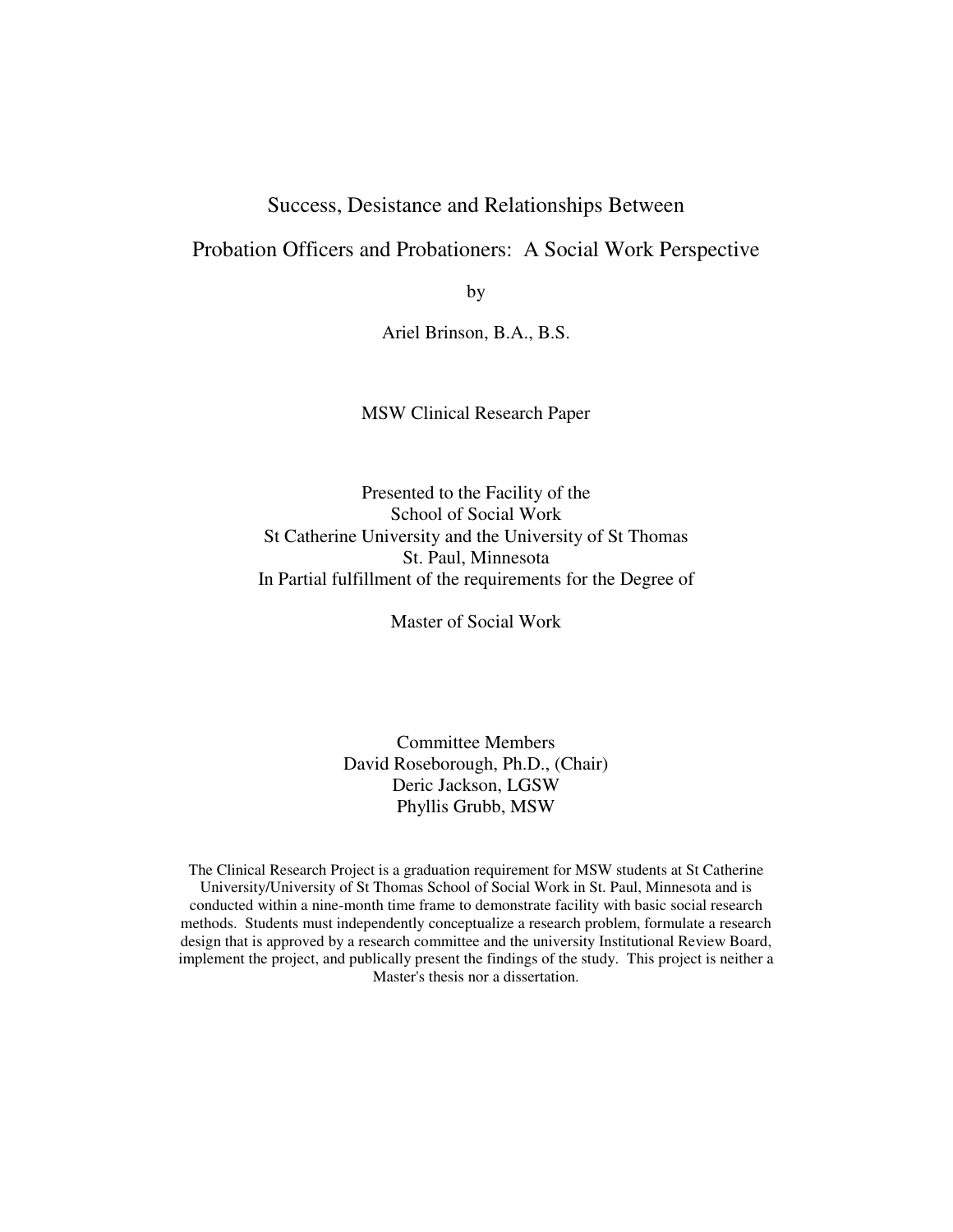#### Success, Desistance and Relationships Between

Probation Officers and Probationers: A Social Work Perspective

Research Chair: David Roseborough, Ph.D. Committee Members: Deric Jackson, LGSW; Phyllis Grubb, MSW

The number of individuals who are reentering communities from prison, jail, and on community supervision across the United States is vast and due to its size a limited number of programs are used on a regular basis. The purpose of this research was to better understand how adults on probation desist from reoffending. Specifically, this researcher asked both adults on probation and an accompanying sample of probation officers about how each: (1) define success, (2) challenges, and (3) how the relationships and services probation provides do and do not support efforts toward desistance, using a qualitative, exploratory design. Maruna (2001) defines desistance as "the long-term abstinence from crime among individuals who previously engaged in persistent patterns of criminal offending." This study was exploratory and looked at the current approaches a sample of probation officers used with their clients, their prioritization of duties in this role, the factors that encourage success in this relationship, and how each understand and define "success". The clients (probationers) were also interviewed using similar questions formatted to their point of view. The results show that the probation officers and probations in this sample report having some similar answers in terms of several of the variables and point to the need for increased resources for probationers and involvement from probation officers.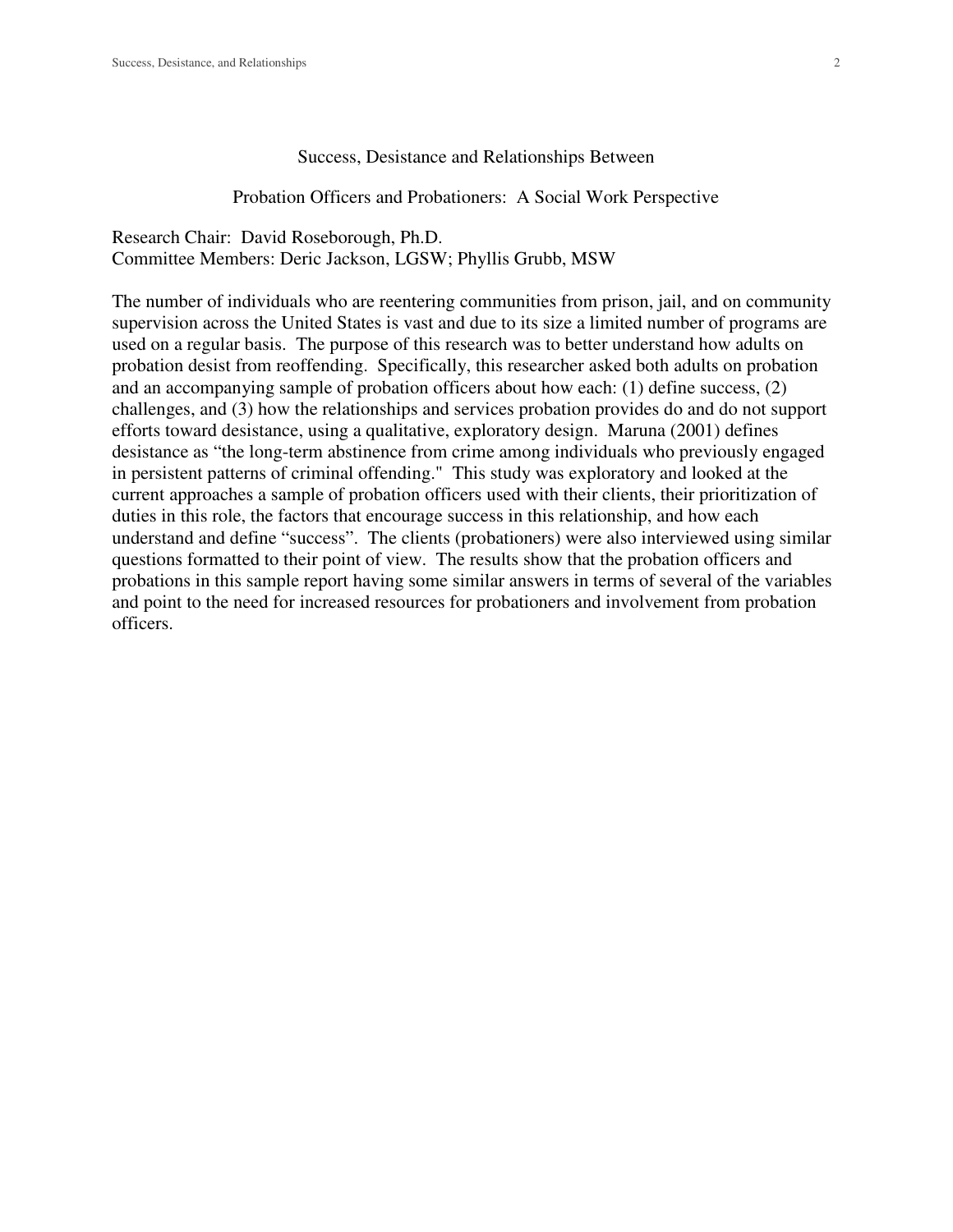#### **Acknowledgements**

 There are so many people that I would like to thank that have helped me directly and indirectly in this research as well as through graduate school. First of all I would like to thank my chair David for his calming presences and guidance through this challenging time as well as my committee members, Deric and Phyllis, who have given me wonderful feedback throughout the entire process. I would also like to thank my fiancé Michael for holding down the fort while I chased my dreams by going back to school - I love you. My dear friend Lara for encouraging me through her moral support and always believing that whatever I set my mind to I could achieve. My parents for inspiring in me the passion of my practice and the idea that I could be anything I wanted to be. And finally for my cohort-Rick, Lisa, Melody, and Leah for which I could never have made it this far without.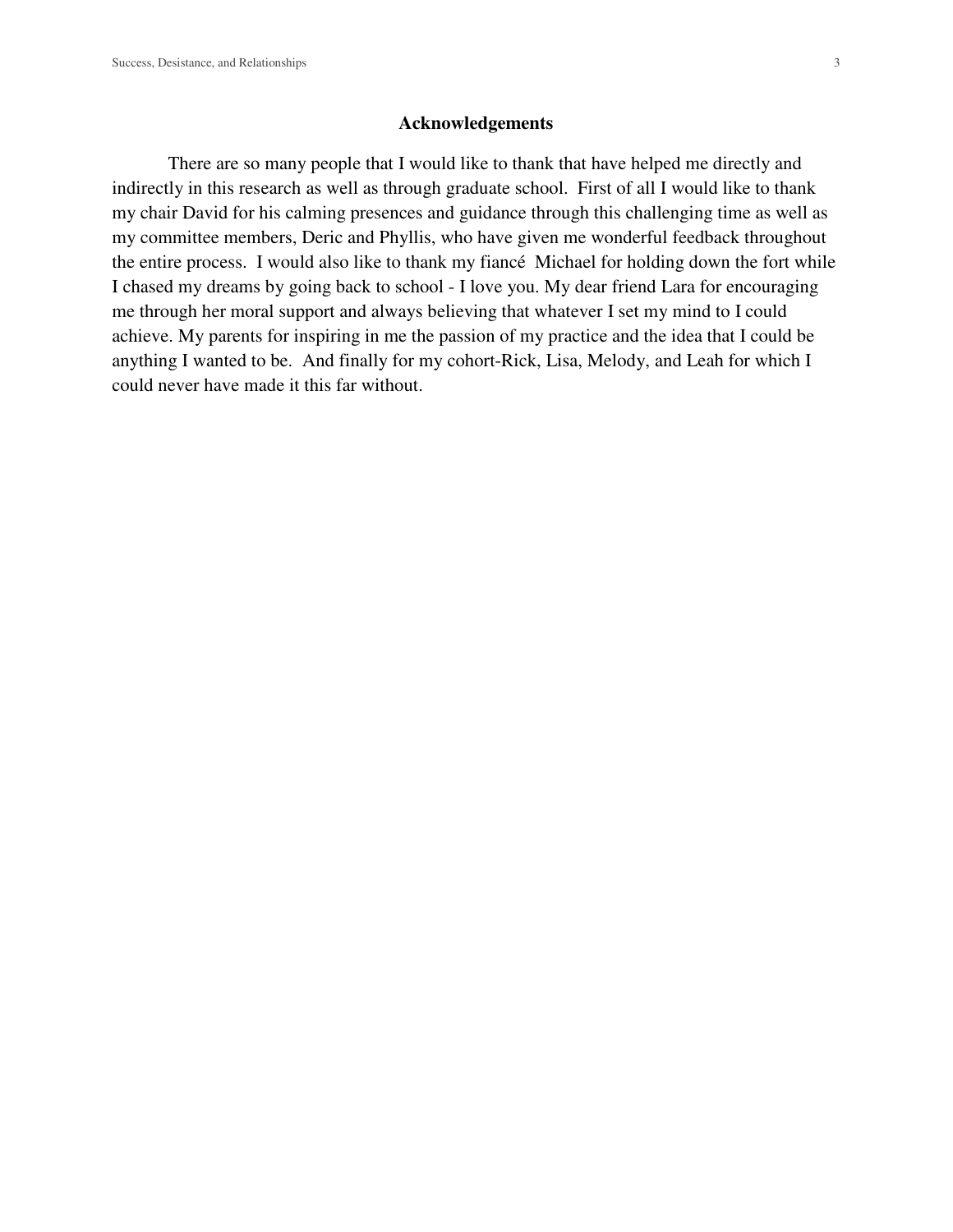# **Table of Contents**

| I.    |                                                                                |
|-------|--------------------------------------------------------------------------------|
| П.    |                                                                                |
|       |                                                                                |
|       |                                                                                |
|       | c. Defining Success from the Perspective of Probation Officers and Offenders17 |
|       |                                                                                |
| Ш.    |                                                                                |
| IV.   |                                                                                |
|       |                                                                                |
|       |                                                                                |
|       |                                                                                |
|       |                                                                                |
|       |                                                                                |
|       | f.                                                                             |
| V.    |                                                                                |
| VI.   |                                                                                |
| VII.  | .49<br>Appendix A                                                              |
| VIII. |                                                                                |
| IX.   |                                                                                |
| X.    |                                                                                |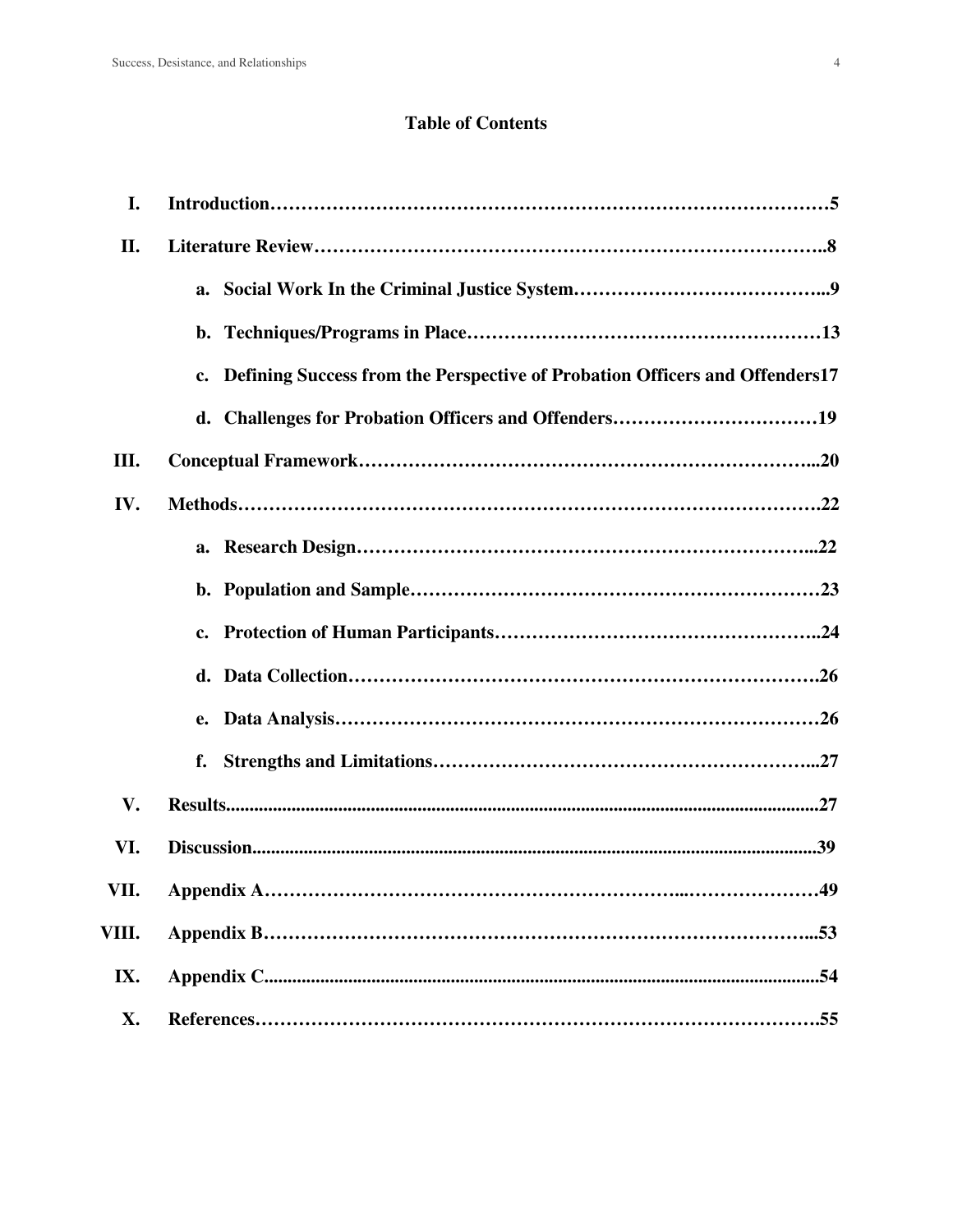#### **Introduction**

"The mood and temper of the public with regard to the treatment of crime and criminals is one of the unfailing tests of the civilization of any country."

#### Winston Churchill, 1910

"The National Reentry Resources Center" states that during 2010, 708,677 sentenced prisoners were released from state and federal prisons in the United States and 9 million were released from jail. Nearly 4.9 million individuals were on probation or parole at the end of 2010 ("The National Reentry Resources Center"). This being said, the number of individuals who are reentering communities across the United States is vast and due to its size a limited number of programs are used on a regular basis. They serve two roles: "a legalistic or surveillance role; and a helping, therapeutic, or problem solving role" (Trotter, 2006, p. 4).

The average citizen gives little thought to the fact that transition from prison to the community is a major life change. The impact of reentering a community that may hold those who contributed to or encouraged the client's criminal behavior is still present and active in the client's system (Mears, Wang, & Bales, 2008). To address these concerns the criminal justice system has implemented goals for the offender to complete while on parole or if forgoing prison time on probation. These goals can include drug assessment and treatment, cognitive-behavioral classes, anger management, and drug screening. What has been left out of these court ordered conditions are the interpersonal relationships and motivations one has to complete them. It may be very easy to state as a law abiding citizen that completing these conditions is necessary and of high priority, but emerging from a background where values may have shifted due to poverty, lack of education, and pro-social supports can create obstacles in court ordered as well as personal goals.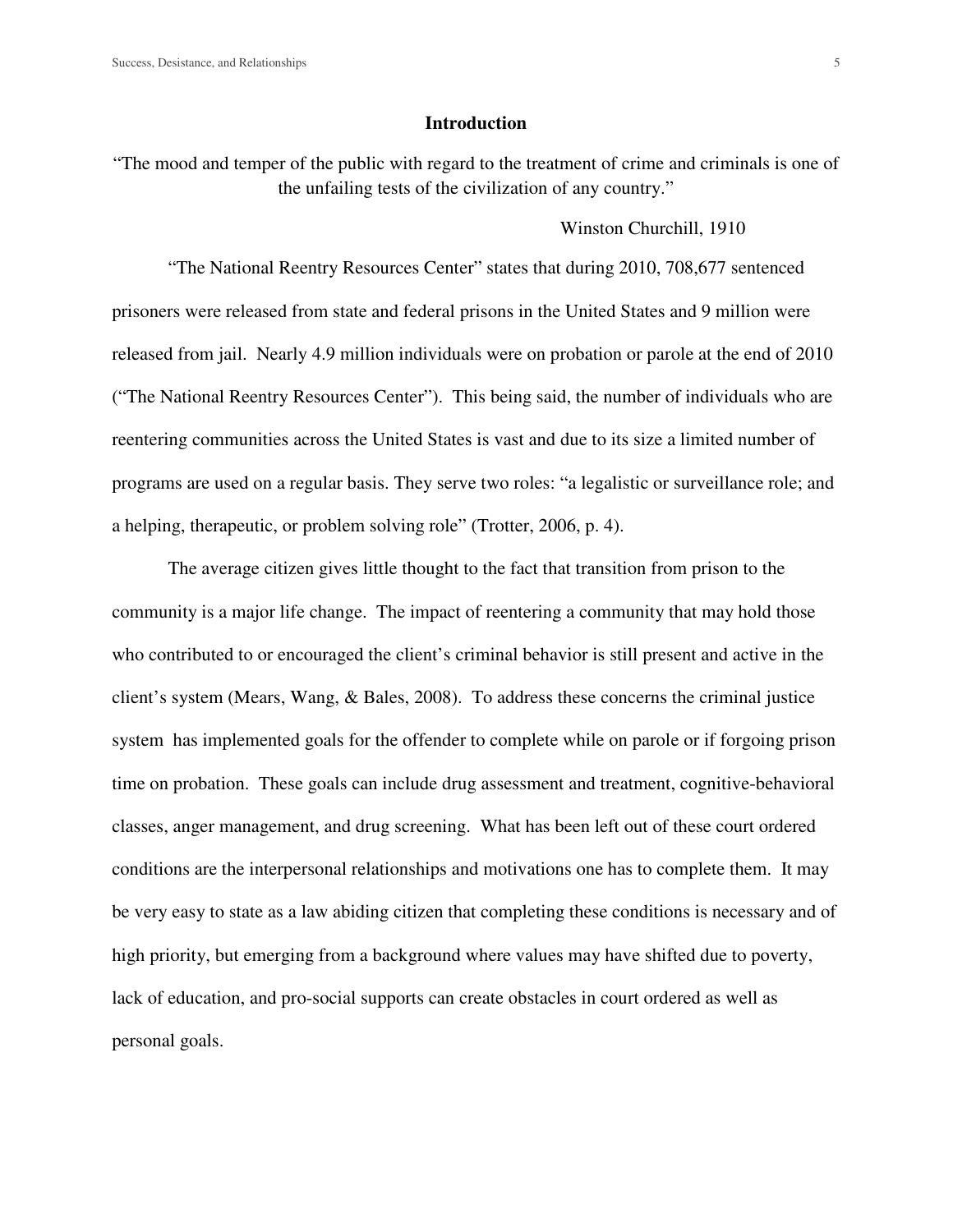Another point worth mentioning is the probationer's status as an involuntary client; these individuals do not necessarily seek out the help, supports, and services provided to them and can rebel against any attempts to engage. There may be a lack of collaboration between clients and probation officers when goals are mandated and do not include the client's input. Clients can often see these mandates as intrusive and consider recommendations meaningless or even harmful (Miller from De Jong & Berg, 2001).

The bridge between a convicted individual and the community falls then to the probation and community correction officers (probation officers) who are there to help enforce the court order while also working towards rehabilitation by assisting with problems that may originate with the criminal behavior (Trotter, 2006). As with clients in other mandated programs the provider, whether it be a therapist, drug or mental health counselor, or probation officer, enters in to a lopsided alliance. Playing both the therapeutic and surveillance role is difficult and important when working with involuntary clients (Skeem, Louden, Polaschek, & Camp, 2007). Acknowledging the differing definitions and outlooks of the mandates and goals by client and probation officer, while establishing the client's sense of choice and control and discussing in a concrete manner the nonnegotiable matters place the probation officer in a balancing act (De Jong & Berg, 2001).

Social work is very familiar with involuntary clients and actually has roots in criminal justice settings dating back to the 1890's (Ivanoff, Blyth, & Tripodi, 1994). The criminal justice system and social work have paths that have both crossed and repelled each other. In 1974 Martinson's infamous article about the failure of rehabilitation programs for offenders and their inability to reduce recidivism struck a strong note in legislation and research alike. By the early 1990's researchers turned their attention from re-evaluating rehabilitation and instead focused on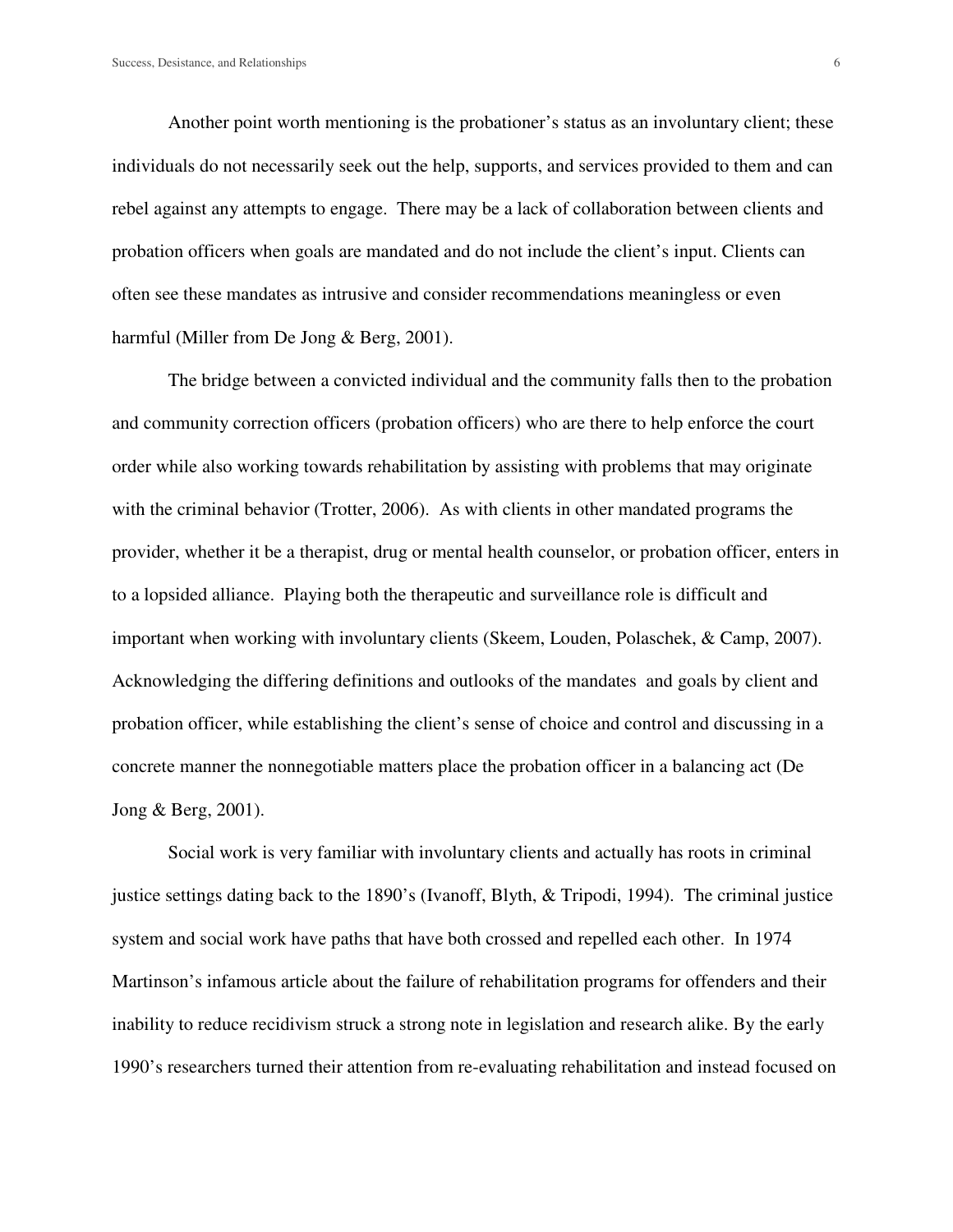"What works?" This change in the research perspective again sparked the integration of the ideals of social work in probation practice and have come full circle contributing to the practice of probation through evidence based practices (Petersilia, 2004). Smith (2005) argues that "evidence supports the view that effective probation practice is likely to be informed by values and skills that are recognizably within the tradition of social work, and concludes that despite pressures to abandon social work as a basis for probation practice" (p. 621).

The rehabilitation versus incarceration approach can be hard to sell both on a community level as well as to probation officers who are mandated by the legislation of their jurisdiction. The overall contributions of the probation officers are to protect the safety of the public (Smith, 2005 ), deterrence (Ivanoff et al., 2006), and justice (Payne & DeMichele, 2011) leaving little room for trust, which is needed to establish a positive relationship. No matter how vigorous, a probation officer can only do so much in terms of these unreasonable expectations and will never accomplish the same level of safety as incarceration (Smith, 2005). Ivanoff et al. (2006) points out "the focus in correctional settings is on managing many individuals. This has led to the development of profiles of behavior that while statistically accurate and helpful in planning large programs or services needs, frequently do not reflect the best fit categorization for an individual offender "(p.119). This seems to be the product more of available programs than caseloads, as social workers also strain under the burden of managing many individuals. The cognitivebehavioral group work jumped out as being the most successful treatment for offenders and thus became the only treatment available, creating a state of mind with probation officers reflected in practice as "Do this, because this is what is supported by the evidence, and do nothing else; nothing else matters"(Smith 2005, p. 627). Treating each offender as an individual and proposing services with this in mind, may accomplish a connection for success between offender and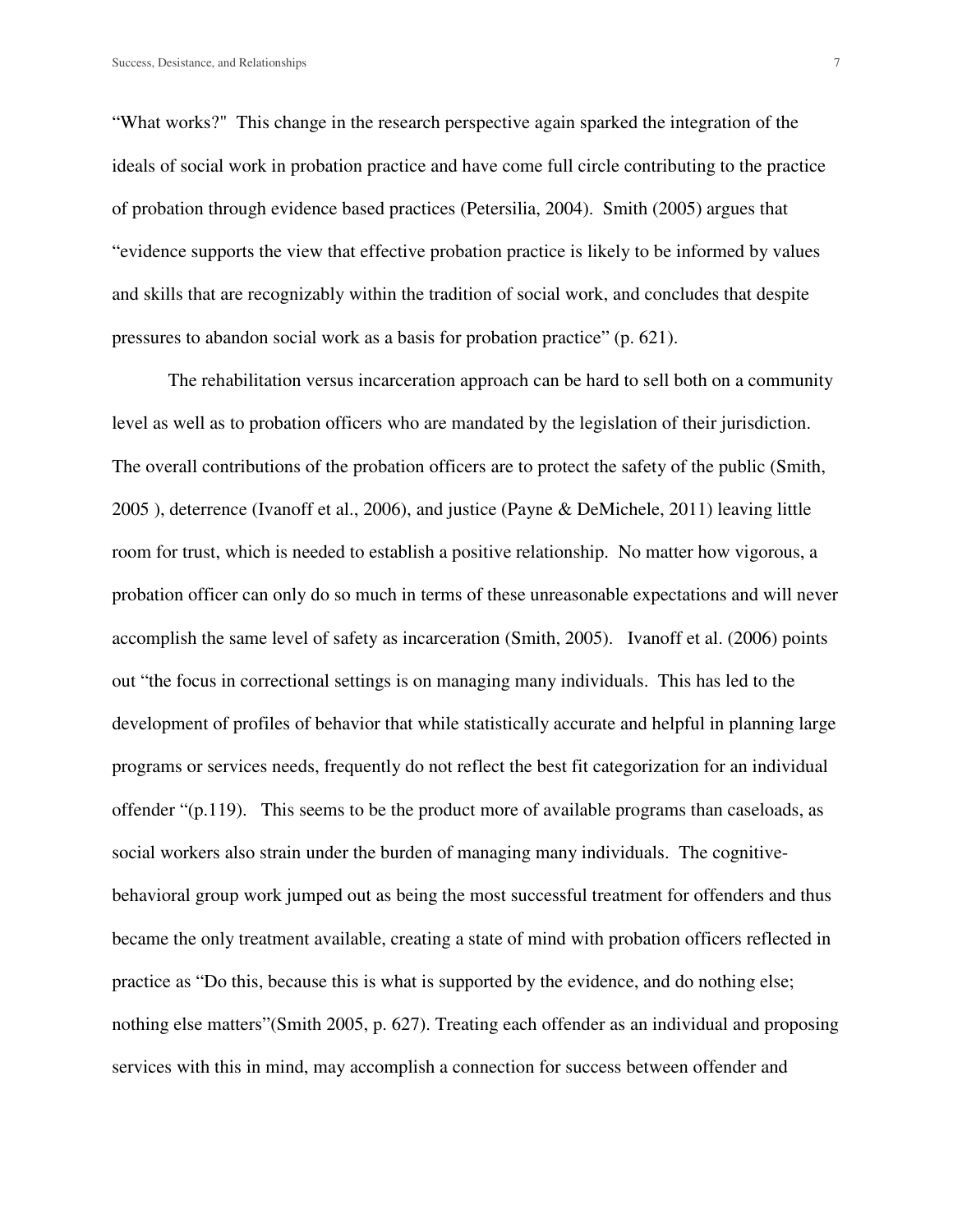probation officer, by both offender and probation officer's definition, and makes it more likely that the offender will be actively involved and thus engaged in goal setting, services, and rehabilitation (Dowden & Andrews, 2004).

 The question remains: Does the relationship between the probation officer and offender contribute to the success of the offender? And what does success mean to each party? What serves as a deterrence or an act of desistance when challenges occur? These questions demonstrate the importance of attempting to empower the client to embrace their services with a motivation to learn and to convince them of their freedom of choice at a time where they may be feeling restricted or controlled. In this study these questions were explored.

#### **Literature Review**

 The common view of probation or parole officers has been that their role is primarily to prevent the reoccurrence of crime through the completion of court mandates and community protection. The wide berth of this designation seems lofty in its expectations and provides little to no opportunity for the implementation of influences outside deterrence and short of incarceration to provide an alternative point of view (Smith, 2005). Thus the introduction of social work tools can either seem challenging or welcoming depending on the approach of the probation office.

Most models of social work were originally intended for voluntary clients, but the use of these tactics can alienate involuntary or mandated clients (De Jong & Berg, 2001). Working with involuntary clients in both of these fields can often create tension between the legal and organizational expectations and the broader integration of social justice and consumer rights (Brophy, Cambell, & Healy, 2003). I will be using terms such as offender and client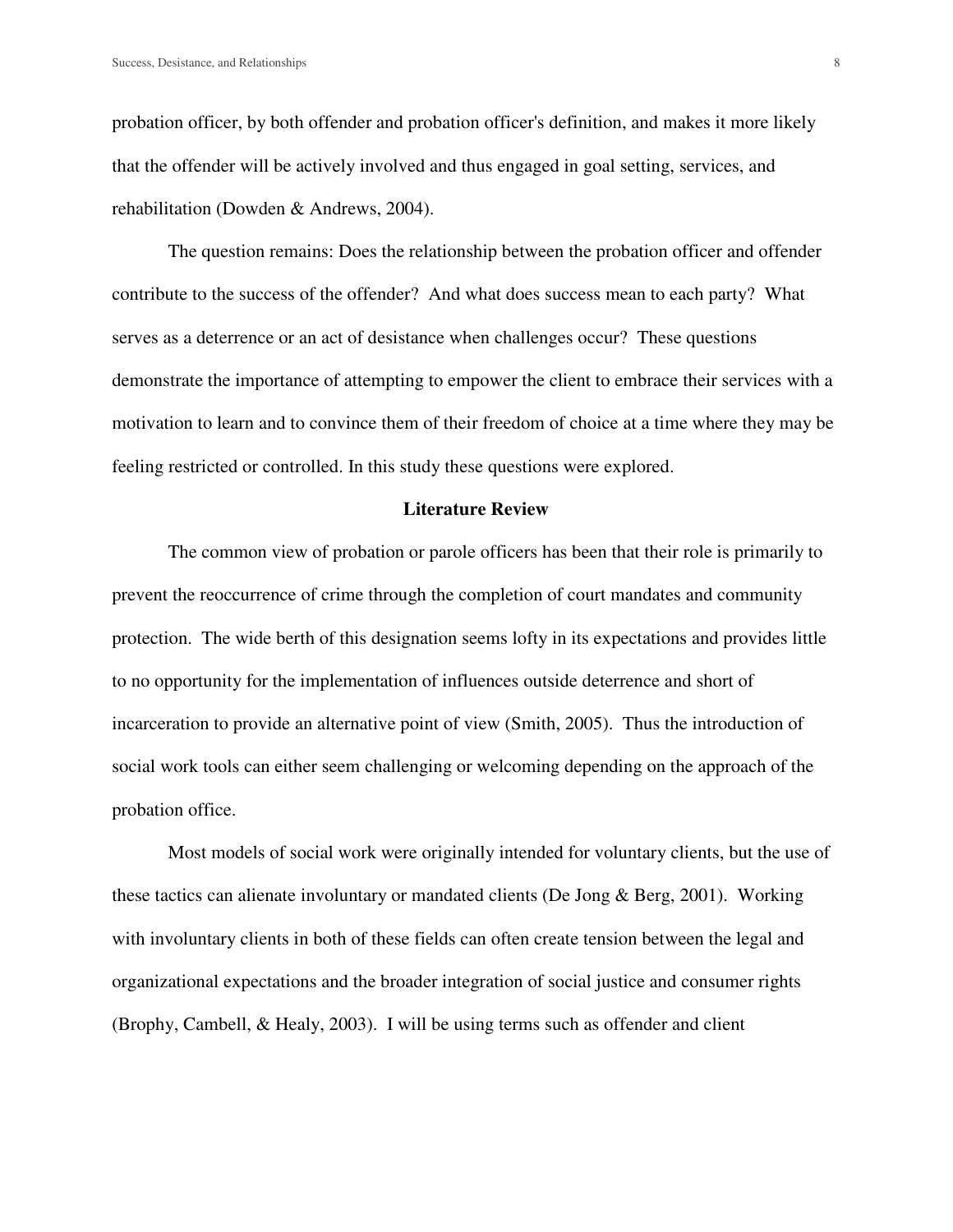interchangeably as well as practitioner to encompass social worker and parole or probation officers.

#### **Social Work in the Criminal Justice System**

Probation was first introduced in America in 1841 and has become an eclectic collection of philosophies and theories including social sciences (Sigurdson, McEachern, & Carter, 1973). Since 1992 community corrections has changed in ways that distances itself from social work, separating the criminal justice system from social work while continuing to keep grounded in a social work base (Smith, 2005). Ivanoff et al. (1994) and Rooney (2009) wrote that involuntary clients, whether they are with social work or probation, are clients who feel "forced or pressured" into services. Mandated clients fall into this category in that they are required to receive services by the court system (De Jong & Berg, 2001). The concept of involuntary or mandated clients is defined by the sense of the client's unwillingness to get help or services and the overall disgruntled and sometimes rebelling nature of these clients, which may be constant through the course of the professional relationship.

To the untrained eye, probation officers and social workers may seem to have similar jobs; they both meet with individuals who are facing difficulties both internally and externally; they meet in offices, communities, and homes; and the outcomes are often positive. Another point that they share is their work with involuntary or mandated clients. Much of the research surrounding therapy with involuntary clients is based on engagement while probation officers use terms such as cooperation and compliance (Ivanoff et al., 1994).

The main goal of probation as protecting the public is inherently flawed and unreasonable. The cultural meaning of organizational knowledge, training, and socialization of probation officers encourage specific attitudes and belief structures in terms of the importance of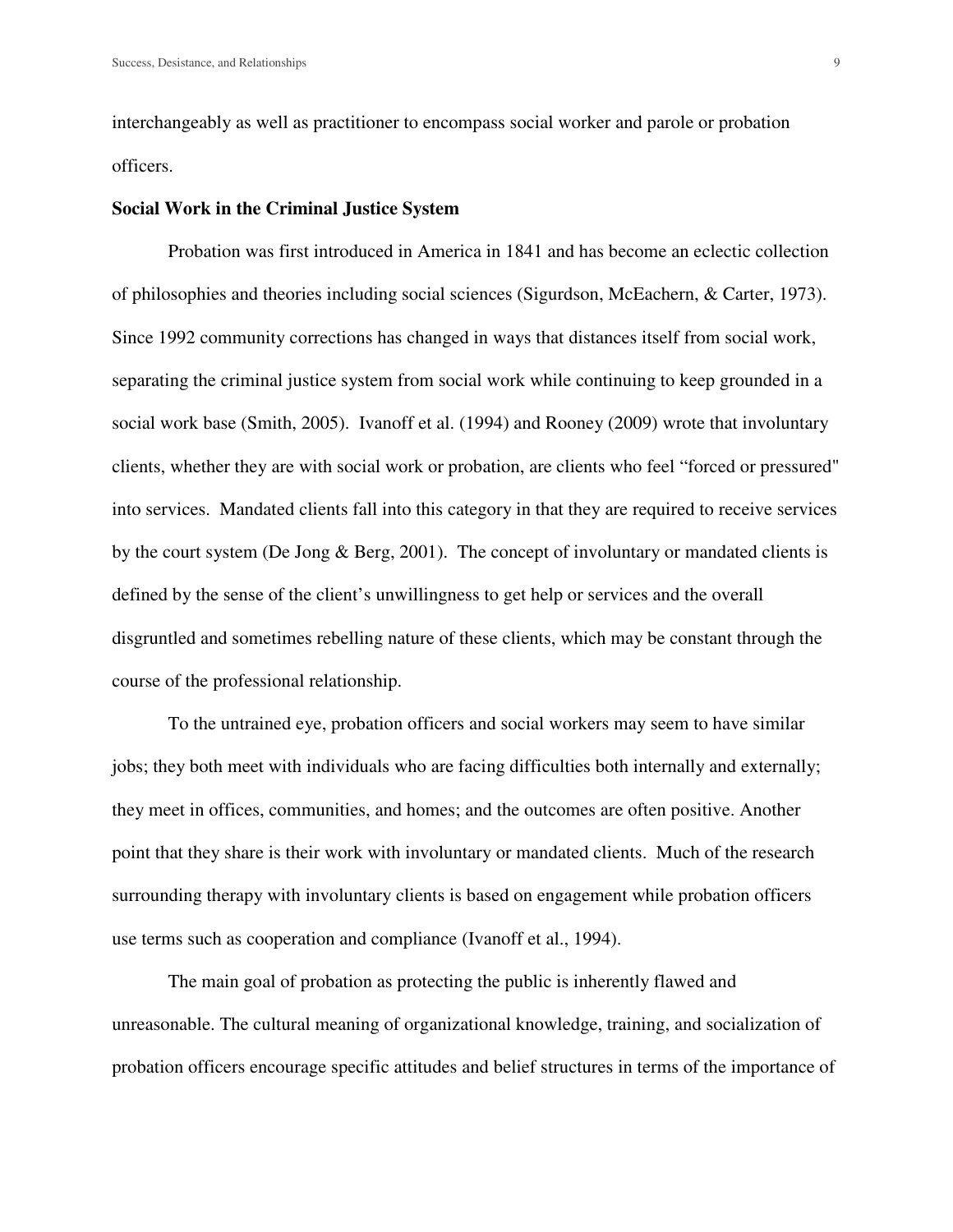their jobs and rehabilitation does not top the list (Payne & DeMichele, 2011). Robinson, Alexander, Lowenkamp, Oleson, and Holsinger, (2011) stated "With ever-increasing caseloads, as well as the administrative and surveillance functions that are required by supervision agencies, it seems unrealistic to assume that an officer with a relatively limited amount of face-to-face contact could have a realistic and palpable impact on offender behavior in the long term" (p. 5). Probation officers are assigned the task to prevent recidivism and improve community safety using a risk and needs models; these models may temporarily decrease reoffending, but fail to address core personality traits which are a challenging and dramatic shift for any person (Veysey, Christian, & Martinez, 2009). Research indicates that effective probation practice, e.g. practice that reduces recidivism, integrates the values and skills that are traditionally assigned to social workers (Smith, 2005). In either case the probation officer or social worker take on a dual role, both slightly askew in a position of power, but striving to make changes to the client. The office setting that are often the meeting places for probation officers or social workers and their clients can add a different dimension to this relationship. The disadvantage status of the client can hamper their ability to express feelings and negotiate for services that will meet their needs (Sigurdson et al., 1973, p. 356). Balancing the helping, therapeutic, and problem-solving role with the role of surveillance is challenging but an important and effective tool when working with involuntary clients (Skeem et al., 2007).

Smith (2005) suggests that the most effective tools for working with involuntary clients as a probation officer or social worker are often very similar; he goes on to argue that restorative justice practices strongly associate with social work; practices such as the strong relationships, feelings, empathy, care, respect, as well as commitment to compromised solutions between victims and offenders. Restorative justice offers one example of a model of probation with a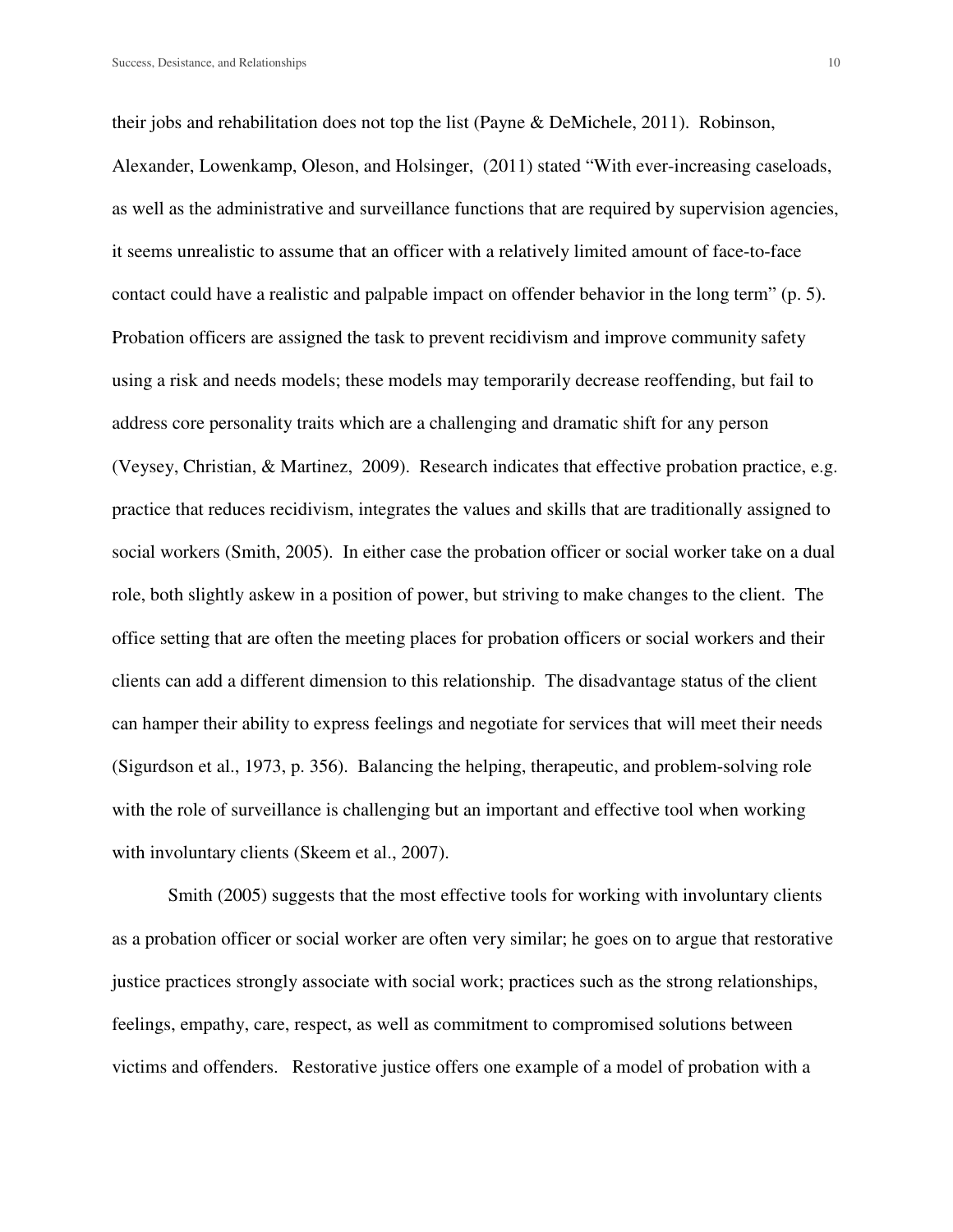rehabilitative focus, where professionals from both social work and corrections have worked successfully together. Tyler (Skeem et al, 2007) comments that the ability of a client's willingness to comply is linked to the perception they have of the system that has required their cooperation; it is important that these clients see this decision as fair and equal. They achieve this by being treated with dignity, respect, and caring, and are a positive aspect of the dual-role relationship.

 Ward (2008) describes a good first step for any practitioner as achieving desistence or "an offender's self assessment of it being worth staying out of crime and the development of the capacity to 'say no'; the role of a committed and helpful professional in achieving this; and improvements in the offender's community, social, and personal circumstances", the point being that the move to change needs to be sparked in the client as well as the practitioner (p. 402). This approach allows the offender to co-construct the outcomes of their meetings and the practitioner to integrate an acceptance of human choice and dignity into the sessions. The respecting of the client's choice allows them to take responsibility and the natural consequences of their actions (De Jong & Berg, 2001). These terms are also part of the Social Work Code of Ethics and the importance of human relationships. This principle stresses "that relationships between and among people are an important vehicle for change" and to "engage people as partners" (NASW, p. 8).

 For probation officers, the goals of supervision are ultimately determined by policy makers. They are the implementers of new strategies and practices that define the type of supervision deemed fit. At the same time social workers live by the same goal setting, but have less concrete means of outcome measurement. This has both strengths and limitations. Traditionally social workers individualize programs based on client need, whether voluntary or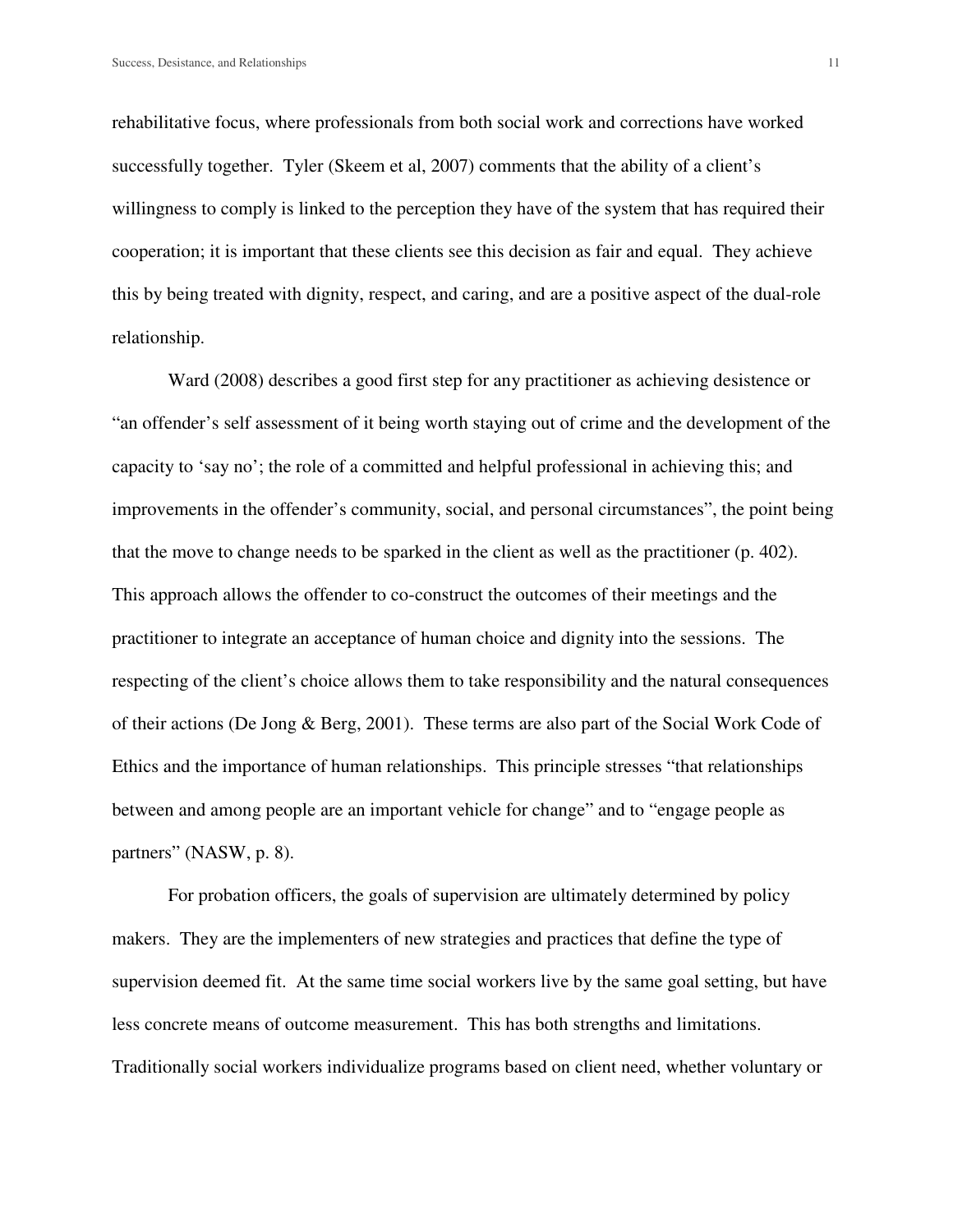not, and so the outcomes are abstract; but probation officers' primary determination for successful supervision is the completion of court mandates and prevention of recidivism which are closely tracked.

 The worker/service user relationship rests on the ability of the client to understand their problems and discover ways, with the practitioner as support, in which to solve them (Ward, 2008). So whether this task falls to the probation officer or the social worker, cooperation is necessary to establish a relationship that focuses not only on the mandated goals, but steps that need to be taken in order to achieve these as well as personal goals. Considering the approach of the practitioner, it might be helpful to consider Maslow's Hierarchy of Needs, which displays a triangle and within this triangle levels moving vertically. Each item in these levels needs to be obtained before being able to move to the next and the individual might move backwards if a lower level need arises. The base level displays physical needs like food, water, clothing, and sleep; the next level is security or safety; third from the bottom is psychological or social needs, such as relationships; and the top level is self-actualization needs (*Mosby's Dictionary of Medicine, Nursing, &Health Professionals*, 2009; Jones, 2004). According to Maslow, the level of self-actualization is where behavior changes occur and this can only happen if the lower levels are met and continuous (Jones, 2004). If we were to look at a client through this needs assessment and this person was mandated by the court to attend chemical dependency treatment, what would be the first step as a practitioner? A probation officer who bases their belief on punitive measures might go straight to getting this person into a treatment program, but a practitioner who understand this concept would determine if the first four levels have been obtained before entertaining the idea that the client was in a position to address a court mandate such as their chemical/psychological health.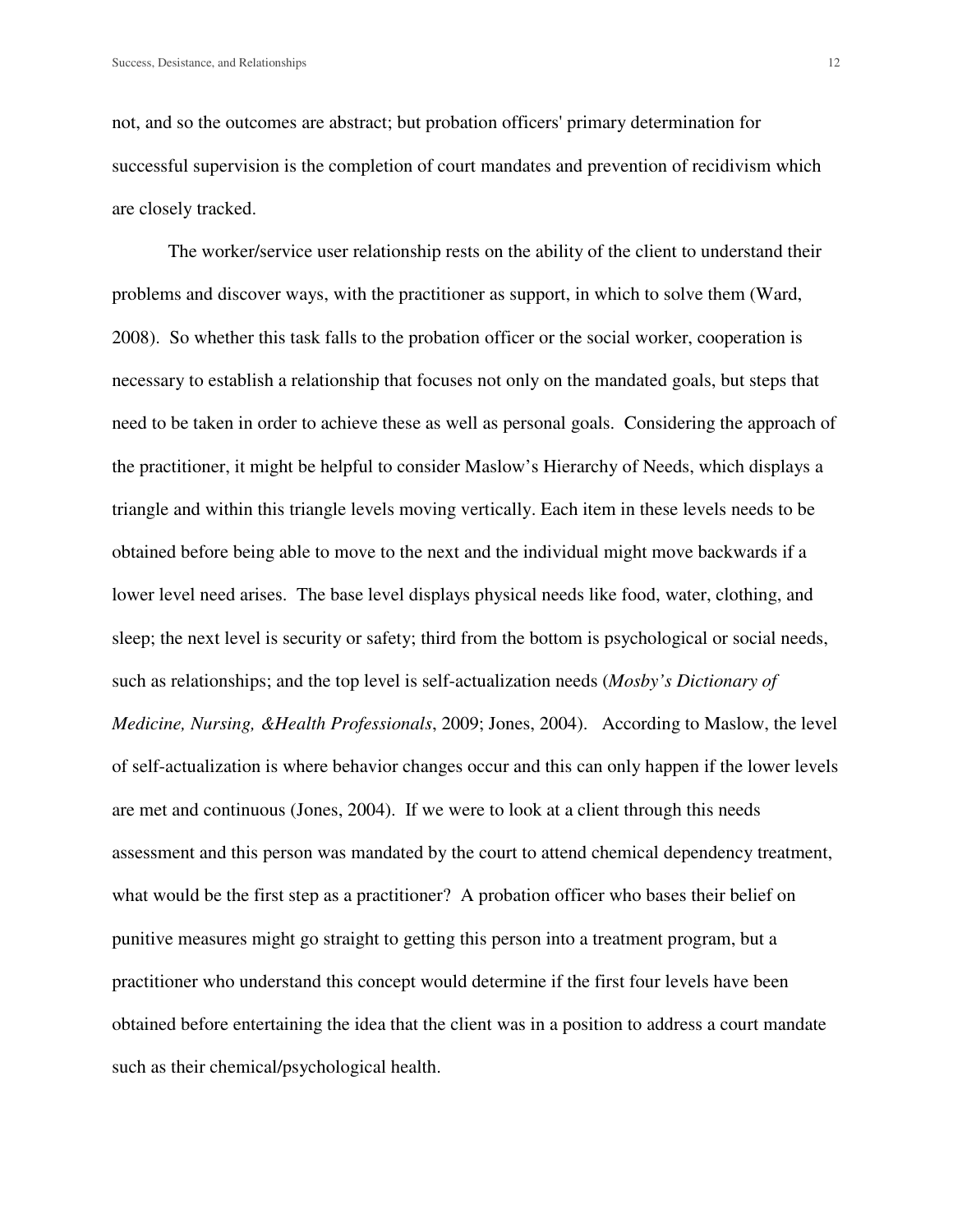#### **Techniques/Programs in Place**

The reentry of offenders into the community is inevitable; it is not a choice or option but a reality and a process (Petersilia, 2004). The techniques used by practitioners and the programs that are currently in place for mandated clients have emphasized evidence-based practice. Ivanoff et al. (1994) explains that due to its size, programs in the criminal justice system are limited. They include: diversion, alternatives to incarceration, and incarceration. These programs include two components: loss of freedom for punishment, monitoring, and protection of public safety; and involvement in programs for education, vocation, rehabilitation, supervision, and counseling. This can cause discrepancies as the level of involvement in these programs is determined by available resources and funding while the mandates and policies determine the level of supervision (Ivanoff et al., 1994).

The introduction of the potential role of group work has had the strongest evidence in terms of reducing recidivism, these groups are meant to enhance supervision, but can sometimes be misinterpreted as replacements for supervision (Smith, 2005). Many such groups are cognitive behavioral in nature. According to Ross and Fabiano (in Ivanoff et al., 1994) these cognitive-behavioral groups strongly encourage four components: self-control, critical thinking, rational self-analysis, and means-ends reasoning which is a general problem solving skill. Cognitive-behavioral group work generally focuses on the thought processes and subsequent action of offenders. It addresses this in ways that require clients to stop and study this process in hopes of making better decisions in the future.

Research has made strides in the training of probation officers and the skills that seem to encourage the lowest rate of recidivism. The focus on the RNR (risk-need-responsivity) dominates present trainings such as STICS and STARR. The RNR, first proposed by Andrew,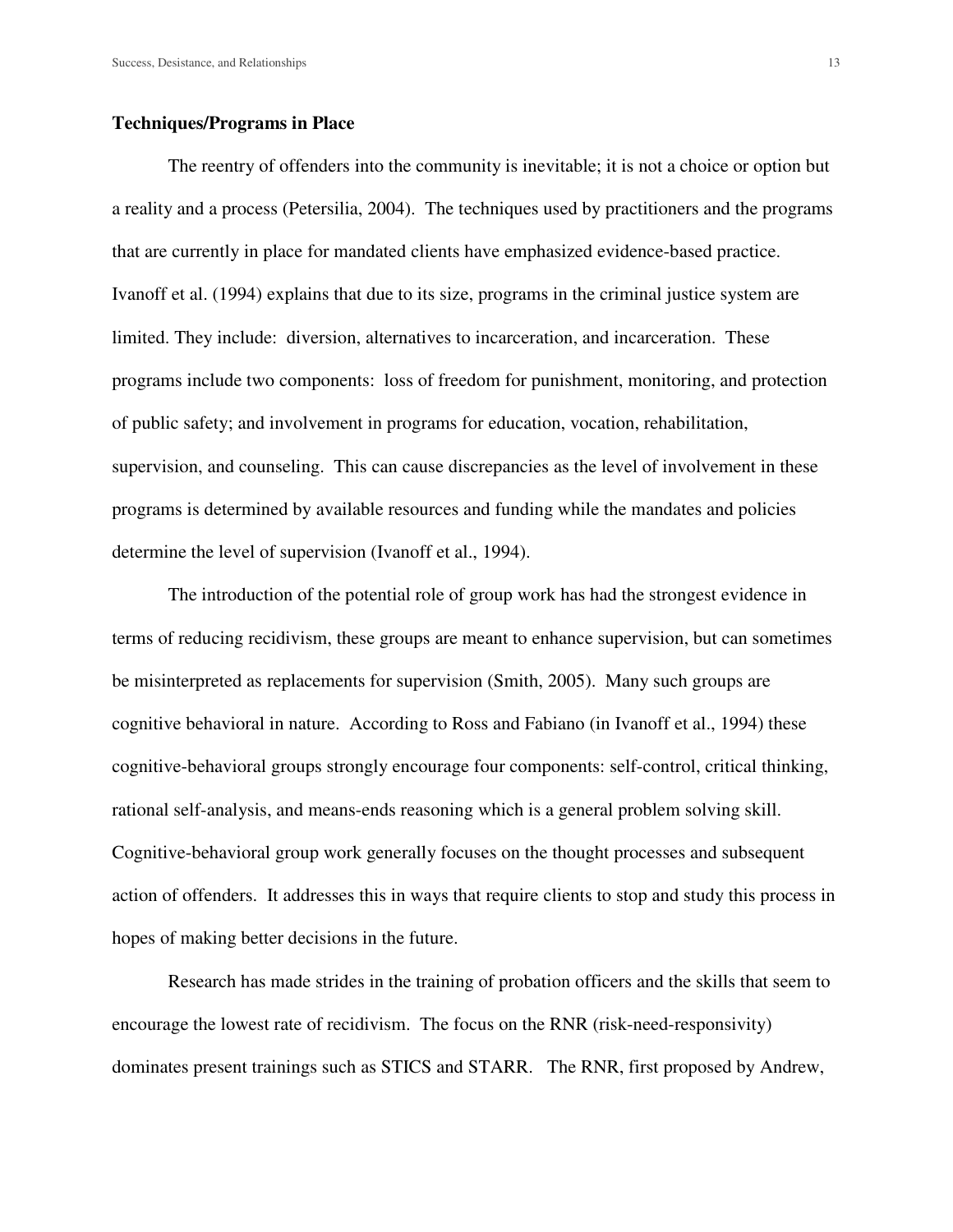Bonta, and Hoge in 1990 (Bonta, Bourgon, Rugge, Scott, Yessine, Gutierrez, & Li, 2010) and also by Dowden (2004), conclude that three clinical and psychologically informed principles share strong ties to reducing recidivism, they are: risk, need, and general responsivity. Risk is matching the level of service and intensity to that of the level of offender (more services to high risk, fewer to low risk) ("Risk-Need-Responsivity Model for Offender Assessment and Rehabilitation," 2006). Need is looking at the criminogenic needs, or risk factors, associated with criminal behavior that will be the target of intervention. It indicates that in order to reduce reoffending the practitioner should target specific risk factors for the client. These can include family, peer associations, antisocial attitudes, and impulsivity control related to criminal history. This principle acknowledges that other needs such as emotional, personal problems, and low self-esteem are important, but not a component in reducing recidivism (Dowden, p. 203). Both of these principles are reflected in the current risk assessment given by certain counties in probation settings. The Level of Service Inventory Revised (LSI-R) takes into account the varying degrees that external forces contribute to an offender's successful completion of probation and determines the chance of recidivism. The LSI-R is a 54 item quantitative survey that measures offender beliefs and assesses their situation in order to establish a score which defines them for high or low risk of recidivism; the items measured are: criminal history, education/employment, financial, family/marital, accommodation, leisure/recreation, companions, alcohol/drug problems, emotional/personal, and attitudes/orientation. (Andrews & Bonta, 2004). Responsivity is matching the "style and mode of intervention to the ability and learning style of the offender" (Bonta et al., 2010, p. 1). Beier (1952) alludes to this same principle in the use of client-centered therapy and uses it to judge the client for "therapy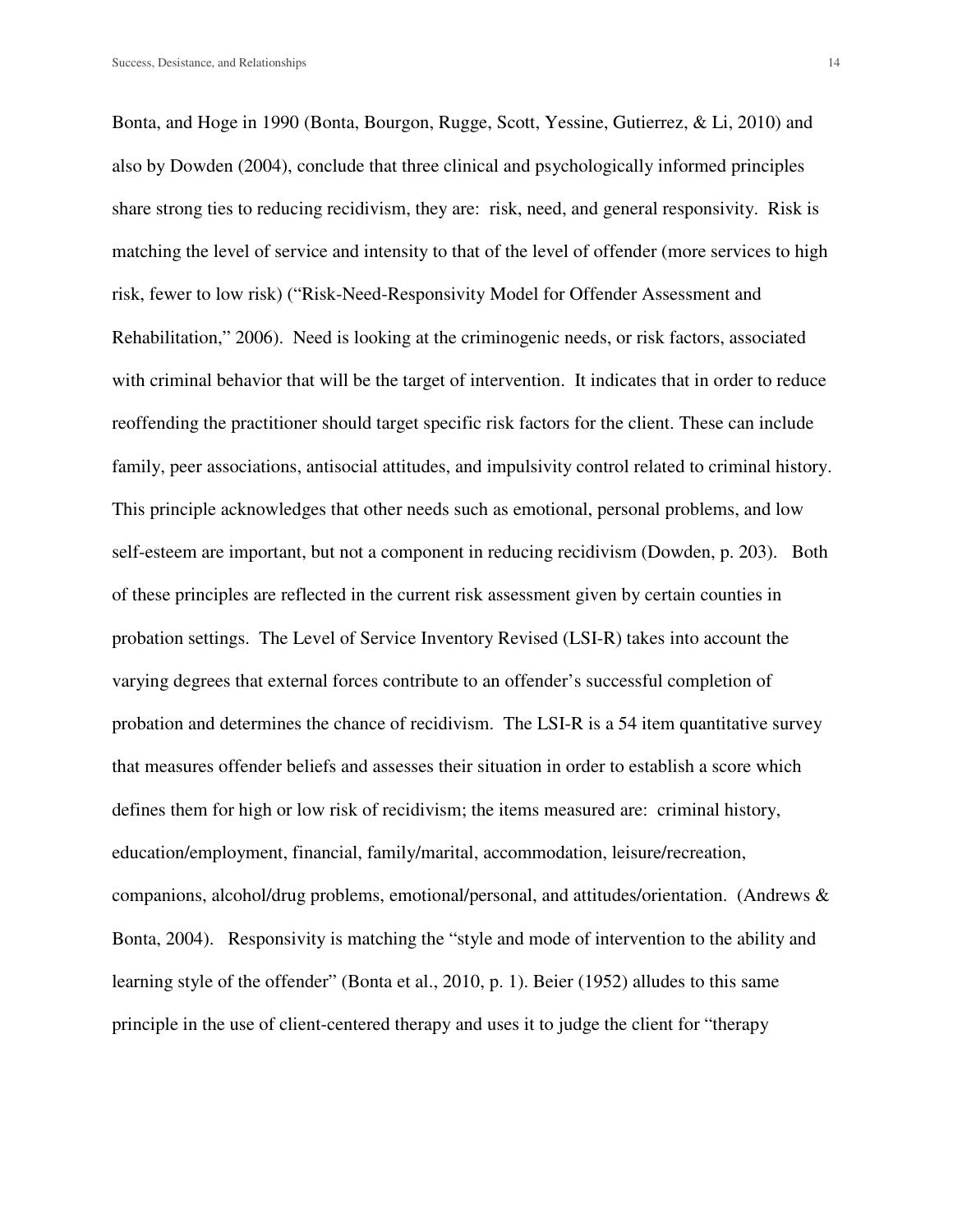readiness" (p. 333) and De Jong and Berg (2001) have a slightly expanded view with motivational congruence as fitting the motivation of the client to services.

STICS (Strategic Training Initiative in Community Supervision) and STARR (Staff Training at Reducing Re-arresting) both address the importance of face to face and relationships between offenders and probation officers. Robinson et al. (2011) and Bonta et al. (2010) accordingly discussed these models for practice as addressing needs associated with criminal behavior, removing or problem solving through barriers, and supplying the appropriate cognitive-behavioral interventions to reduce recidivism.

 A newer version of a RNR has recently made its way into use in community supervision, known as the LS-CMI (Level of Service-Case Management Inventory). Andrews et al. (2004), the same authors who introduced the LSI-R, added a case management tool that "provides all the essential tools needed to aid professionals in the treatment planning and management of offenders in justice, forensic, correctional, prevention and related agencies" (Level of Service/Case Management Inventory) .

The qualities of the probation officer have also become an important topic when discussing their relationship with their client. Duff (2003) and Payne and DeMichele (2011) identify two types of practitioners: punitive and rehabilitative. Those probation officers who partake in the punitive concept of punishment focus on retribution and spend more time on activities such as drug testing and revocation. These individuals tend to work through threats and coercion to punish the client and stigmatize them as offenders, creating a standard that they do not deserve certain things because of their past wrong doings and that this label will continue to be all that they are. The rehabilitation practitioner promotes reparation, and acts as a mediator between the offender, the community, and finding resolution. This approach encourages self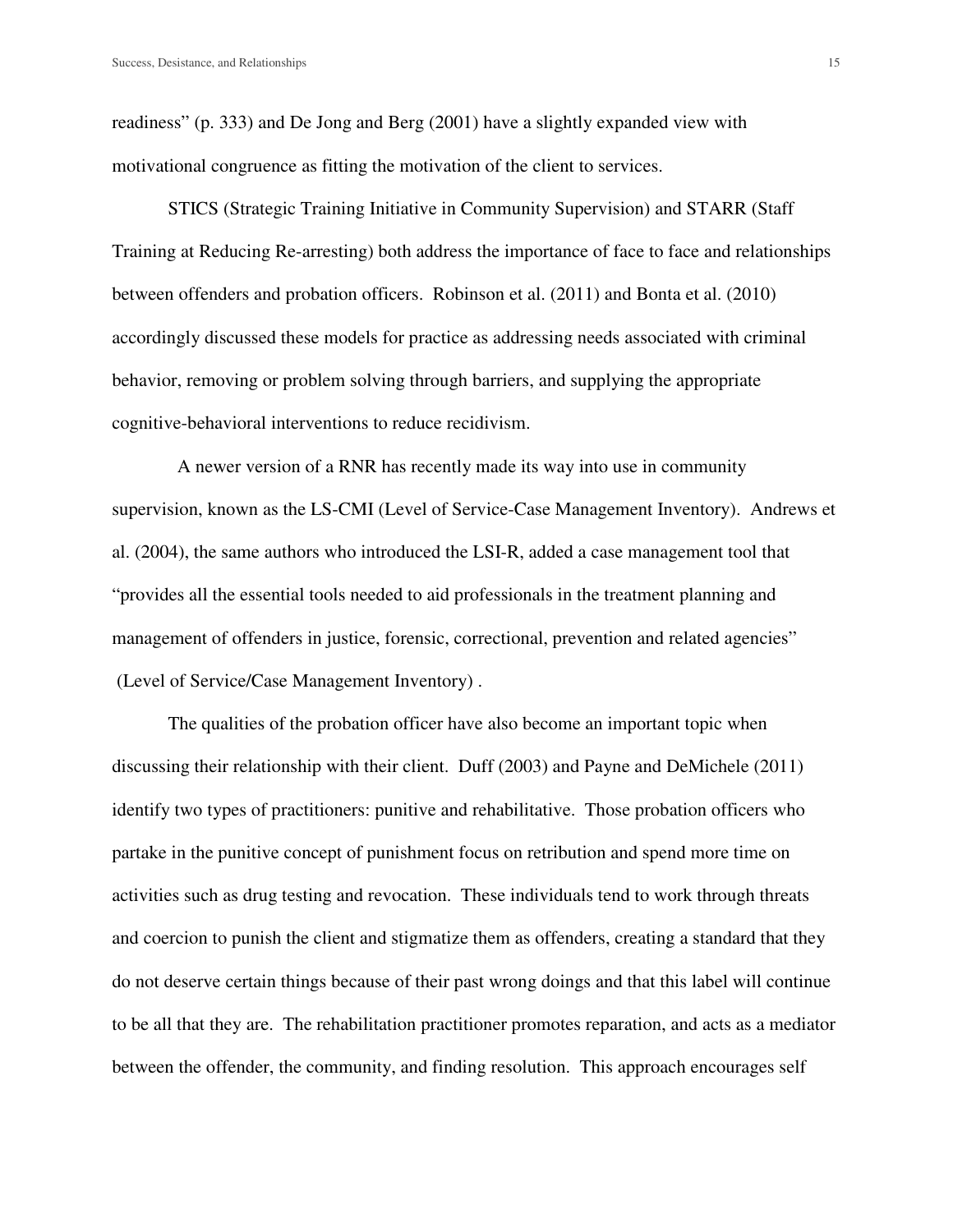reform and reentrance into the community and spends time on motivational interviewing and treatment programs while still administering mandates. Skeem et al. (2007) adds that authoritative, demanding, inflexible, and belittling use of control by practitioners negatively affected the clinical and criminal outcomes of mental health probationers.

In practice, a mix of a therapeutic alliance and social control were preferred practitioners working with mandated clients. Trotter (2006), Beier (1952), and Rooney (2009) identified prosocial modeling as making a difference in the role of the practitioner and the success of the outcomes, punctuality, reliability, politeness, friendliness, and openness all contribute to this relationship. Pro-social modeling and reinforcement is described by Trotter (2006) as "involving workers, identifying and being clear about the values they wish to promote, and purposefully encouraging those values through the use of praise and other rewards" (p. 23). In this instance it would refer to actions that promote support and care for others and non-criminal. Rooney (2009) goes on to promote pro-social modeling as an effective tool for lowering offending rates and establishing a relationship by engaging in practices of reliability such as returning phone calls, keeping appointments, and the worker doing what they say they're going to do (p. 390).

Allen (1985) contributes one of the only attempts at offering offender input into the expectations of their probation officers. While in his study most of the offenders offered no suggestions to probation, the 25 percent who did offer input made some important points. For instance offenders believed that probation officers should be an advocate, increase emphasis on employment assistance, be allowed to provide shortened probation sentences for good behavior, lower caseloads for more one-on-one contact, and probation officers should benefit the community directly. These suggestions help us to understand the place that clients in this setting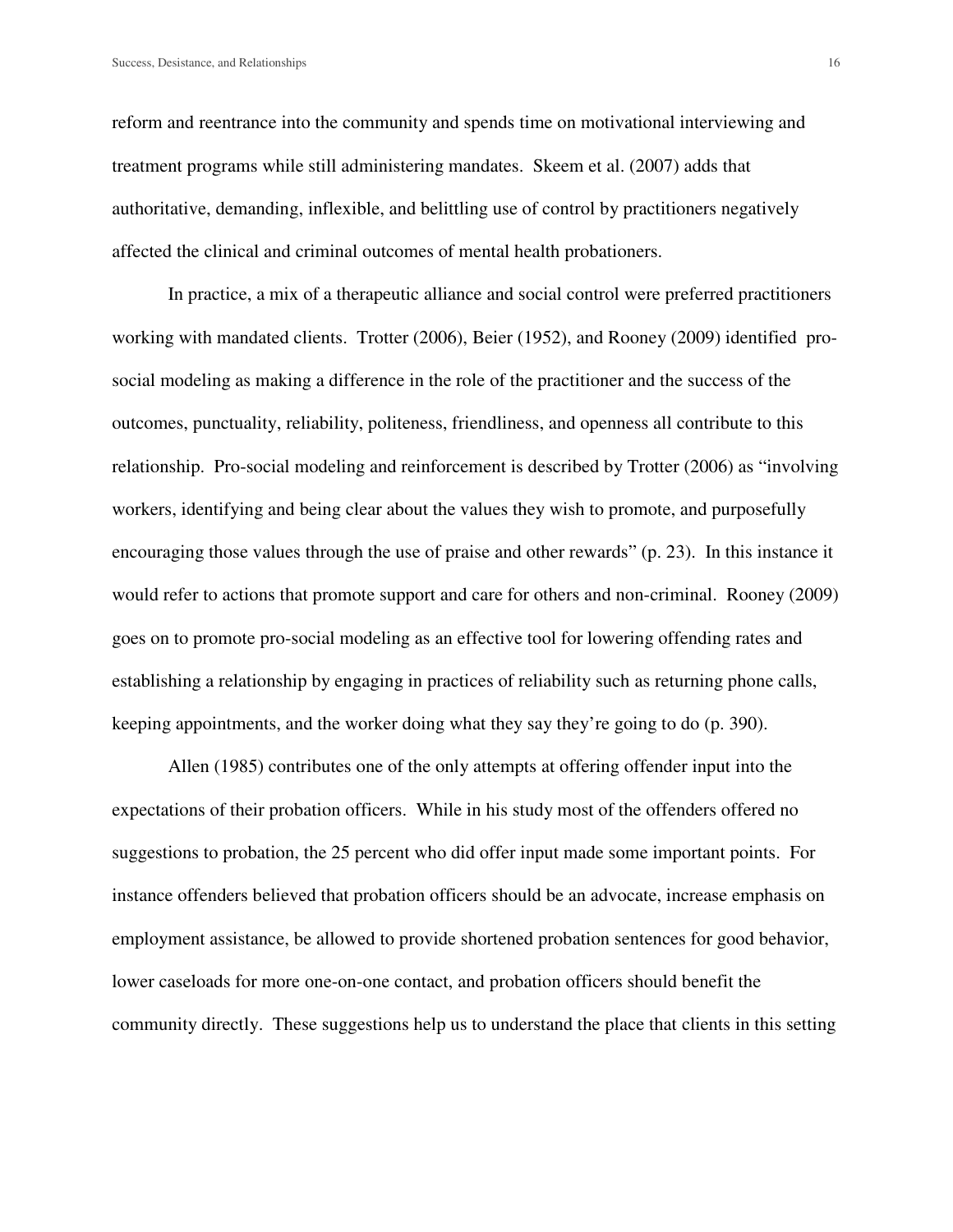are coming from and may prove to be beneficial to consider when deciding when implementing programs, services, and policies.

Although techniques cross the lines between social work and community corrections, it is important to remember that there can be a very distinct difference between certain involuntary clients and mandated clients. Both of these groups receive pressure from outside sources to make change, but offenders who have experienced or are threatened with incarceration face a very different, but difficult road to success.

#### **Defining Success from the Perspective of Probation Officers and Offenders**

The first point that should be made in this section is that success is defined as something positive in nature, in varying degrees, and not simply the absence of failure (Mead, 2005). Unfortunately such a topic is not so cut and dry when it comes to offenders. That is, if they simply do not commit another crime that does not necessarily constitute an overall success of supervision or programs. Handler (1975, in Ivanoff et al., 1994) stresses the importance of perceiving the client in a social system that contributes to both the problem and the solution. He continues by emphasizing the importance of contact and coordination between all members of the client's system to identify problems and seek solutions.

The definition of success for offenders and practitioners is a topic not thoroughly explored. Practitioners have a duty to the court or governing body to assist the client with completing the ordered mandates, but looking at the court defined objectives is only one piece of the puzzle. It does not include input from the practitioner or clients, and can overshadow other more pressing issues. The nature of the practice includes a high level of monitoring and progress on individual goals takes a back seat to the mandates (Ivanoff et al., 1994) The obvious goal for clients in this situation would be to keep from reoffending, to remain drug free, and complete any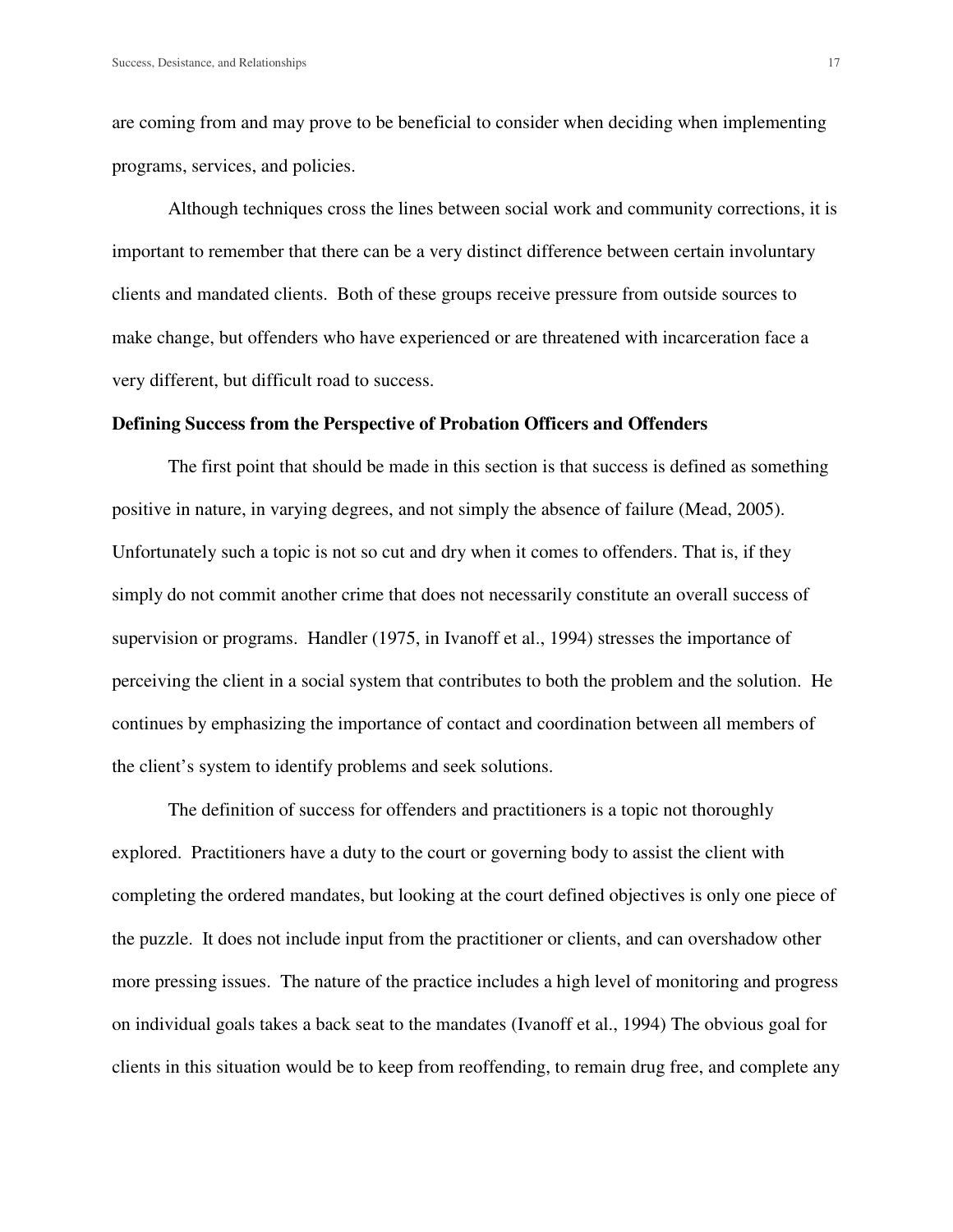other conditions of probation per community and societal standards. Although the literature does little to address the specific outlook of both probation officers and offenders on this subject, Ivanoff et al.(1994) comments that offenders' goals include housing, drug treatment, job or vocational training, avoiding criminal involvement, and maintaining social relationships. Ivanoff et al. continues by expanding this perspective to include family relationships, informal supports such as friends, work associations, and organized groups (e.g. church), and formal support systems like school. The standards of success from the perspective of the probation officer do not focus on the individual, treatment provider, and program characteristics, but rather on recidivism rates. The reentry of an offender into the community cannot be boiled down to simply whether they commit another crime, but must encompass a multitude of goals (Petersilia, 2004). Allen (1985) was one of the few researchers to address the needs of offenders. When asked about their experience, they reported that probation's main purpose was deterrence, but that it should ideally be rehabilitation.

 It is important to look at the impact of the criminal justice system on these offenders because of the implications it has on resources and programs that once completed, define success in the eyes of the law and community. Prisoner reentry has become an important concern to Democrats and Republicans alike, and \$100 million of federal money has gone to promote strategies for reentry (Mears et al., 2008). The move from prison into the community is a major event and so should be included in considering the ecology of the client. Much like the ecological approach, the risk assessment given to offenders on probation, the LSI-R or CMS-I, takes into account the varying degrees that external forces contribute to an offender's successful completion of probation and chances of recidivism. Veysey et al. (2009) note a disproportionate number of those in prison are people of color, those struggling with mental health and/or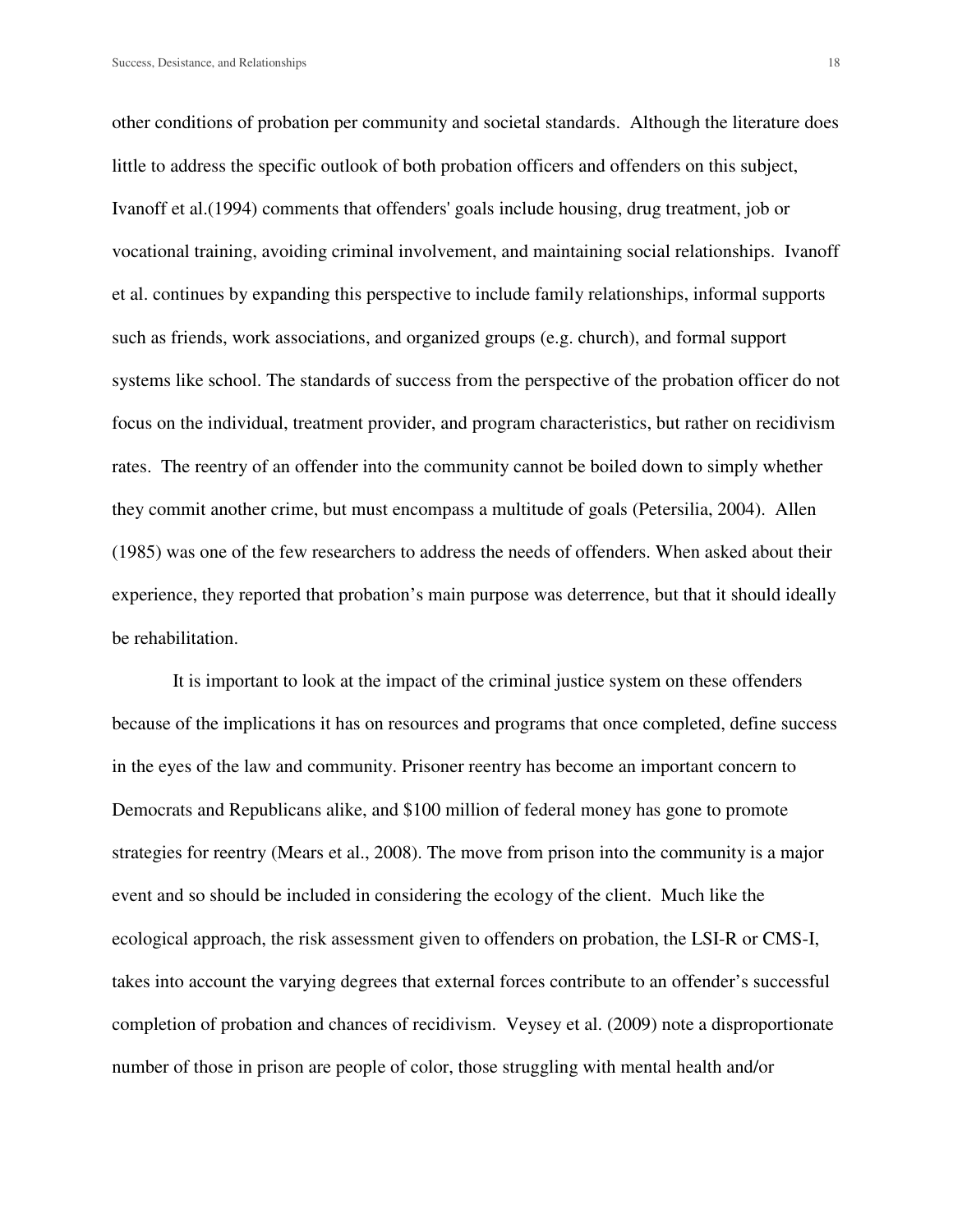chemical dependency issues, poor education and employment skills, and other outcomes from substandard housing, violent neighborhoods, and dysfunctional families. The identity of the offender is linked to all of these things and if a change is to be considered, the network, role, and trustworthiness of the offender need to be transformed (Veysey et al., 2009).

#### **Challenges for Probation Officers and Offenders**

 The reentry of an offender into the community can pose several challenges both for the offender and the practitioner(s) that work with them. First and foremost the offender, whether imprisoned for a time or not, has now been labeled. The crime committed by this individual is public knowledge and can show up on any background check. This can make simple things very hard, such as finding employment and housing. Society often excludes offenders from research and policy development reinforcing their stigmatization (Allen, 1985). The focus of a correctional setting is managing large groups of offenders and does not individualize for best fit (Ivanoff et al., 1994). This means that service to clients suffers because of the weight given to satisfying the bureaucratic requirements of the job (Sigurdson et al., 1973). Along with that comes the realization that involuntary clients are often placed in programs intent on changing them with no regard as to the client's willingness or readiness for an intervention (Shireman and Reamer, 1986:88, in Rooney, 2009).

We can also revisit the dual-role relationship that practitioners and involuntary clients have. The very implications of the relationship between probation officer and offender make it potentially adversarial. The probation officer is often seen as a branch of the body that placed judgment on the client and therefore cannot be trusted. These concerns are reasonable because potentially sharing with a probation officer could lead to technical violations and even jail time; the limits and boundaries of supervision should be made clear and often (Ivanoff et al., 1994).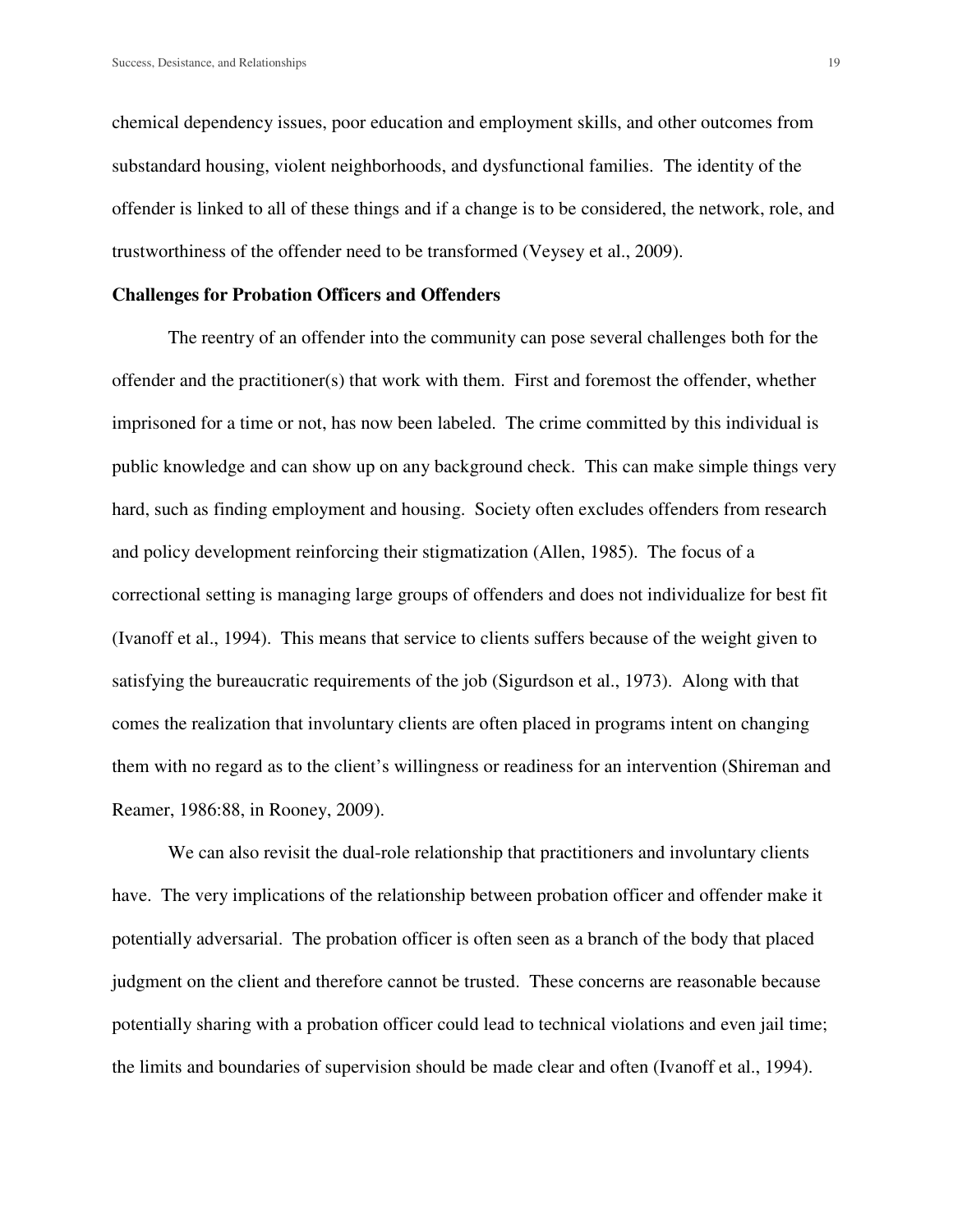Apart from the effectiveness of the probation officers, the concept of trust is not immediate, but necessary for productive communication (Allen, 1985).

 The amount of research that has been put into the programs for mandate/involuntary clients shows that there is a stark difference in the approach and services provided to these individuals versus those who seek services out willingly. The relationships and definition of success between providers and offenders plays a major role in the outcomes of this commitment. Measuring the outcomes can be so much more then whether the client re-offends and should be recognized as an important area of study. Approaching this topic with the intent to collect this information allows for the exploration of definition and perspective.

#### **Conceptual Framework**

 In the literature the theory of desistance is a sudden event which acts as a permanent turning point for an offender's life, an event that prevents the individual from committing another crime (Maruna, 2001). To desist is to stop from doing something, therefore in terms of the criminal justice system, desistance is refraining from offending. (Dictionary of Prisons and Punishment, 2007). As much as the idea of a single moment changing someone's life so drastically for better is appealing, Maruna (2001) defines desistance as "the long-term abstinence from crime among individuals who previously engaged in persistent patterns of criminal offending. The focus here is not on the transition of change, but rather the maintenance of crime-free behavior in the face of life's obstacles and frustrations" (p. 26). Laibrich (1993, in Maruna, 2001) attributes desistence to a "major cognitive changes" and it is not simply doing or not doing, but the way they interpret their life that causes change (p. 32).

 Desistance research asks the question "Why do people stop offending?" and what can the criminal justice system do, or refrain from doing, in order to assist this process (Maruna, 2001).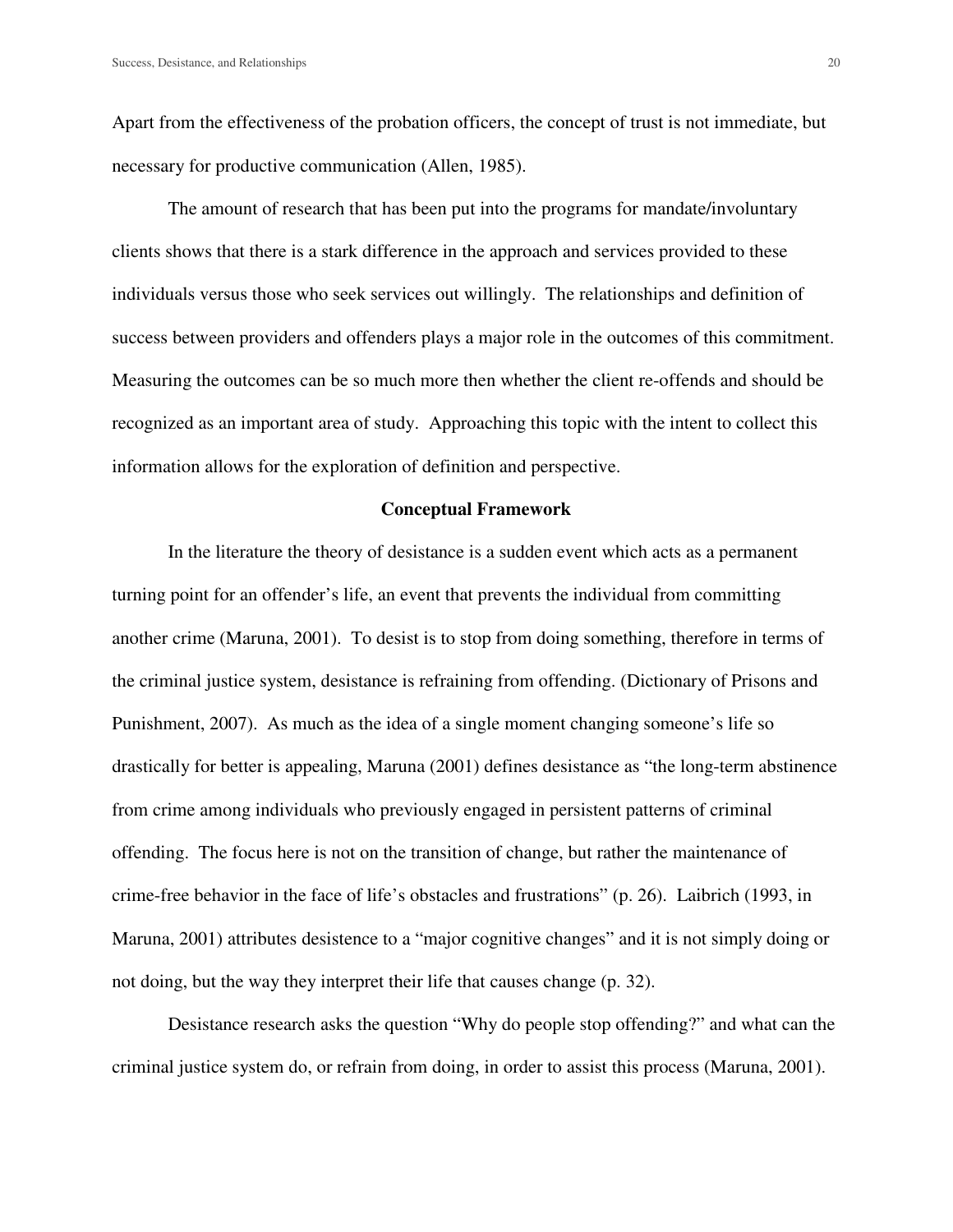Although desistance may seem to be synonymous with rehabilitation they differ in their implications. Recovery may be a closer match to desistance. Rehabilitation is a program, while recovery or desistance is a more individual, agentic, and purposeful process (Maruna, 2001). Rehabilitation might initiate the change process but desistance is the continual practice and implementation of personal values and roles into one's daily life to prevent reoffending. Consider an individual who is an alcoholic; they may go through rehabilitation and refrain from using alcohol, but it is a consistent implementation and personalization of what was learned in rehabilitation that make the person successful. They also do not use the term ex-alcoholic, whether desisting or persisting, continuing to use, they self identify as an alcoholic. For offenders the same is true; they may always be labeled as offenders but it is looking to the future that can spark change.

 The use of the term desistance can also be misleading; offenders rarely wake up one day and decide to stop committing crimes. It is a process of trial and error, where offenders typically wind in and out of the roles of desisting and persisting. It is the use of roles that can contribute to the success of the client in the eyes of the criminal justice system. Once the offender has removed the role of persistent offender, it must be replaced or risk relapse back into that role. Studies have shown that once there is a serious commitment to a positive value-based goal, this role replacement can take place, and the new role may take shape in a multitude of ways: father, spouse, partner, leader, etc. (Maruna, 2001).

 The use of self-narrative has been the strongest predictor of desistance, where the focus is on the way the offender interprets their story. Shover (1983, in Maruna 2001) attributes change to "identity, self-concept, and the framework employed to judge oneself and others" (p. 34). Shover goes on to list the primary elements of the process: "the acquisition of an altered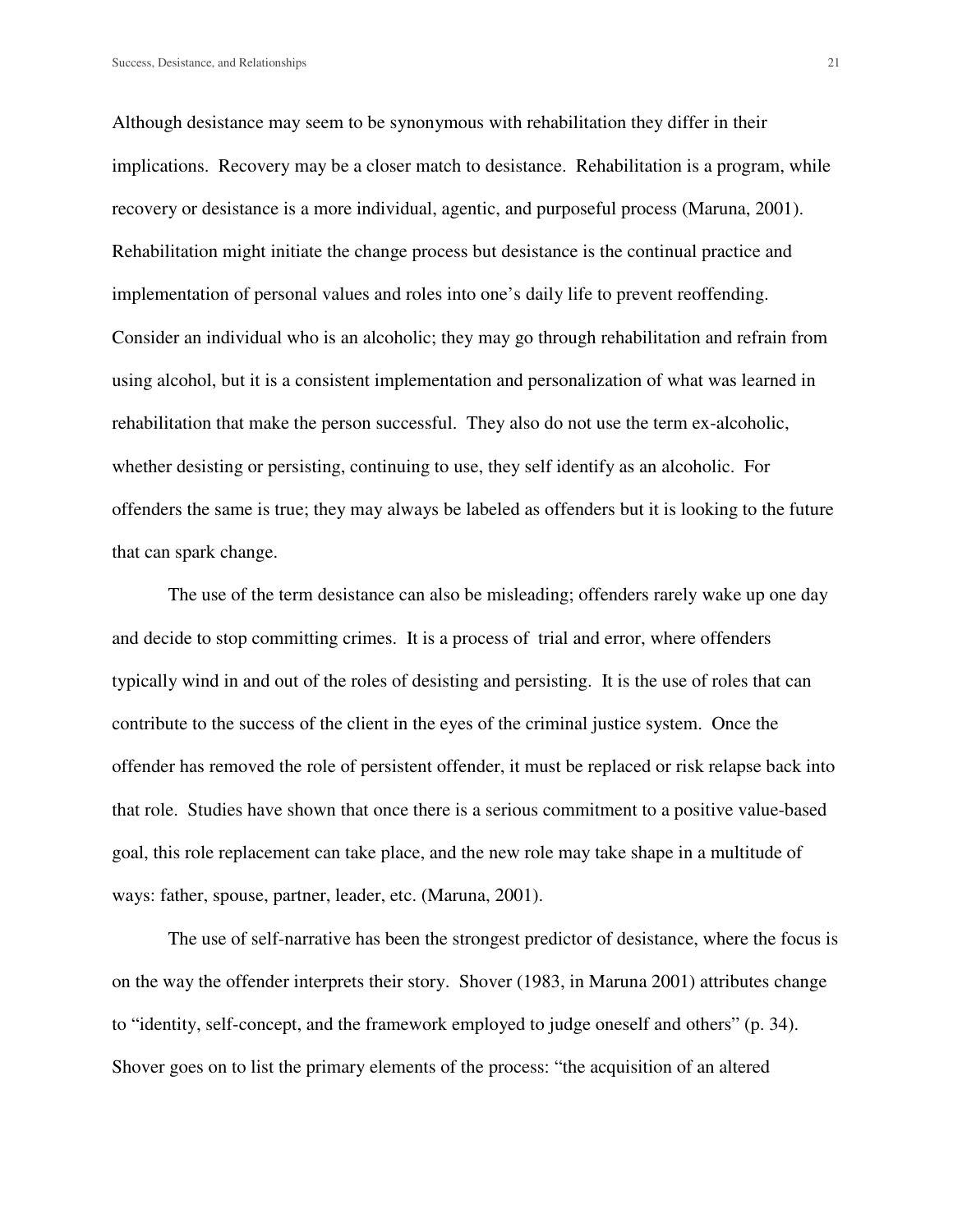perspective on their youthful self and activities, a growing awareness of time, and a revision of aspirations to include goals such as contentment, peace, and harmonious interpersonal relationships" (p. 34). All of these themes can be found when using self-narratives to establish desistance, the facts are not as important as the meanings attached by the story teller (Maruna, 2001). Narratives have been of great interest to research because of the implications they have on internal self-narratives which has been shown to influence human behavior patterns, by understanding the way the offender interprets their own actions can lead to an understanding of why the crime was committed (Maruna, 2001).

 The use of imprisonment is a popular tool in Western society, offering a time for offenders to think about what they've done and straighten out, but this may do more harm than good. The loss of connections to commitments in the community has been found to reduce the chances of desistance. These commitments include: custody or access to children, social connections that could encourage the adoption of positive values, loss of employment and therefore income and feeling of productivity, and being assigned the stigma of ex-offender which can impact housing, employment, etc. (Dictionary of Prisons and Punishment, 2007).

 I have chosen the desistance theory because of its focus on the interpretation of the story teller. I interviewed probation officers and probationers and used the answers given to reflect on their outlook, engagement, and confidence in themselves, their roles, and the outcomes of probation.

#### **Methods**

#### **Research Design**

 The purpose of this research was to better understand how adults on probation desist from reoffending. It used and asked about concepts as outlined by Maruna (2001). Specifically, this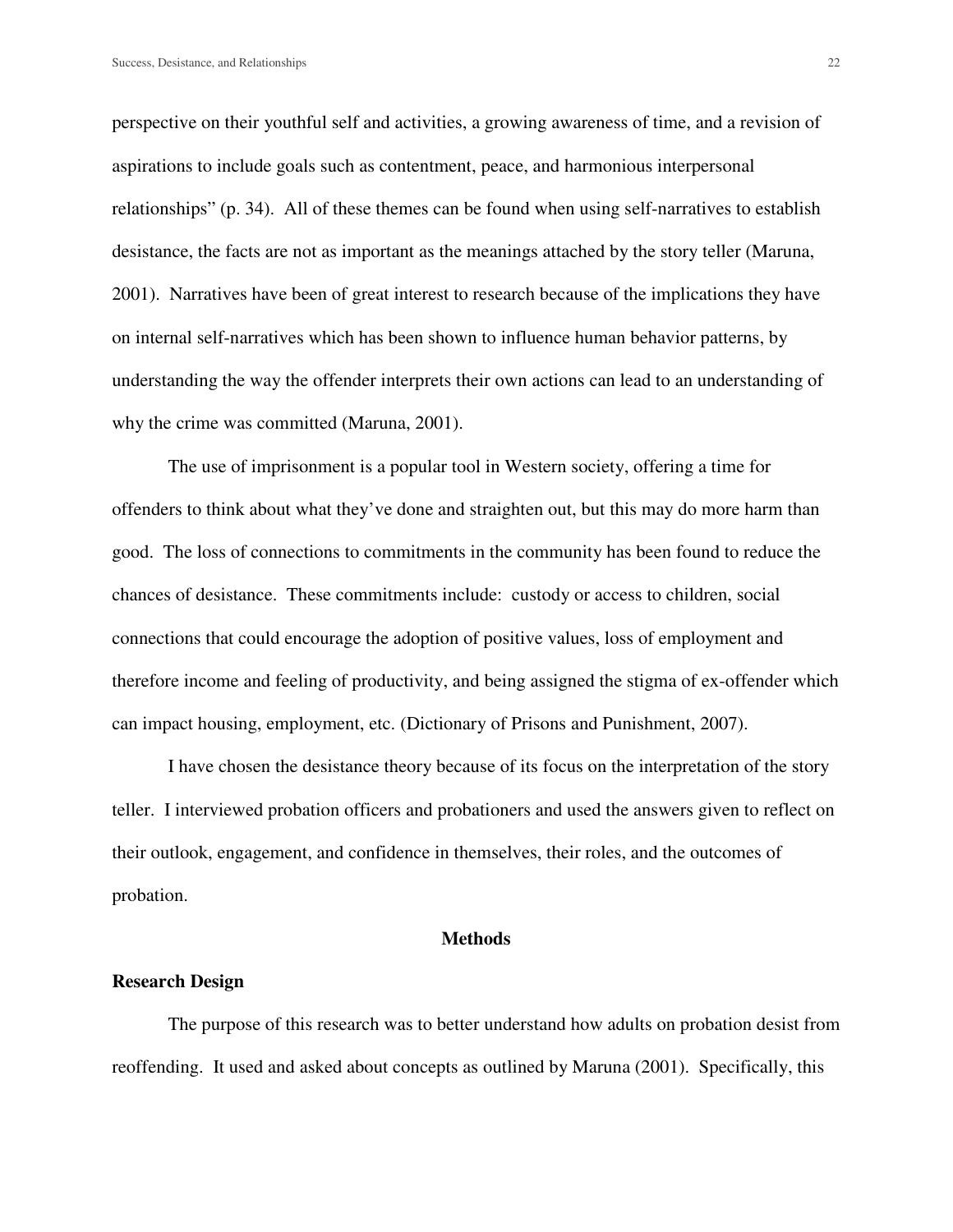researcher asked both adults on probation and an accompanying sample of probation officers about how each: (1) define success, (2) what are the challenges, and (3) how the relationships and services probation provides do and do not support efforts toward desistance, using a qualitative, exploratory design. This qualitative design used in-person interviews with probationers and probation officers with the goal of defining success by current probation officers and offenders on probation. I asked both groups how they define a successful outcome in this setting (asking adults on probation) about goals they have for themselves, what is important to them presently, and going forward; and about concepts articulated in desistance theory, such as: the idea of taking on new roles, having positive, value-based goals, and making connections to commitment as components of this process. Lastly, I asked each about how they perceive and make use of a probationary relationship in the service of this potential "shared goal".

 This study is exploratory and looked at the current approaches probation officers used with their clients, the prioritization of duties in this role, the factors that encourage success takes in this relationship, and how each understand and define "success". The clients (probationers) were also interviewed using similar questions formatted to their point of view (Appendix B)

#### **Population and Sample**

The populations I studied are adult probationers and probation officers in large counties in the Twin Cities. The sample's probation officers were invited to participate on a voluntary basis. This researcher attended a probation officer meeting to introduce the project, explain the interview process and confidentiality, and provide the contact information of the researcher for probation officer's to follow up on if they chose to volunteer. Part of the participating probation officers sample consisted of those with undergraduate degrees in social work and all were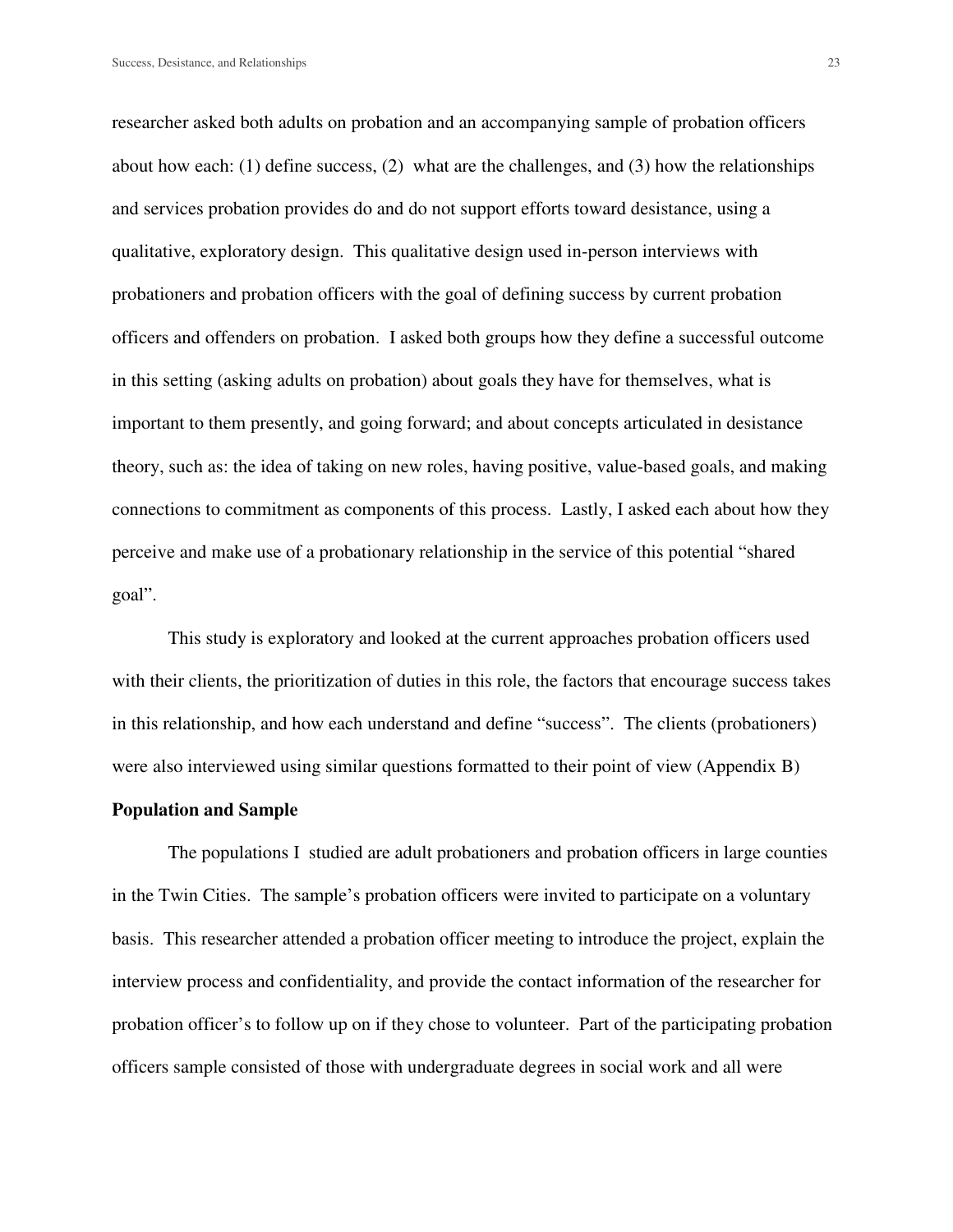currently supervising high risk offenders as defined by the county they work in and as determined by the LSI-R or LS-CMI, with scores ranging from 25 and above for the LSI-R and 21 and above for the LS-CMI.

The probationers constituted a small convenience sample recommended by their probation officers as they came in for their probation meetings. Participants were invited to participate by their probation officers as they came in for their probation meetings. This notification took the form of the probation officer verbally informing the eligible participant of the nature of the study, the time commitment involved, as well as a small financial incentive. If interested, adult probationers visited the room where this researcher was over the course of several days to review and sign a consent form and complete the interview. Participating probationers varied in age, from approximately19-60 years. The socioeconomic status of the probationers ranged from lower to middle income. All offenders were currently on probation and determined at a high risk for recidivism, determined by the LSI-R or LS-CMI, and the county in which they reside.

The purposed sample size was 8-12 participants in total, with 4-6 participants each (i.e. four to six offenders and four to six probation officers, with or without social work training). I collected data from January to February 2013 and was contacted directly by the probation officer if they chose to participate. For the probationers I was available during a specific time, located in the same building as their probation officer, and was available to provide interviews to volunteers. Five probationers and six probation officer participated in interviews.

#### **Protection of Human Participants**

The identities of the probation officers who participated in the interviews were kept confidential in the following ways: the researcher did not ask identifying questions while in the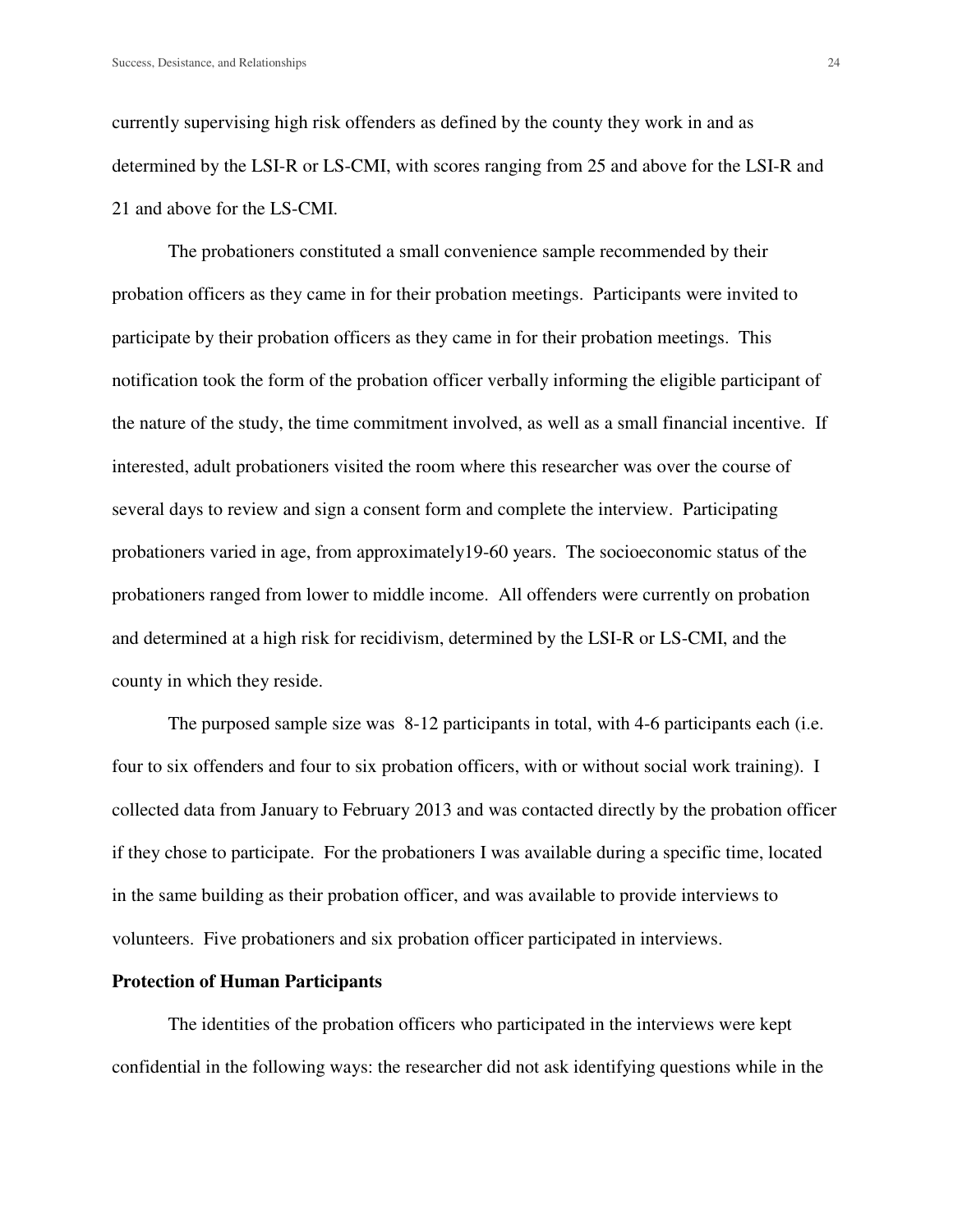interview, the names were known only to the researcher, the interview was audio recorded on a device that is locked in the researcher's home when not in use, the transcripts of the interviews were kept on a password protected external hard drive, and audio files were deleted after transcription of the interview. These were deleted from the external hard drive the day of the presentation of research (May  $20^{th}$ , 2013).

Offenders were invited to participate by their probation officers. They were told what room to go to after meeting with their probation officer and that their participation is completely voluntary. They received an incentive in the form of a \$10 gift card. The probationer arrived at the interview room unattended; the researcher did not ask for the offender's name, probation officer, or specifics of their offense. Allowing the offender to arrive at the interview room unattended gave them the option to not participate in the interview freely and without their probation officer having any knowledge of their participation.

 The recorded interviews were transcribed and coded by the researcher and were shredded after authenticated by the researcher. All audio and electronic transcriptions of the interviews were kept on a password protected SanDisk external hard drive and destroyed by the researcher after the presentation of the research project (May  $20^{th}$ , 2013).

 Both probation officers and offenders signed an informed consent (Appendix A) and were provided with an explanation of the study, the risks and benefits of the research, and the terms of the confidentiality. The proposal of this project was presented to the IRB board of the University of St Thomas and approved before proceeding. The proposal for research was also reviewed by the counties who participated and approved prior to data collection.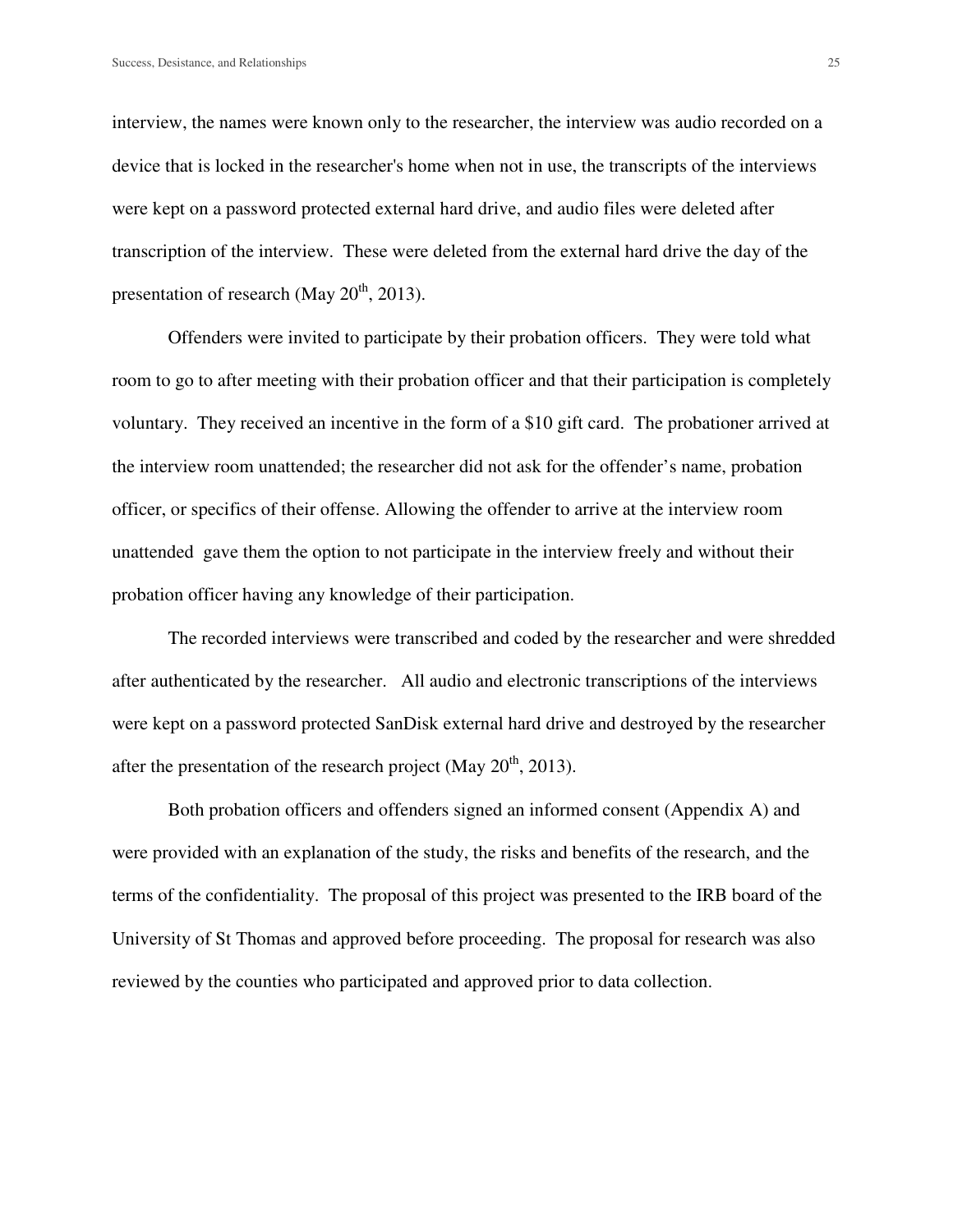#### **Data Collection**

The counties participating in this research have a long and experienced history in surveying the clients that are serviced through community corrections and are very familiar with the requirements of confidentiality and avoiding coercion. This researcher signed data and confidentiality agreements with both counties. Similar interview questions were used for both probation officers and offenders, and changed only slightly to reflect their position and level of education appropriate language. The interview consisted of a series of questions based on the process of desistance and asked about adult probationers' experiences of probation-particularly their relationship with their probation officer. The participants were asked about their experience of probation, types of services probation currently utilizes, and what services might be beneficial to implement. These questions consisted of: the offender's goals both on and outside probation; how probation fit/does not fit or help/does not help with things that are important to the probationer and their goals; what the challenges are that face offenders; what the successes are of offenders; if they notice any changes in behavior, values, goals, or priorities from before they were on probation; and in the face of challenges what helps them to desist from reoffending (Appendix B). The probation officers were asked to reflect on the use of probation by the offenders on their case load, what constitutes as and the definition of success for these clients, what presents as challenges, what they prioritize, and what they see as important in the officerprobationer relationship (Appendix C).

#### **Data Analysis**

 The researcher conducted the interviews, which were audio recorded and later transcribed. Qualitative data from the interviews was analyzed using both open coding (going in without ideas of what is there allowing oneself to be surprised) and with "start codes": listening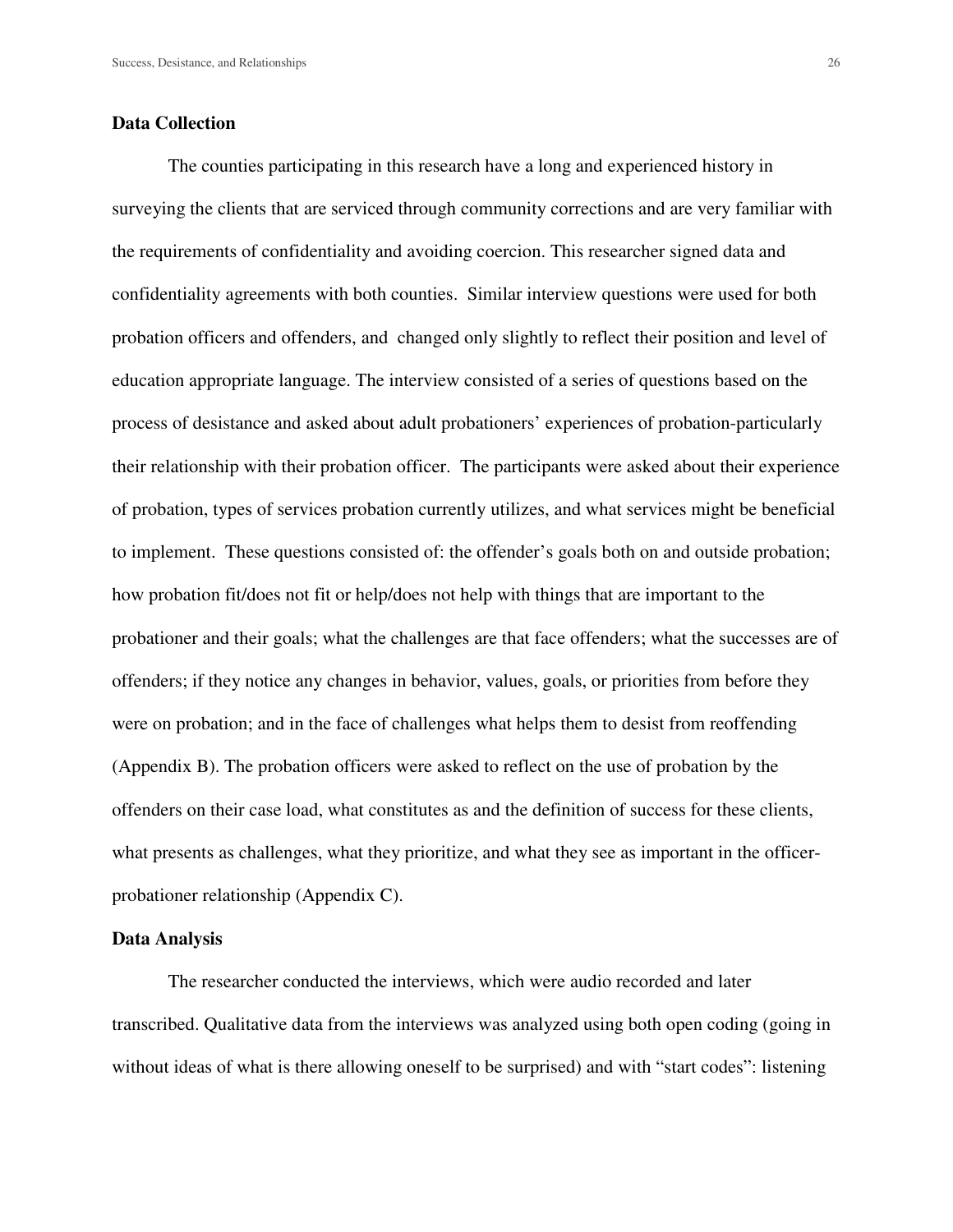for themes related to desistance. For instance the researcher listened for themes related to how probationers and probation officers define success, the participant's outlook on the current probation system and its programs, and the actual and ideal prioritization of probation officer's job duties. The researcher also listened for similarities and differences between probation officers with and without social work training in an effort to make some links to social work practice and education/training (i.e. regarding what social workers may need in preparing for this professional role). The researcher also utilized field notes after each interview in order to debrief.

#### **Strengths and Limitations**

One of the limitations of this study was that the sample was small and conveniencebased. This decreased the reliability of the study in terms of findings and the ability to be generalized beyond this sample. This researcher provided depth by using both interviews which are in short supply in the current research. Another strength includes the fact that this research holds the potential to give a voice to an otherwise mostly unheard from population, in the context of the move of corrections towards a more clinical model of rehabilitation, and the use of desistance theory to inform this research.

The strengths of this study include the ability to compare the voices and paradigms of two experiences of a professional relationship, with the hope of providing depth to the probationer and probation officer relationship which is lacking in the literature.

#### **Results**

 The purpose of this qualitative study was to explore the relationship between probation officers and probationers considered high risk for recidivism as determined by the LSI-R or LS-CMI. The sample of participants was collected from two highly populated counties in Minnesota. Approximately 30 probation officers and 30 probationers, were invited to participate in an interview with the researcher, the probationers were given a \$10 incentive available at the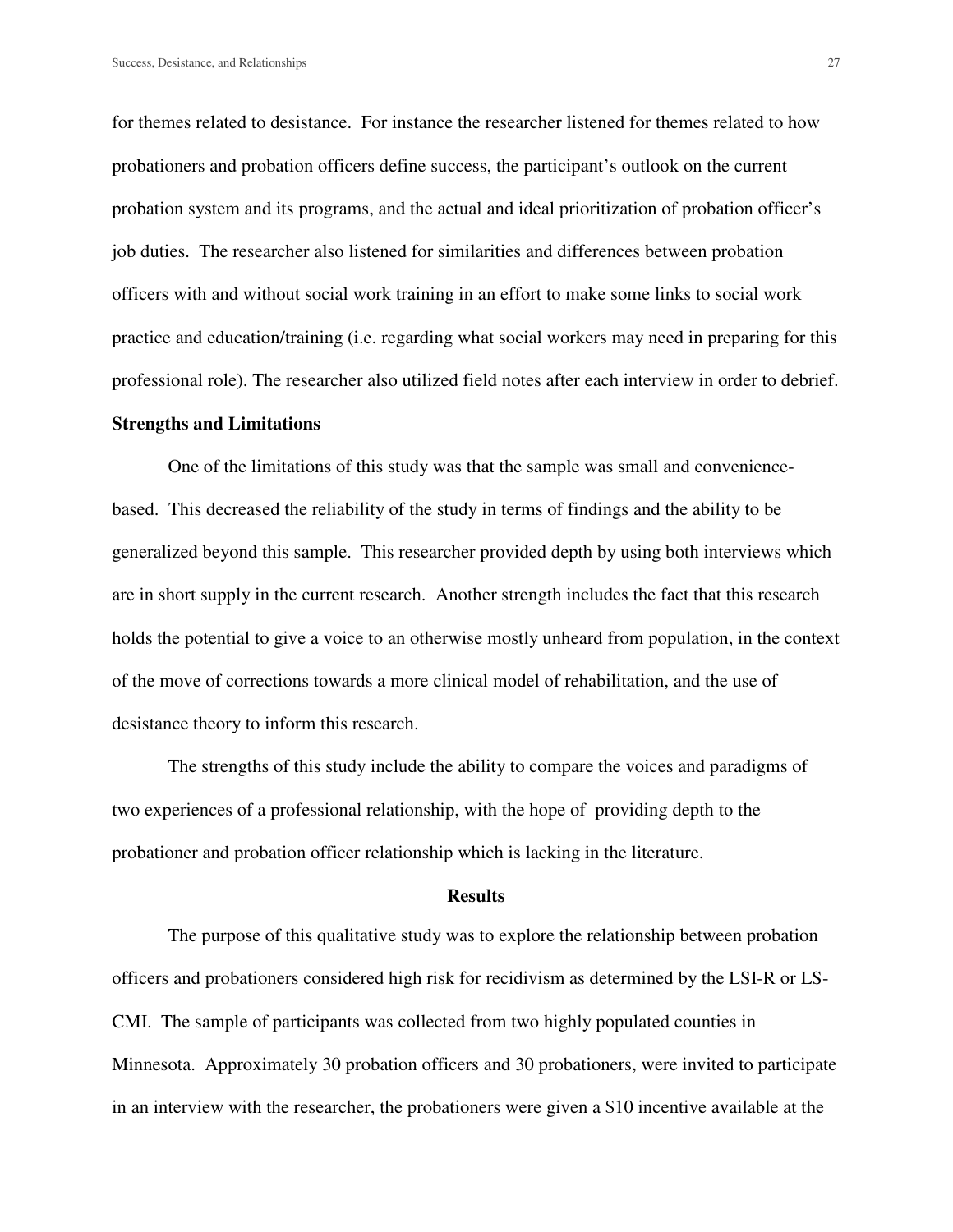conclusion of the interview. Of the participants asked six probation officers and five probationers agreed to interviews. The experience of the probation officers ranged from 3-37 years; all were Caucasian. There were two female and four male participating probation officers. The probationers ranged in ages from approximately 19-60, were all African-American males, and have all been on probation and/or previously in the prison system.

 The interviews were audio recorded and transcribed by the researcher. The questions asked during the interviews were geared toward the relationship between probation officers and probationers, the use of desistance, and the definition of success. The analysis was inductive and the researcher sought to identify and code the interviews for specific themes.

#### **Relationships Between Probation Officers and Probationers**

 One of the prevalent themes to come from the interviews was the relationships between probation officers and probationers. The probation officers were asked directly about how they use and to describe their relationship with probationers; the probationers were asked in a more general way to describe if and how their relationship with their probation officer helps, hinder, or makes any difference in achieving positive outcomes.

 One of the themes that emerged was the personality traits of the probation officers. The probation officers showed a use of self and intentional skills when working with probationers. The probation officers showed a propensity to respond according to what their clients needed. For instance they would describe becoming or assuming roles such as an authoritarian, best friend, or "little brother" in order to develop a relationship with the probationer. They mentioned traits such as being dynamic, responsive, and flexible as important to the relationship.

 Probationers described experiencing more mixed feelings, pointing out the fact that they understand that probation officers are bound by rules when working with them. Although probationers sometimes described perception of the probation officers as having "no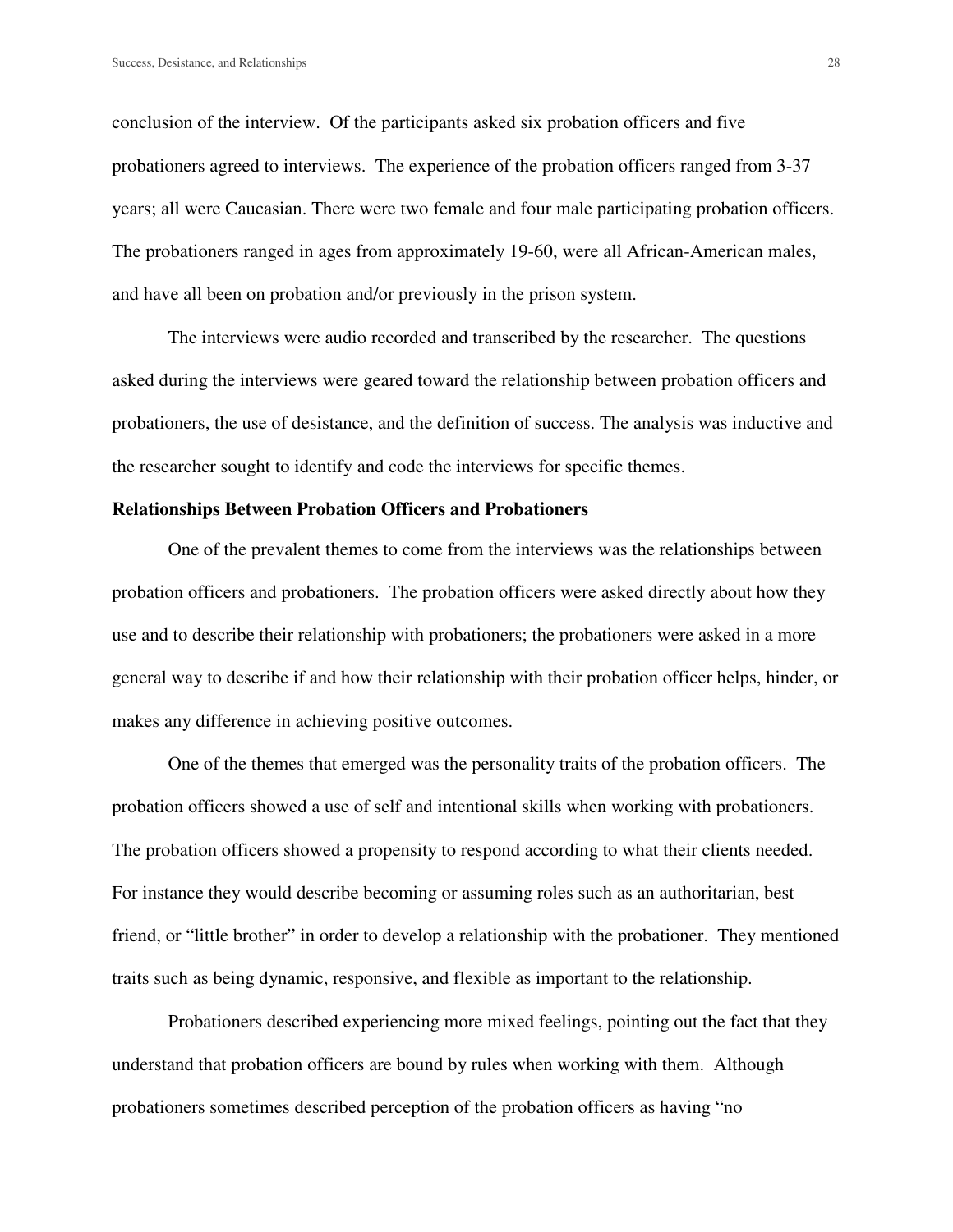personality", or being "out to get me", and "not nice" their personal accounts with their own

probation officers proved to be respectful and were often experienced as helpful.

 Both probation officers and probationers discussed personal traits that they believe contribute to their relationship with their clients.

| <b>Table 1- Personality Traits</b>    |                                              |  |
|---------------------------------------|----------------------------------------------|--|
| <b>Probation Officers:</b>            | Probationers:                                |  |
| "Anyway I can (laughing) I'm          | "There's a mantra in which they follow,      |  |
| always looking for angles, you        | there's a guideline for them, some           |  |
| know and I'm a unique personality     | probation officers have no personality, no   |  |
| just like everybody else in the       | level of empathy or understanding and I'm    |  |
| department anyway I can get a         | basing that on some years ago."              |  |
| relationship with them whether it     |                                              |  |
| has to be the authoritarian, whether  | "I know that if I carry myself in a          |  |
| it has to be the best friend, the big | respectful manner, I'm going to receive the  |  |
| brother, the little brother, just     | same because he's a professional. The        |  |
| whatever angle I think I can work     | perception of the relationship probationer   |  |
| I'm gonna probe it, I'm gonna try     | and $P.O.$ is that the guy's out to get me,  |  |
| <i>it.</i> Relationships are fluid"   | that's the perception."                      |  |
| So I think that's what makes a good   | " Only thing I can say is that [as] long as  |  |
| P.O., I think is a dynamic            | your probation officer or somebody sees      |  |
| personality, someone who is           | that your trying and willing to go the       |  |
| responsive and able to kind of pick   | distance and take care of your business      |  |
| up on the nuances and to kind of      | they don't have no problem with you. It's    |  |
| maneuver all that interaction stuff." | just that basically they want you follow by  |  |
|                                       | the rules and it took a long time for me to  |  |
| "Being flexible I'm really clear      | understand that, "Ok I'm on probation so     |  |
| with them and fair, as long as        | what, they can't tell u what to do" and "Oh  |  |
| they're in compliance, they're fine   | yes they can."                               |  |
| and if not they know what the         |                                              |  |
| consequences are going to be."        | "I've heard of people having probation"      |  |
|                                       | officers that aren't nice, I feel like she's |  |
|                                       | helpful 'cuz I feel like she wants to see me |  |
|                                       | make it. That's just how I feel personally,  |  |
|                                       | some people don't trust 'em or whatever,     |  |
|                                       | but I trust her fairly"                      |  |
|                                       |                                              |  |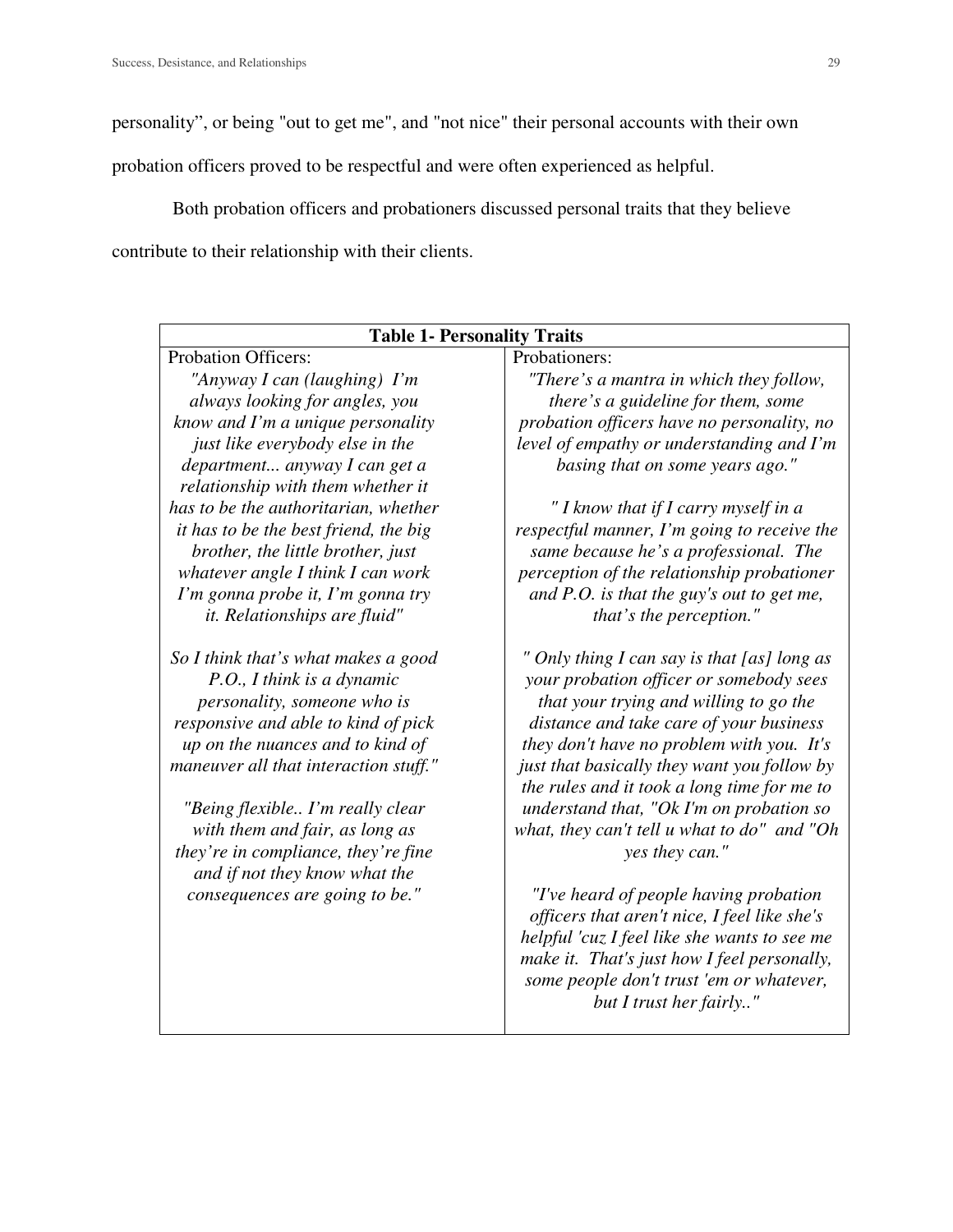Along with personality traits a common theme was the concept of change, the readiness

of it, and what it looks like. The probation officers again mentioned that concept of flexibility or

not being rigid, and the need to connect with the client by making it clear that they want the same

thing, and by addressing deficits in order to make change.

Some probationers even expressed that probation had been a good thing, once they

decided to make a change, and a sense that they were given a second chance, and that they felt

they are being looked out for.

| Table-2 Change and Readiness                                                                      |                                                                                                 |
|---------------------------------------------------------------------------------------------------|-------------------------------------------------------------------------------------------------|
| <b>Probation Officers:</b>                                                                        | Probationers:                                                                                   |
| "you can't be rigid in your thinking, you can't                                                   | "I would never admit this but being on                                                          |
| go into any one of these cases and assume you                                                     | probation has been a good thing, it's kept me                                                   |
| know anything about what got these people                                                         | focused, I see him every 3 weeks and at first it                                                |
| there, you know, and what's going to get them                                                     | was rocky 'cuz I hadn't made up my mind                                                         |
| $out.$ "                                                                                          | whether I was going to start using."                                                            |
|                                                                                                   |                                                                                                 |
| " what most of them want is to get off and                                                        | "I hadn't made up my mind, people when they                                                     |
| that's great and I always start with, "We want<br>the same thing, we may not always see eye to    | get to this process in their life after committing<br>a crime, this is a blessing"              |
| eye on how to get there, but as long as we can                                                    |                                                                                                 |
| communicate and work through the bumps in                                                         | "They like trying to give people that made                                                      |
| the road, we'll get there"                                                                        | mistakes a second chance especially if you                                                      |
|                                                                                                   | really know you messed up and you know you                                                      |
| "But start from that place of my deficits aren't                                                  | need this second chance. Some people don't                                                      |
| something to deny or avoid or I don't want to                                                     | want the second chance and gonna be on                                                          |
| talk about them because they make me                                                              | probation until they get caught and they gonna                                                  |
| uncomfortable and I want to look at the future                                                    | go back to the prison system cuz they                                                           |
| and all you want to talk about is my past, that                                                   | institutionalized so that's what they                                                           |
| kind of thing that we're not doing ourselves                                                      | accustomed to doing. You got some people                                                        |
| any favors. So that's what I would say success                                                    | who really regret certain things that they done                                                 |
| is, is that, and then from there hopefully                                                        | and wanna change and those the people I feel                                                    |
| everything else can kind of branch out, it's that                                                 | she could help get back on their feet."                                                         |
| solid foundation for them to grow into                                                            |                                                                                                 |
| whatever it is they want to do."                                                                  | "she actually as soon as I been on probation                                                    |
|                                                                                                   | actually been lookin' out for me and she has                                                    |
| "I think part of our job is to help them see that<br>life can be improved if they're able to make | conversation with me like she's actually like<br>she really actually cares what's going on with |
| some changes that will also get them off                                                          | me whenever I say I need something or I say                                                     |
|                                                                                                   |                                                                                                 |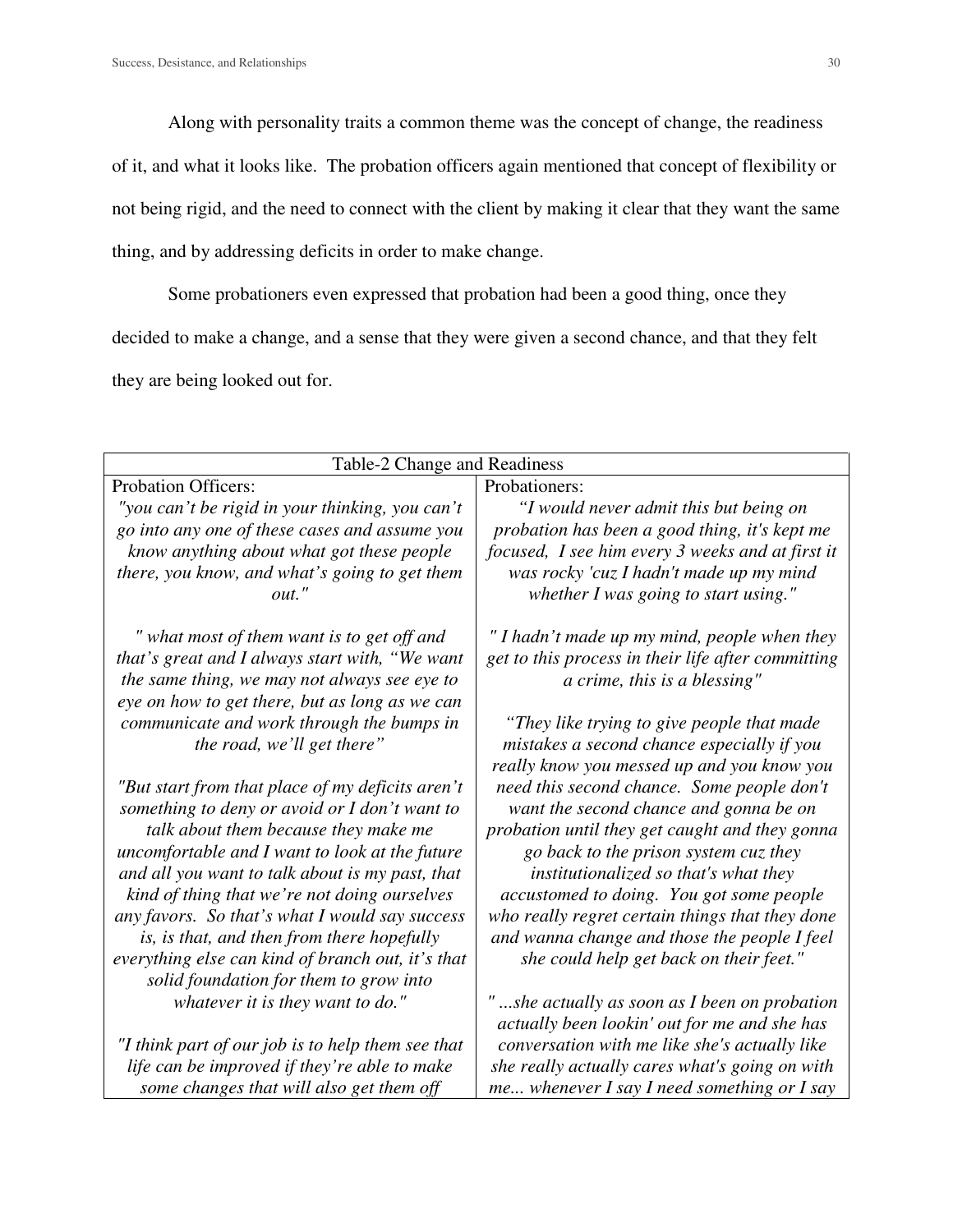| probation so that those two thing can coexist    | I need some information she makes sure she         |
|--------------------------------------------------|----------------------------------------------------|
| and that by doing some of the things the         | get it if she can get it, if I can't get it myself |
| court's asking them to do taking a look at some  | she'll get it if anything come up just call her    |
| of the behavior that's bringing them back time   | no matter what it is, just call her."              |
| and time again, is going to help their situation |                                                    |
| and if people have about what they're doing is   |                                                    |
| contrary to the goal sometimes they're not able  |                                                    |
| to see that."                                    |                                                    |
|                                                  |                                                    |

#### **Challenges**

 The question of challenges when it came to being on probation were answered the most consistently between probation officers and probationers. The probation officers were asked specifically about what challenges their clients face, while probationers were offered a more generalized question about their challenges as a whole.

 Probations officers point out that the barriers "run the gambit", from mental illness, chemical dependency, financial, housing, past trauma such as abuse or neglect growing up, and lack motivation to accomplish these things. Not only do these barriers persist, but the probation officers commented on the use of them by their clients as potentially a form of an acceptance of their role in life or as armor so that failures can be blamed on others.

 Probationers also brought up the same challenges that probation officers did, including: housing, and chemical dependency, but also commented on their behaviors as well as their environment. They reflected on some of the reasons accounting for criminal activity. Not having the support system of their family, falling into old behaviors, being stubborn, and a rebel were described as part of a lifestyle. Both groups spoke to financial challenges. Financial challenges came up during the interviews with probationers, who described struggling with unemployment and probation/court fees.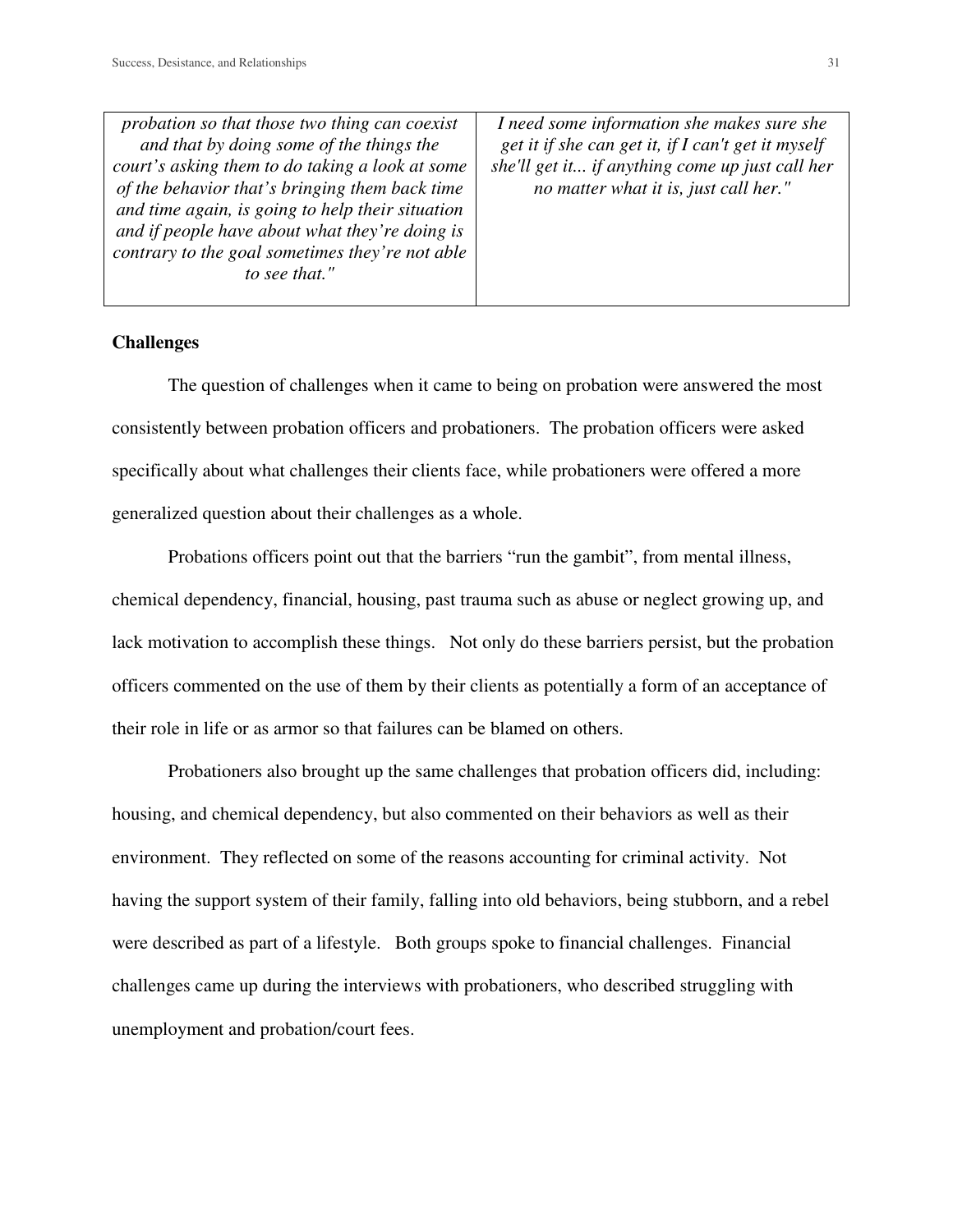# **Table-3 Challenges**

Probation Officers: *" from mental and physical illness to financial, to social, um obviously it's no secret we have a lot of minorities on our case load, there's a lot of institutionalized issues out there, a lot of them accept their realities, a lot of them live down to expectations and they're fulfilling this role I think in a lot of them...I think they bought in that this is it for me, you know " I make babies, I sing rap songs, and I run around with my friends with a 9mm on my hip"* 

*"Everything's a barrier, a lot of them use it as their armor, it's their protection. They come in here feeling worthless, feeling ashamed, guilty, and so they'll hold their [barriers], they don't want to let them go, they don't want financial independence because then their failures are their own. And you find that a lot, it's easier to have this "us and them" mentality...but when you get to them as adults you have to stop that narrative and you have to say "Oh, ok, at what point do you stop?"* 

*" they are not us, they are not people who are functioning well in society and then had some sort of thing happen; those people tend to be very low risk and tend not to even make it to my office. The people that come into this door are the people that never knew life beyond makin' babies, selling drugs, and getting picked up by the police that's life. As much as they say they hate it it's comfortable and it's predictable and there's something to be said for comfortable and predictable."* 

*"...struggles are going to be financial, they're gonna be mental illness, chemical dependency..they may also have a lot of family issues..they may be homeless..it can just be so many things."* 

*"I think it's important to point out their high risk areas, they might not recognize a lot of* 

# Probationers:

*"I went back to some old behaviors that I knew would end up badly"* 

*"It was once a week, then it was twice a week, then it was every day, then it was every time I got some money and money was a factor in it, we didn't have no money for me to be using. I had lost my job, I had got laid off we was down to one income, I was on unemployment and it was starting to run out and I was starting to panic, then I was getting high, if I hadn't been getting high I wouldn't have panicked 'cuz I would went and found me..jobs"* 

*"I was working at one point in time but I caught a felony so it made me not have a job anymore. So right now..they knew about me being on probation, they knew about my felonies but now it's more or less like the higher up jobs that pay more kinda don't want 'em at their jobs."* 

*"I wanted to be a rebel..it was the lifestyle"* 

*"…that's probably another goal to get everything expunged so I can just walk in and just "Any felonies?", " Nope" and be proud of it. Right now it's kinda, you know you put on applications you see that nice paragraph and you see those two little boxes and even though you're tempted to check "no" the good person, the good Samaritan in me says yes and will explain upon interview and then I put very open and in parenthesis let 'um know look I'm not hidin' it just letting u guys know I had a rough background."* 

*"...you are the company you keep..."* 

*" Through my eyes the world, u had be on drugs, to deal with life's stress, anything that life throws at u the only way u deal with it is drugs and alcohol, that's what I thought. Now,*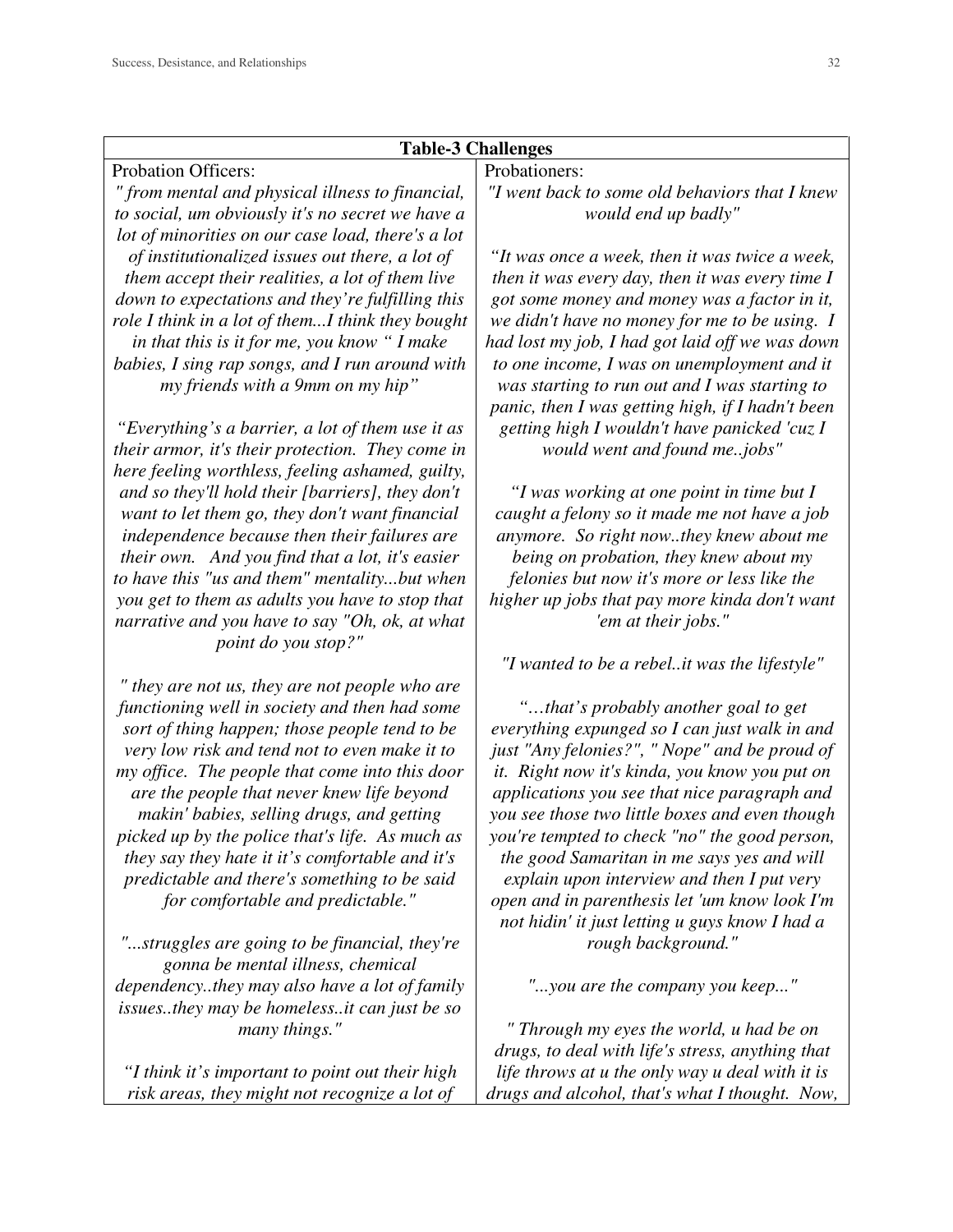*them have family members and friends in the CJ system as well so maybe having them return to their family or friend's house is not going to be in their best interest."* 

*"I went to a house yesterday and...it's Feb. and they're sleeping on the porch and that's where I live and this is the best I got and that answers some questions about how they're gonna be able to handle their conditions of probation and it gives you a little bit of a sense of maybe they're not lying when they're saying they don't have bus fare..."* 

*"The thing we always complain about is housing and it's very difficult to change a culture. Housing and employment are..the background checks are killers for our people and again they're static, there's not much we can do about that."* 

*"It's difficult for us to do what we're talking about, put distance between this (the crime) and in the middle put in some positive things that you've done when [you] can't get hired..same with housing, I can't get an apartment, that creates a situation where I'm gonna stay in this unhealthy situation because I don't have a lot of options."* 

*"employment, housing, the last several years I've been getting a lot more mental illness, we need resources for that. And resources not only to deal with mental illness, but to deal with dual diagnosis the MI/CD programs, housing for that... but the problems that exist are you got corrections here and you got mental health here and mental health does not want to work with correctional clients because they're criminal, you got me who wants to work with correctional clients but doesn't want to work with mental health clients because they're crazy."* 

*I still think the same way, but there's other ways. "* 

*"What made it hard for me? I'd say me, me just bein' stubborn, me not wantin' to play by the rules, me not wantin' to sit and listen (what) the next person said. I had a real problem with authority and I felt like well I'm grown, you can't tell me what to do, but it wasn't the point of you telling me what to do, it's the point of well we're not really telling you what to do we're trying to help u out it's like you don't want the help"* 

*"I was physically and sexually abused when I was younger...Department of Children and Family Service came and took me away from my home, they locked me up...then I just kept gettin' locked up...I was rebelling...the support of my family, it wasn't there..it was a negative environment..."* 

*"...you don't have nobody. Then going places, livin' on the streets, livin' with drug dealers, livin' in drug houses and just partyin' and doin' all that and...none of your family not's willin' to help you out but the only people that want to help you out is the people that sell drugs or do crime, give you a place to lay your head even though you know it's wrong but this the only family you got. So now it's to the point well ok now I gotta sell drugs or I gotta do this to support me so I has some food in my stomach or I have some new clothes or I have a coat for the winter."* 

*"... now that I'm a felony I can't even get public housing, there's a lot of things I can't get."* 

*"... seems like drug felons are worse than assaults, everybody got 5 years probation for beating up their wives or girlfriends but me I sold one little tiny thing to somebody and I'm on 20 years watch."*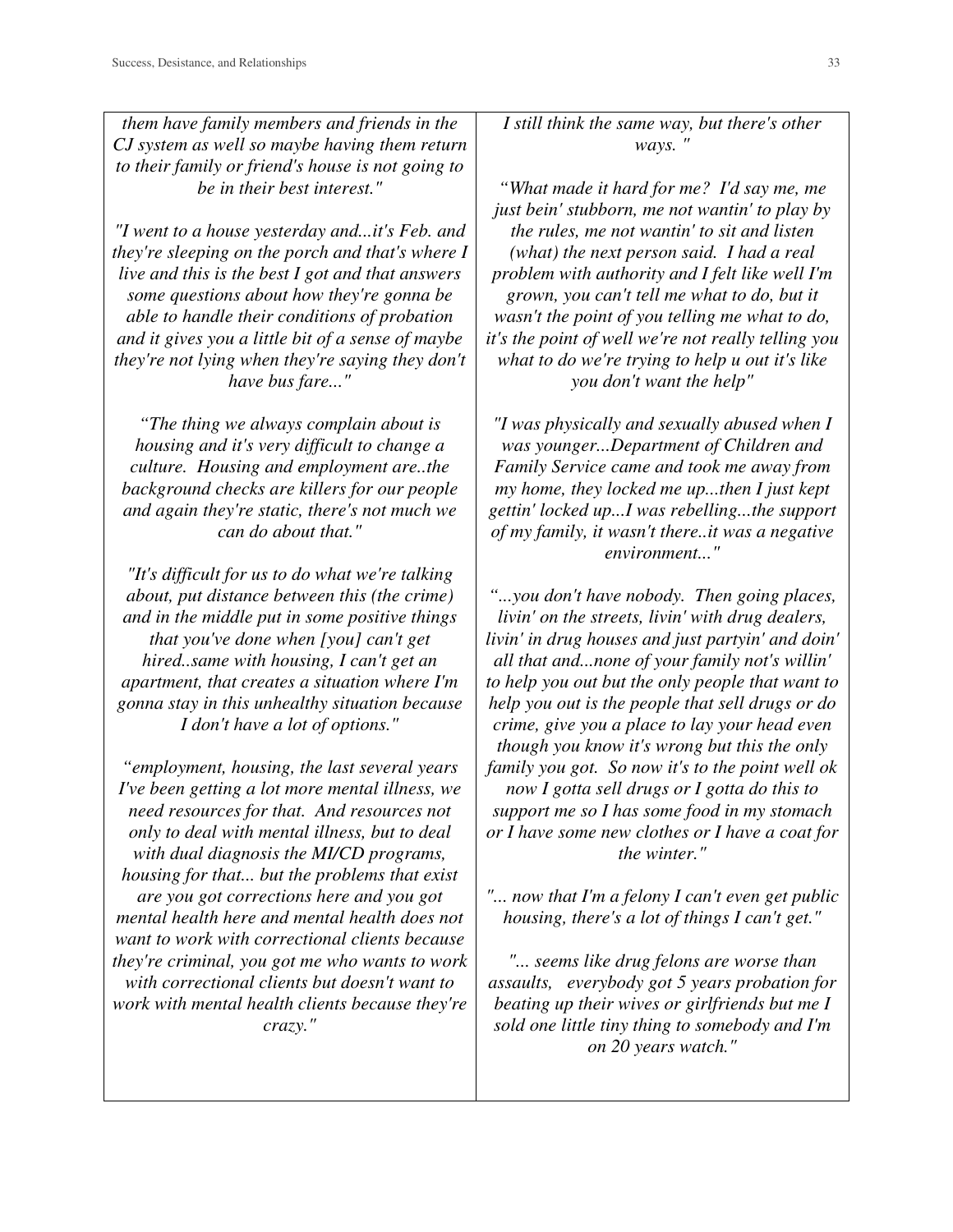| "One of the struggles we have is that we have   | "I just wish they didn't make us have to pay so   |
|-------------------------------------------------|---------------------------------------------------|
| clients who want jobs but they don't want to    | much these probation fees and court costs and     |
| put the time and effort into their chemical use | stuff like that, 'specially if u serve timeI feel |
| and we try to explain or try to work with them  | some of the fines and stuff should be minimized   |
| to discuss you're not gonna hold a job if your  | because especially when you first get out of jail |
| chemically dependent [or] if you don't take     | they want you to pay that at a certain time and   |
| care of your mental health issues, or your      | there's no way possible that's gonna happen."     |
| bipolar or your anxiety, or your depression or  |                                                   |
| whatever else it is."                           |                                                   |

# **Desistance**

 The conversations that centered on the theory of desistance, or the ability to not commit crime, differed between probation officers and probationers. Probation officers tended to focus on the behavioral aspects of change, if they thought they had any hold over it at all; and presented themselves as people providing an opportunity for" options and alternatives". They also pointed out the need to accept failures, not letting that continue to be a barrier, but to move past it and to learn from it as important.

 Probationers credited more external forces such as family, kids, and obtaining material things such as their own house or business with their will to change. Many of them commented that growing up, having kids, and being a better person for important people in their lives was seen as a motivation to not commit crime. Support, using coping mechanisms learned through treatment, and being positive also were common responses by probationers.

| <b>Table 4-Desistance</b>                        |                                                     |  |
|--------------------------------------------------|-----------------------------------------------------|--|
| <b>Probation Officers:</b>                       | Probationers:                                       |  |
| "Let's talk about reality, let's talk about the  | "I got kidsthey's my number one motivation to       |  |
| fact, now I don't doubt your desire, desire is a | stop. Because if $I$ don't stop then $I$ go to jail |  |
| 10 out of 10. you want this badly there's no     | then if $I$ go to jail $I$ don't see my kids and my |  |
| question in my mind It isn't so much a lack of   | kids [are] without me."                             |  |
| desire, it isn't a lack of want or need or       |                                                     |  |
| whateverIt's a lack of structure and             | " And just being on probation itliterally           |  |
| supportbut I mean literallysomething to          | makes you be a different human being. You           |  |
| give them that additional buttressing so that    | know, you stop doing the things that you was        |  |
| when their will power wanes, when their          | doing, you stopboozing and druggin' cuz if          |  |
| fatigue sets in, there's something else there to | you keep doing that you end up in jail"             |  |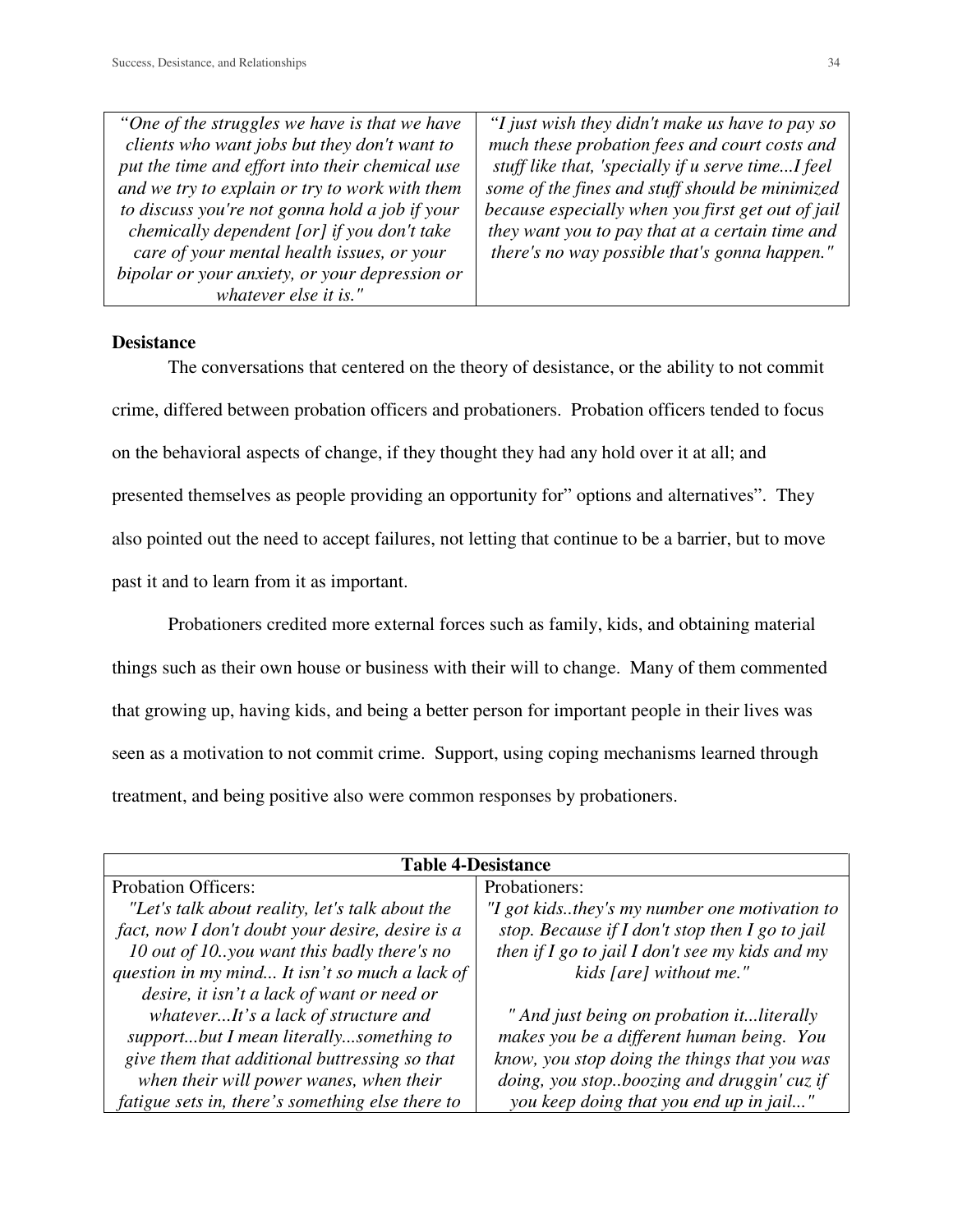*help keep them moving forward. " "...get back in the driver's seat and grab this thing and just accept the fact that if you fail, it does not mean failure. I think that that's really hard to define for them that's another one of those intangibles, its embracing failure, and they don't get that cuz our culture is so prosuccess that they don't want to talk about failure."* 

*"...knowing that your failures don't define you.."* 

*"I don't do anything that decreases their risk of going back down those old paths. They do it all, I present options and alternatives..I think that's the hardest thing for a lot of probation officers to accept, is that you don't change people."* 

*"..you have to meet them where they are, not where you want them to be."* 

*" It's just got to be the right moment, timing is everything, they have to be in the right place mentally, they have to have the right set of experiences and consequences, and it's such a volatile specific cocktail that it just.. could be the right moment and it clicks and you can sense it that they're there but it not because of any one thing a PO did it's about this entire combination of experiences."* 

*"What do we have control over, what don't we have control over?" finding a balance of understanding their story and listen to their story and trying to get them to move past that to what can they control now, what can they do?"* 

*"I think desistance is just kind of supporting them from not putting them back in a bad situation or the high risk situations that they had previously or that may have gotten them to where they are now."* 

*"My goals are just basically bound to be a good person all the way around."* 

*"Just go back home with a whole new attitude, a whole new persona, a whole overall new person, do a whole 180, just let them know I'm not the person that I use to be, I'm [a] whole new person, I've done everything I possibly did, could, to destroy myself and now I'm doing everything I possibly can to help and better myself."* 

*"…it's all about will power and mind control. You can set your mind to anything, you can set your mind to find your drug so why don't you find yourself not using a drug."* 

*"Things might come to my mind like, oh God I'm mad, I'm gonna go do something. Then I go through a process, if I go do it, look at the consequences, if I get caught I go to jail...And I look at it and say 'Nah'."* 

*"I don't want my kids growing up saying oh well my dad smokes weed, or my dad drink's. I want my kids to say your dad does that? My dad doesn't do none of that."* 

*" Being off probation and takin' it one day at a time and followin' by the law cuz it comes to a point in their life where you get tired of being locked up and if you don't break that cycle then it's just gonna constantly happen.. you really get tired (of) gettin' told what to do and when you got ta go in your room, when you can eat, and you gotta lock down, what time you go to sleep"* 

*" ..when you have somebody to support you it don't seem like the world is against you"* 

*"Oh there are always going to be war stories and flash backs, it's the mind power and will power of it. I just wasn't ready..I was going with so much stress...and for me to stop using*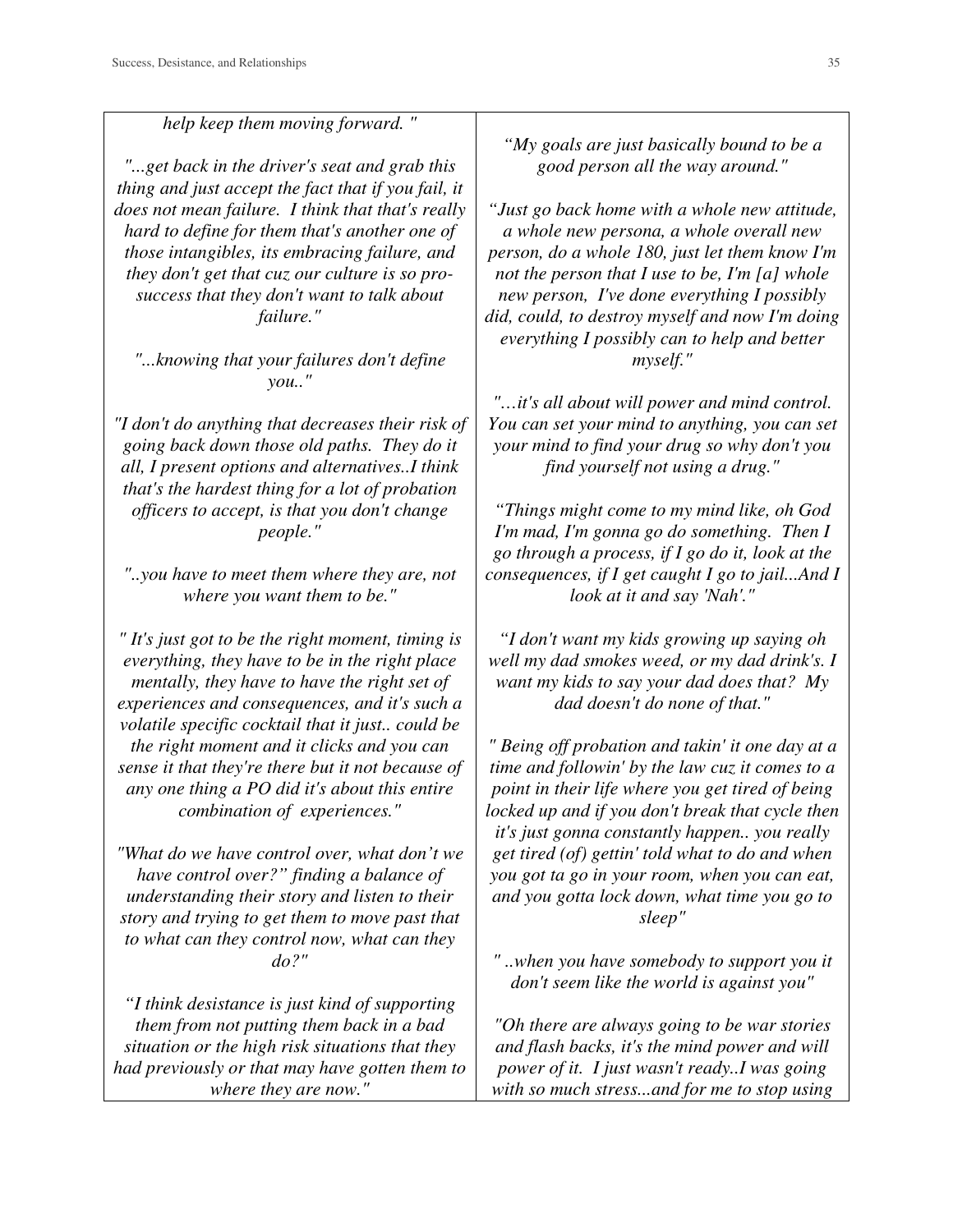*"I tell them "Let's be forward thinkers, there's nothing we can do about what you did or why you're here...We can learn from it and we can try to put some distance between that and your goal...But if you continue to commit crimes there's nothing I can do for you, all bets are off..."* 

*"If he's clean he has a less chance of reoffending. If you're on your medication and you're not highs and lows you have a better chance of not reoffending. If you are staying away from the environment that help lead you...you have a less chance of reoffending. I think the biggest thing we can do address issues and try and move them away from that because there's a reason why they're here and what happened needs to be looked at and addressed and if this is a reoccurring theme you've [seen] this situation before let's stop knocking our head against the same wall, are you ready to make some tough choices and move along"* 

*Then we pounce on that, that readiness to change and try and facilitate it as much as we can, but if it's not there it's pretty difficult for us to create it we can create an environment, we can try and be supportive of it when we hear it"* 

*"I'm a big believer in that we're all products of our environment that we grow up in. A lot of... people on probation...they've grown up in some pretty crappy environments, neighborhoods, families, been victims of abuse, drug abuse, chemical abuse...So the challenges that these clients face is they're in this environment and they've learned these behaviors, good or bad, whether their aggressive or whether the easiest way to make a couple hundred thousand dollars is to go sell some drugs on the street...So we have these learned behaviors and we have these values and value systems and beliefs that are really embedded in our clients* 

*my escape it wasn't in the question, it wasn't part of the criteria..."* 

*" I feel obligated and I do feel obligated in certain aspects so my kids got a place to stay and their not staying this person, staying with this person, stay with this person."* 

*"I learned my lesson...I was sittin' there playing chess with an old man...he just told me something straight, he just "Don't be like me" and I was like "What you mean?" he was like "I been gettin locked up since I was 13, now I'm facin' like 20 some years or 25 years or somethin' like that and he was like 55/56 and he was like when I get out I'm not gonna have no life...I gotta still get a job...I'm gonna be working till I'm 90 or 100 or till I'm dead. He was like, it took me this long to realize 'cuz they gave me all this time over my head. I could understand that..."* 

*"Would I keep going through that cycle or would I break the cycle?"* 

*"So if I can place myself around in a positive surrounding then I got positive people by me I know I'm gonna have a good day, I'm gonna have a ok day, just for that day. Then when I wake up the next day I gotta do it again...I gotta keep pushin' myself forward one day at a time..."* 

*"Everything they done gave me on probation for me to do, it's positive and it keeps you motivated if you let it, if you're willing to work it and you're willing to change yourself. If you're not willing to change yourself then it won't work, it comes a time when you gotta stop and say, "Who I'm really doin' this for?"* 

*" I have nothing but time on my hands so what's the best thing to do? Go out there and make something happen."* 

*Anticipate challenges: " You got to because*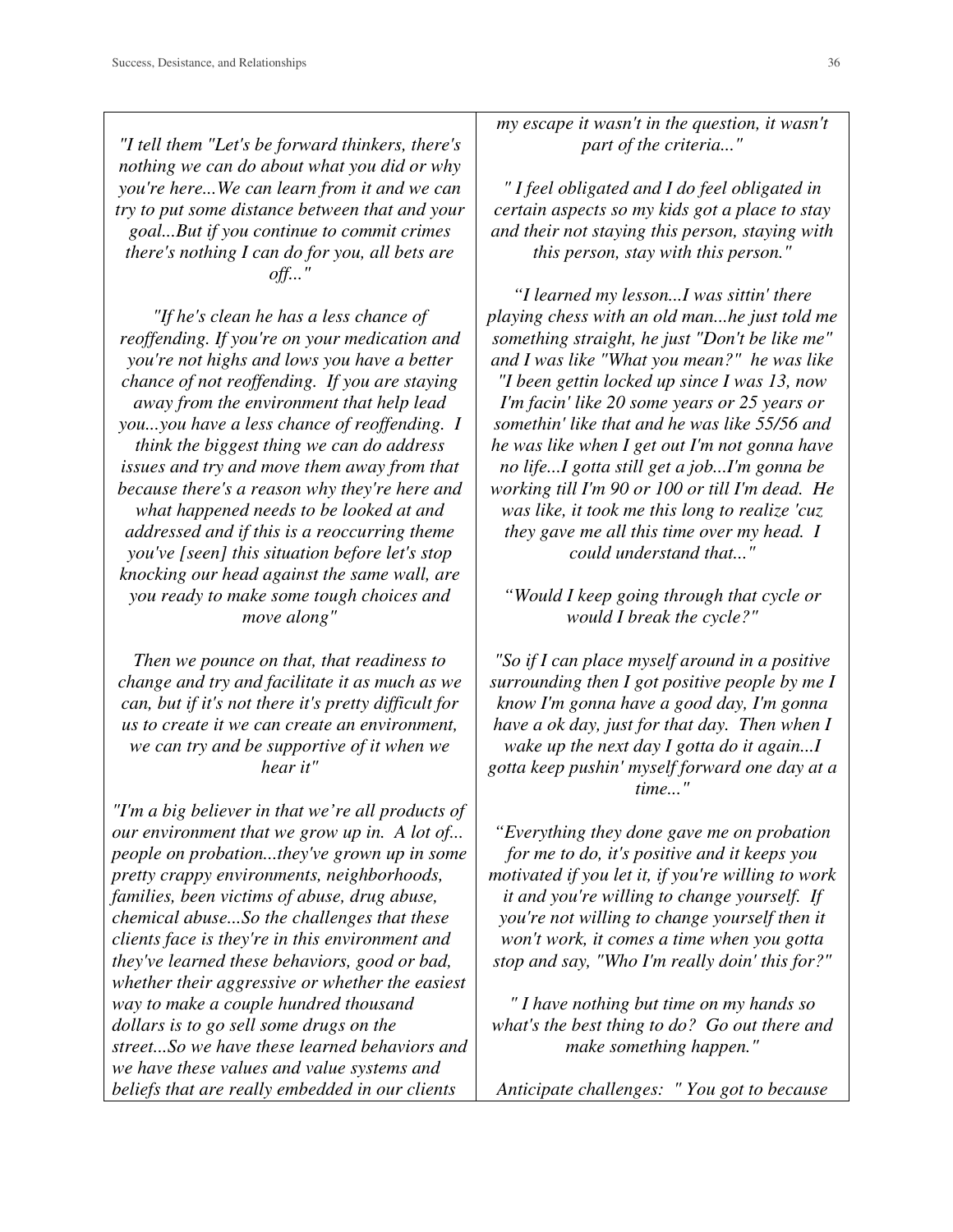*that believes that authority figures are bad and out to get us and the world's against us, I can't get ahead...I think the biggest barriers for probation clients is that they have these embedded errors in thinking, that everything I do bad and no one cares about me, I can't do anything right, I can't get ahead. They have all these different errors in thinking going on and this kind of trained behavior of how to do things that is anti-social that by the time we get 'em in adult probation I don't know how to change that."*

*nobody's life's is perfect so you gotta understand that something is gonna go wrong it's the fact of do you prepare yourself for that or do you just walk into it and ok I deal with it when it's there...do you use the proper tools to decide..[what] might or could happen..."* 

*"it's really the probation, you have to think about how it effects who's close to you like for me it'd be my kids, my mom, my sister, people that's close to me that look for me to be out here..I don't know if I'm a support or am just something, you know, how motivated I am... I have to look at how many people I disappoint if I get myself in trouble again."* 

#### **Success**

 The initial reaction to the question of how probationers achieve success when posed to either probation officer or probationer was initially almost word-for-word the same "To get off probation" or "not go back to jail" or a recitation of the rules of probation, for instance: to remain law abiding, drug and alcohol free, and to fulfill other court ordered conditions. The probation officers did comment on the individuality of their clients and that success differs between individuals.

 The question was posed to each probation officer what they thought their probationer's definition of success was. The probationers were asked to identify their goals as a means of possible success as well as an invitation to speak to their goals, even apart from probation

| <b>Table 5-Success</b>                         |                                              |  |  |
|------------------------------------------------|----------------------------------------------|--|--|
| <b>Probation Officers:</b>                     | Probationers:                                |  |  |
| "The easy answer to that is to get off         | "My life is pretty much done in regards to   |  |  |
| probationI don't think you can lump all the    | having a lot of long term goals."            |  |  |
| probationers together and say what's a success |                                              |  |  |
| case, I think you have to take a look at those | "To just basically be the best husband, best |  |  |
| individually, and I can't look at one case and | father I can be."                            |  |  |
| say that's a success and have that same        |                                              |  |  |
| measure for another person in a totally        | "#1 goal is not to get arrested and you know |  |  |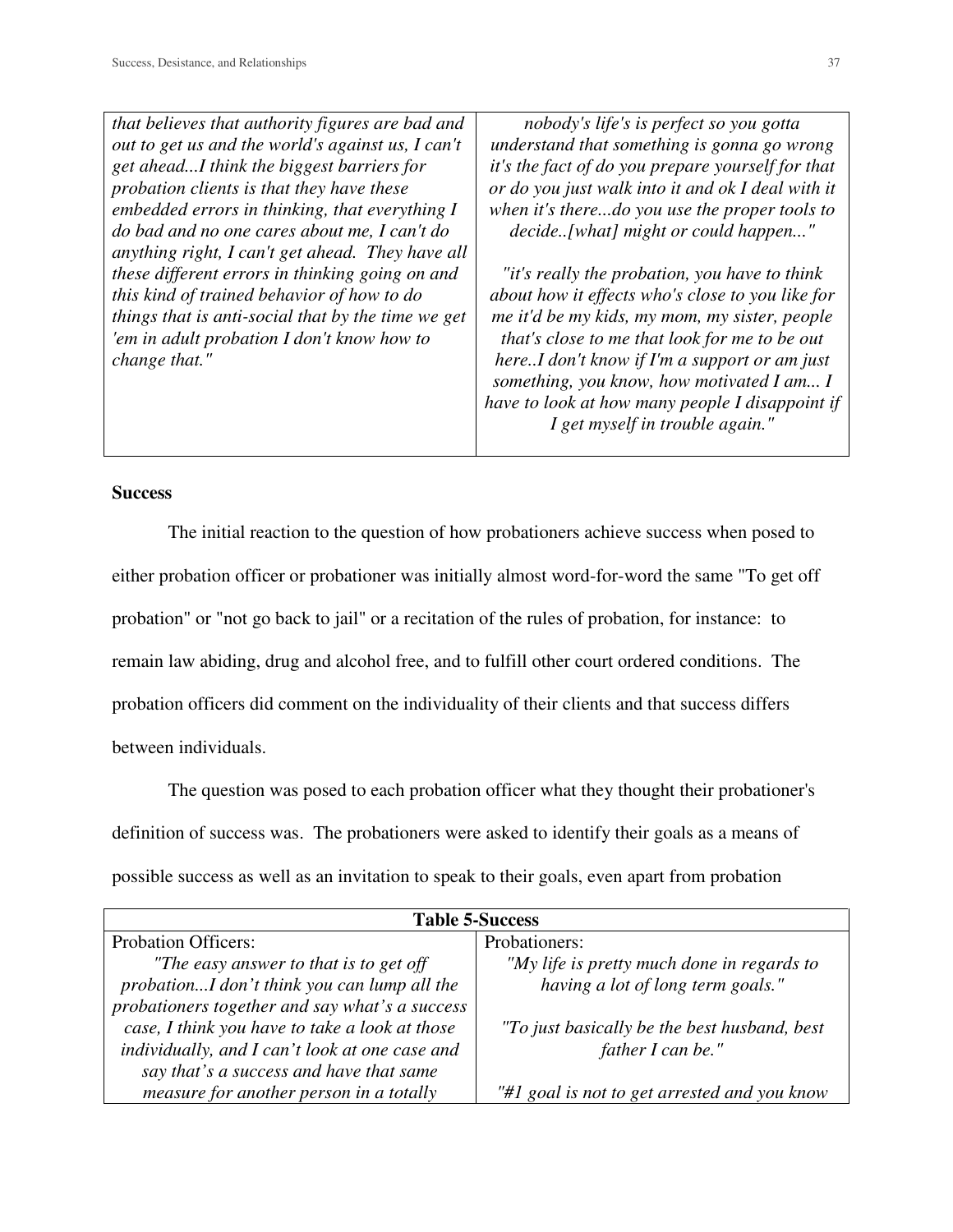*circumstances." "Sometimes a month of sobriety before a guy goes to prison is success, because he's never had that month..sometimes success is being successful at taking them off the street and getting the dangerous people off the street." "Overcoming their personal barriers, I wouldn't say success is any easier to define. I know that right now, the way the systems are they like to look at successes [as] completion of programming or no recidivism of same or similar in X amount of time. Look, we've got to measure these things somehow, so they have to be coded and they have to be measured but I* 

*think for my offenders and the way I look at their success it's about overcoming their own personal barriers...Identifying them."* 

*different situation in a totally different set of* 

*"...their ideas of success is something tangible, and what I'm trying to pitch is something very intangible. To them their success is having a good job, whatever that may be for them, having a stable living situation, whatever that may be, having a true relationship, whatever that may be, tangible things and I think that it's hard to sell intangibles"* 

*"So it's just about redefining our measurement of success, maybe it's getting away from this idea that it's reform..to reform something is to restore it back to its original pristine state, you're assuming that anyone of these offenders came in an original pristine state."* 

*"I define success by what their goals are...they may get through their probation and discharge but I don't know if I would consider that successful. Successful would be do they have goals, are we setting goals, are they reaching their goals?"* 

*"I think for most of them it's getting off* 

*especially try to improve on being a model citizen and being a better probationee"* 

*" to be self-employed, house, and marriage and those right there I can say that basically they're a challenge to reach, well not the marriage part anybody can get married, but you know the challenging part is to be able to over step those boundaries that kind of prevent those."* 

*"My goals in life is actuality be a better person and to be free, enjoy my freedom."* 

*" Remain law abiding, get my GED, and basically stay out of trouble and take it one day at the time."* 

*"To get off [probation]"* 

*"...stay law abiding but finish college..."* 

*"... finish probation is one, ain't get in no more trouble is two, finish my degree in network development and pretty much live my life and have fun with my kids and my family pretty much that's my goals while on probation even afterwards but that's one of the big things to do is tie a negative to a positive."* 

*"I need ta get my own place..."*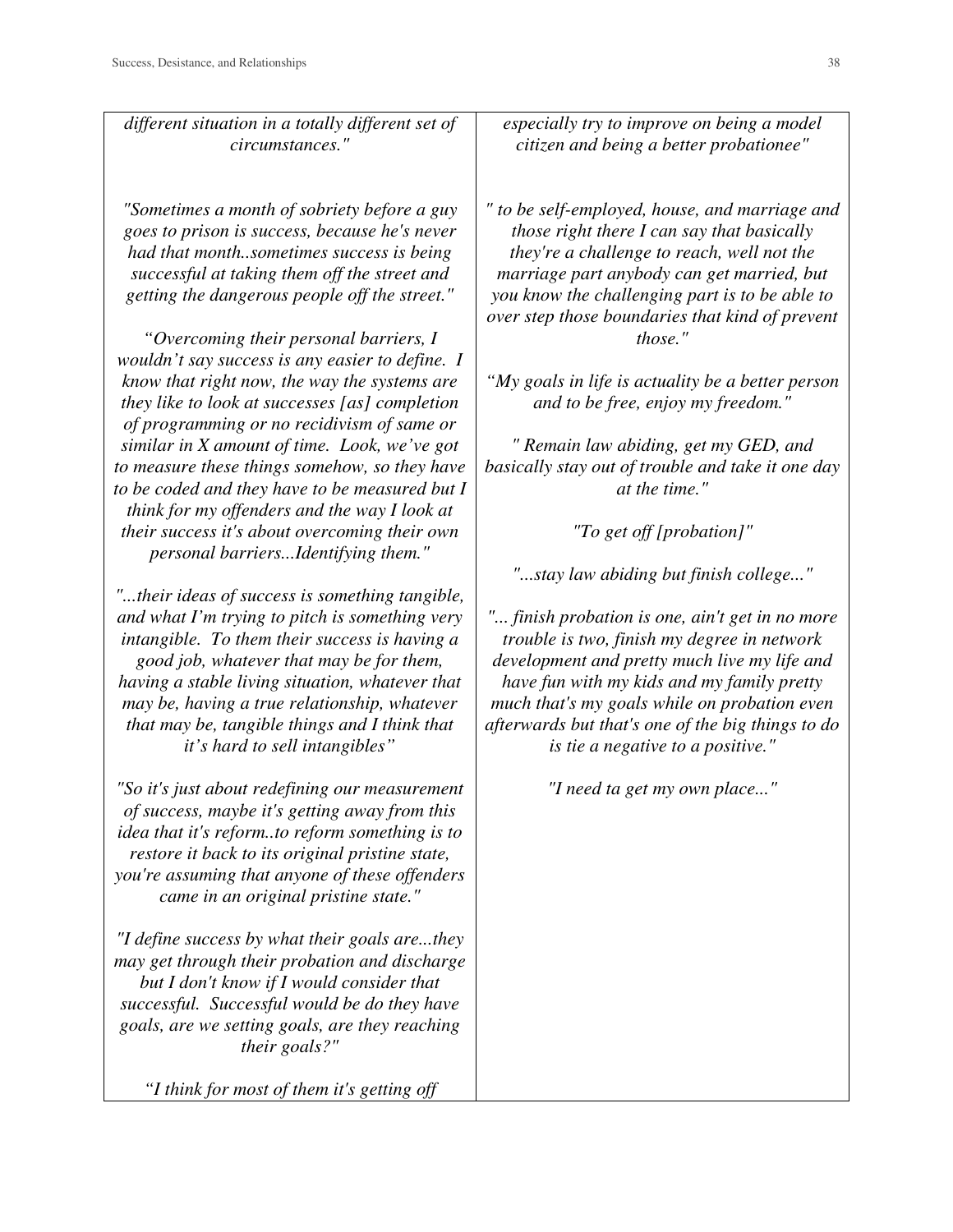*probation but feeling stable, feeling so when they walk out of here they have some kind of stability."* 

 This researched provided a way to compare the responses of probation officers and probationers on the subjects of relationships, challenges, desistence, and success. Allowing for the introduction of both sides of or roles in probation allowed for a comparison of topics and mind set surrounding these themes by each stakeholder in this process.

#### **Discussion**

 The United States has more individuals incarcerated than any other county in the world. The individuals who commit crimes do so for many reasons and therefore become a part of the correctional system through prison, jail, parole, or probation. Prior research, although vast in its implications for the practice of probation, has had little to say with the input of the clients in this system. This has potentially created a lack of understanding from their point of view. The implication of evidence-based research is evident through the use of multiple programs introduced into Community Corrections in programs such as Thinking 4 Change, cognitive behavioral groups, and the introduction of mental health probation officers into these departments. This research hoped to give readers a sense of both "sides" or roles of community corrections.

 The major themes that were looked at throughout this research were the relationship between probation officers and probationers, challenges, desistence, and definition of success. The researcher interviewed and coded looking for these themes in order to better understand how this might improve community corrections.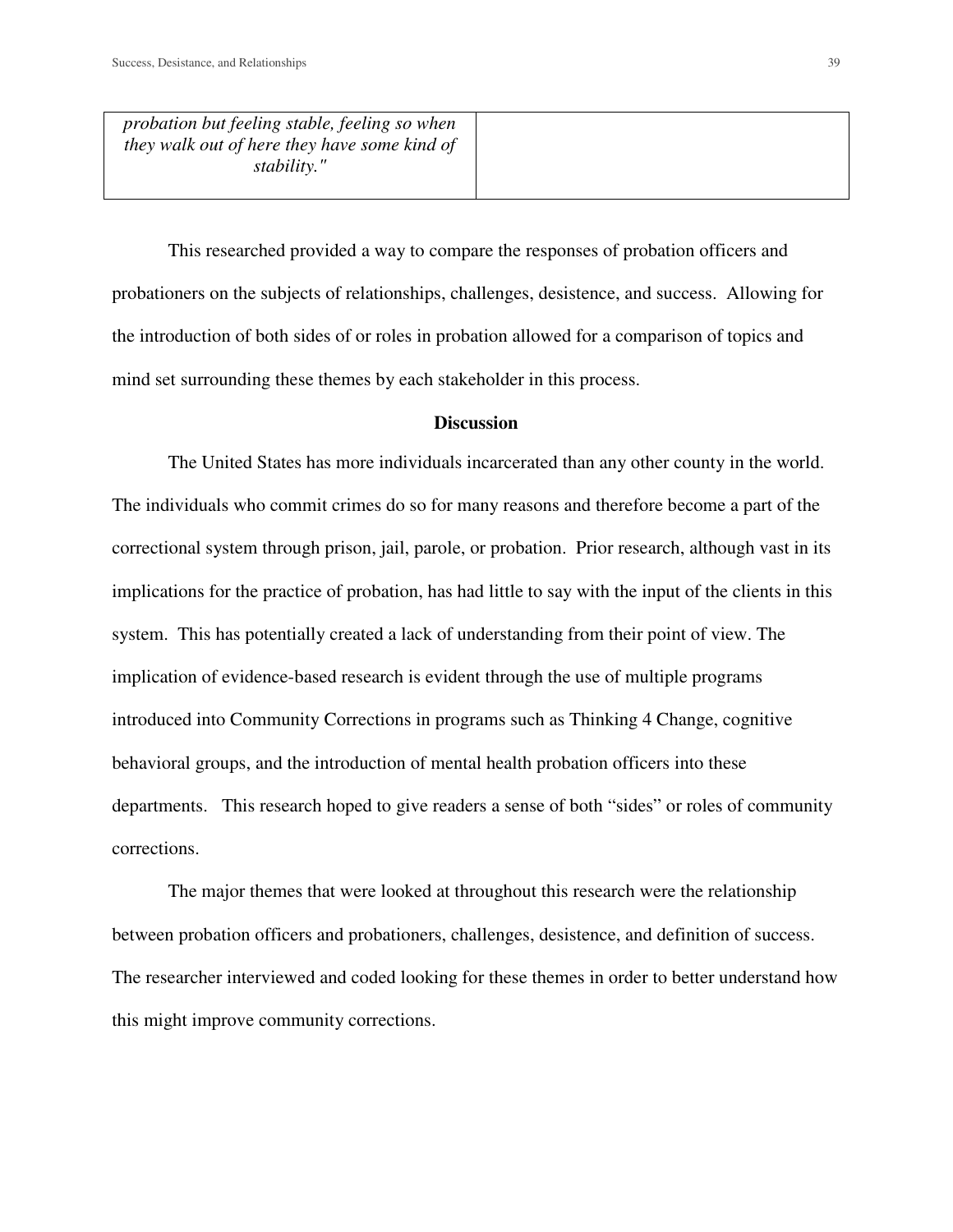#### **Relationships**

The probation officers who agreed to be interviewed showed a very reflective and clinical approach to their work with their clients. The idea that they changed their approach to meet each probationer depending on what that particular individual needed in order to accomplish their goals and the fact that these goals went beyond the scope of the court-ordered mandates showed the influence of social work and evidence-based practices to be strong. Even a probation officer, who denied use of any therapeutic tools as demonstrated below, admitted to the use of chemical dependency literature guiding his practice with clients who face this as a challenge.

*"I'm not a social worker, I'm a probation officer...if there's a need for therapy there are people out there that are much more qualified as therapists then I am...I think we gotta realize we can know a little bit about a lot of stuff, but if we're going to specialize let's send it to someone who knows what they're doing...it's like asking a general practitioner to be an orthopedic surgeon, let's not do that, let's send them to the orthopedic surgeon."* 

The characteristics associated with being a good probation officer described by these officers such as being flexible, responsive, and dynamic all speak to the importance of the practice of support rather than a punitive approach to their work. Even the aspect of community visits by probations officers has evolved from "tail 'em, nail 'em, jail 'em" to an opportunity for the probation offices to get a better understanding of where their clients come from.

The probationers seemed to make a connection between the concept of probation and what they actually encountered when visiting their probation officer. Their initial understanding of probation was that it was there to catch them doing something wrong. In fact many of the probationers spoke of trusting their probation officer, having mutual respect, structure, and support.

The readiness for change expressed by probation officers also made a strong argument for the need for the development of a trusting relationship with the probationers. Probation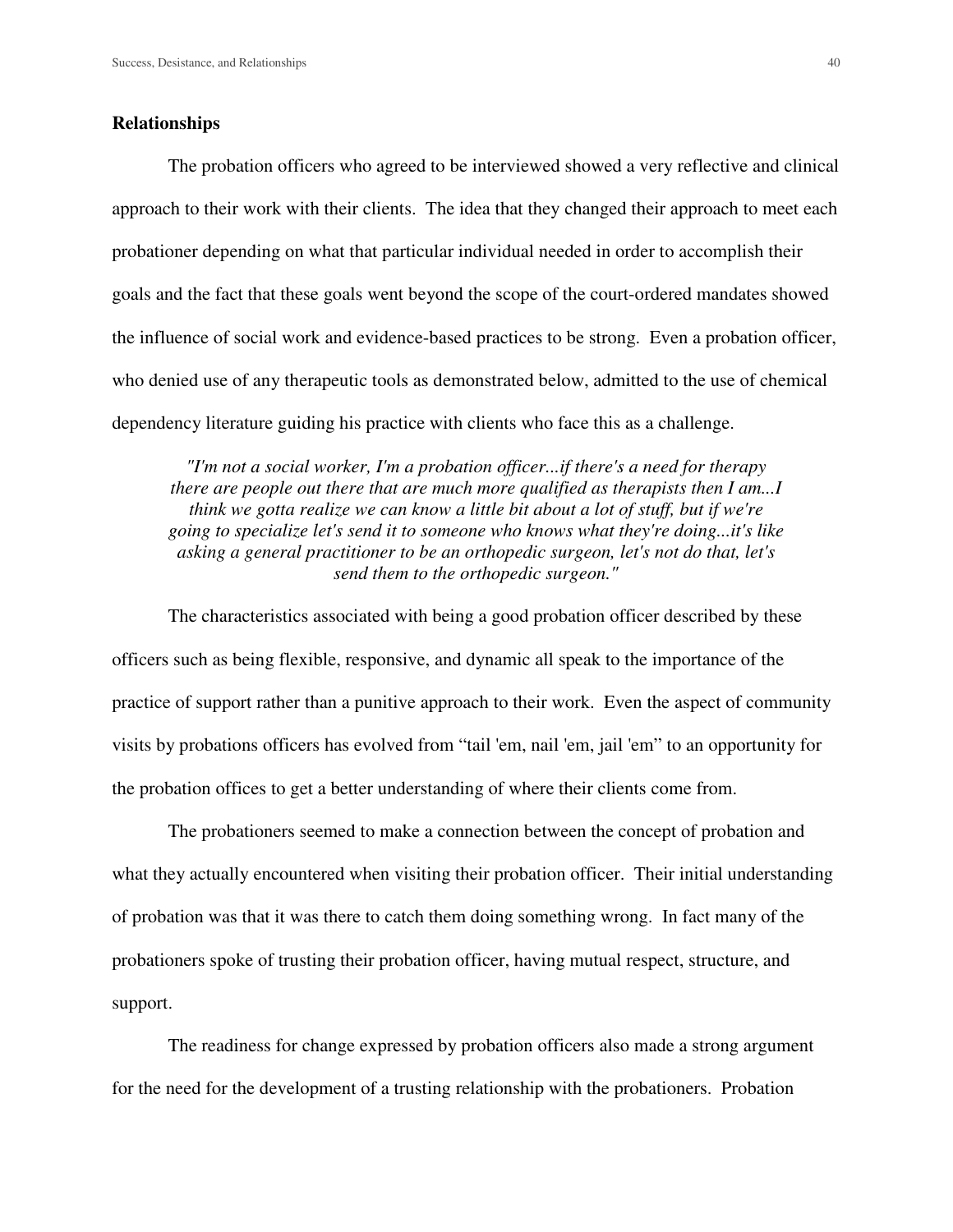officers commented on their attempt to bring the probationer in as an ally rather than a subordinate, "We want the same thing...". A common barrier to this was that while the probation officers could see and had the tools to understand that in order for the probationers to be successful they had to "start from a place of deficits" or addressing where the probationer had struggled in the past with criminal behavior, it didn't always sit well with the probationers. Probationers tended to want to look towards the future, to make goals based on what was to come and what they could accomplish; they reiterated that focusing on their past only made for bad memories and avoidance. One probation officer describes that reluctance of looking at the past and only wanting to look towards the future:

*"You know I hear a lot of them say, something as simple as making a payment "well when I can pay it all off I'll pay it" 'cuz in their mind making a full lump sum payment is so much more virtuous then dropping \$5 per month. And I get it, I think it's cultural, I think it's our society; you know it's about you know buy now pay later kinda thing and they want the trappings of success without the toil and the time that it takes and that's the intangible piece, you know"* 

The evolution of probation and the increased training of probation officers to develop other means of connecting to clients has definitely grown, but some probation officers complain that this increase in training takes time away from their clients, that along with their administrative duties can cause them to be short on face-to-face time. Other probation officers welcome the introduction of new tools and approaches.

*"We have to be bigger than the tools and I think there's a real strong emphasis right now on the tools, its evidence-based and that's great. And it is, because it gives us..it's a tool, like I say don't throw your hammer away because it can't cut a board, that would be foolish.... But don't carry you hammer around as if it's the only thing that you got or need. And don't throw away..pick another tool, because you don't use it as much anymore. They're all there, they're all useful in their own ways. "*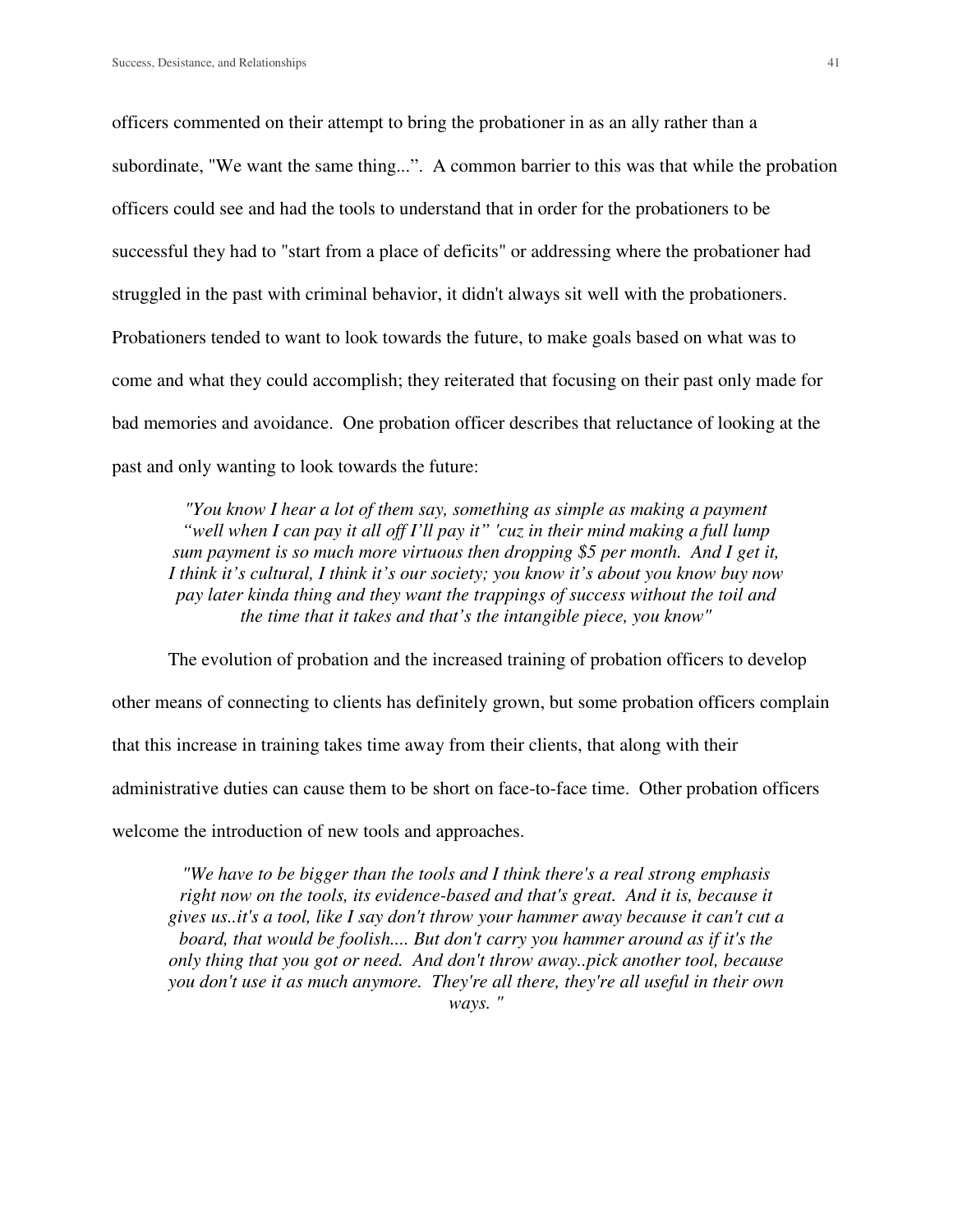#### **Challenges**

The theme of challenges was interwoven throughout the interviews and tells a trying story of failure and consequences. The probation officers and probationers both touched on the idea of employment, having it and maintaining it. Probation officers commented that although employment was a challenge for the probationers, it also required having the motivation to go out and find it. Part of the "bad behavior" that one probationer commented on pointed out that unless he or she is in the right frame of mind and ready for change it was much easier and more lucrative to go down to the corner and sell drugs then to continually be turned down for jobs because of one's criminal history and even successfully getting a job to work equated with long hours for low pay. The subject of the court and probation fees came up as well. Probationers described an impression or experience that they were put in a position of debt as soon as they get on probation and that makes it difficult to change one's life, to provide for oneself and family if this person owes the county.

 Limited resources became a strong source of discussion with the probation officers as well. One commented that at one time he had numbers to call for assistance in mental health services, he could connect his clients very easily for evaluations, chemical dependency treatment, and employment opportunities, but due to budget cuts, he no longer had those resources. Even with the available resources there are problems, if a probationer is required by the court to chemical dependency treatment but does not meet the requirements of a Rule 25 assessment and they don't have insurance then the treatment comes out of that individual's pocket. At the same time an individual might seek help for their addiction, mental health, or counseling for abuse, that person may not know where to go to get that assistance.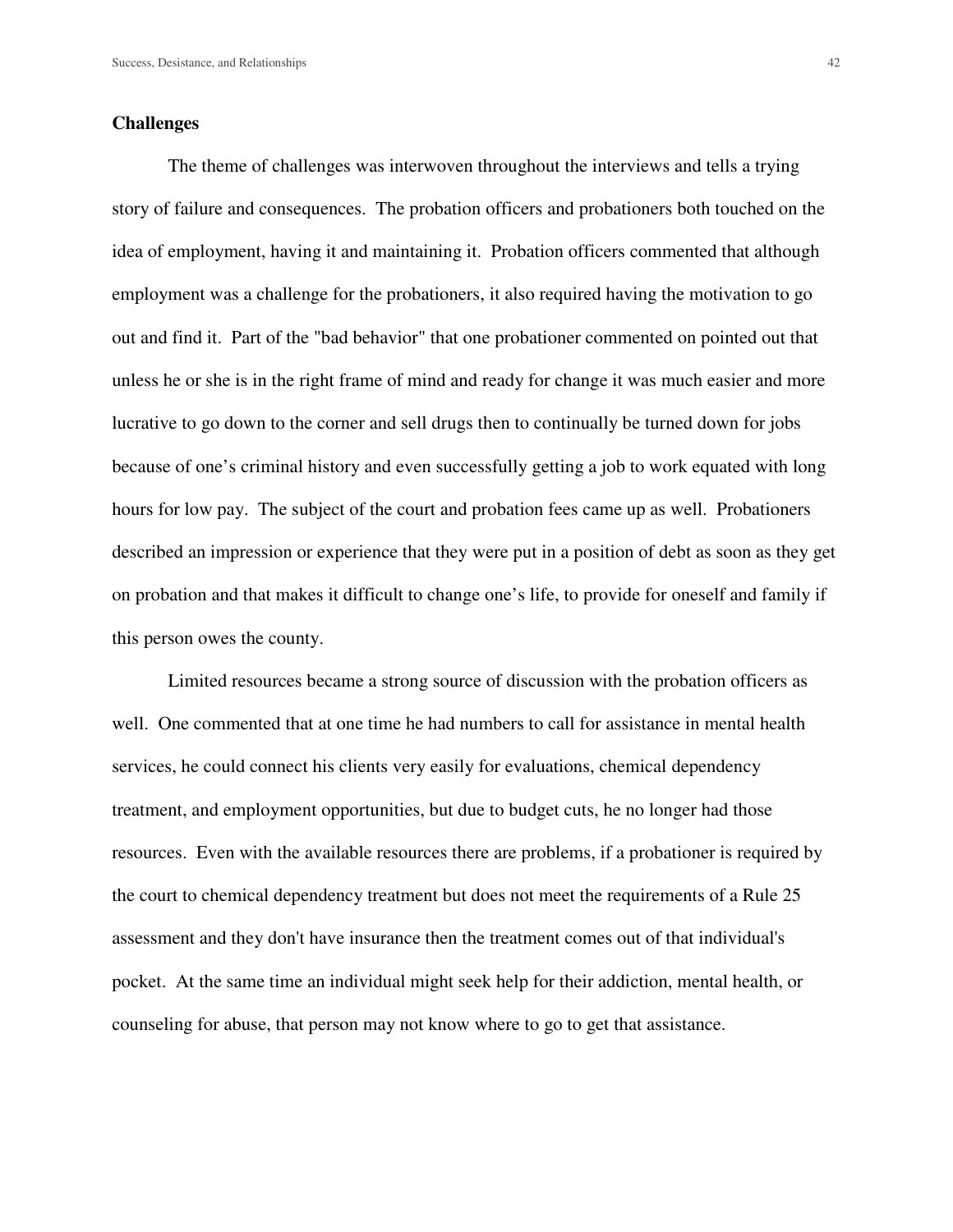Probationers used the question of challenges to reflect on the change of attitude many of them have had. Many recalled being stubborn, rebellious, and having an environment that condones criminal behavior. They recalled being brought up in households where the priority wasn't nurturing and law abiding, but filled with chemical use, abuse, conflicting with authority, and neglect. As one probation officer put it "they are not us, they are not people functioning well in society..." and all this adds up to experiences and behaviors that can conflict with the law.

# **Desistance**

The theory of desistance when presented to probation officers and probationers took on very different meanings for each. Some probation officers admitted that they have no influence over their client's desistance and are only there to provide options for them. While this may seem unlikely, the idea that this probation officer can provide resources and alternative that might not otherwise be available or known to the probationer and that this is seen by the probationers as a kind of support they may have yet to experience speaks volumes to increasing desistance. The probation officers who felt they did have a hand in the desistance of their clients focused, what one so eloquently put it on "the intangibles". The changing of behavior, errors in thinking, and motivations are what probation officers heavily relied upon as their vehicles of change. The probationers on the other hand tended to attribute their changes to external forces such as being a role model for their kids, showing those closest to them that they've changed, or simply not wanting to spend any more time in jail. While the idea of internal change was not completely dismissed, many of the probationers drew on their learning in treatment or cognitive skills settings, learning to take one day at a time, using coping skills such as distraction and deep breathing, and placing themselves in positive surroundings with positive people.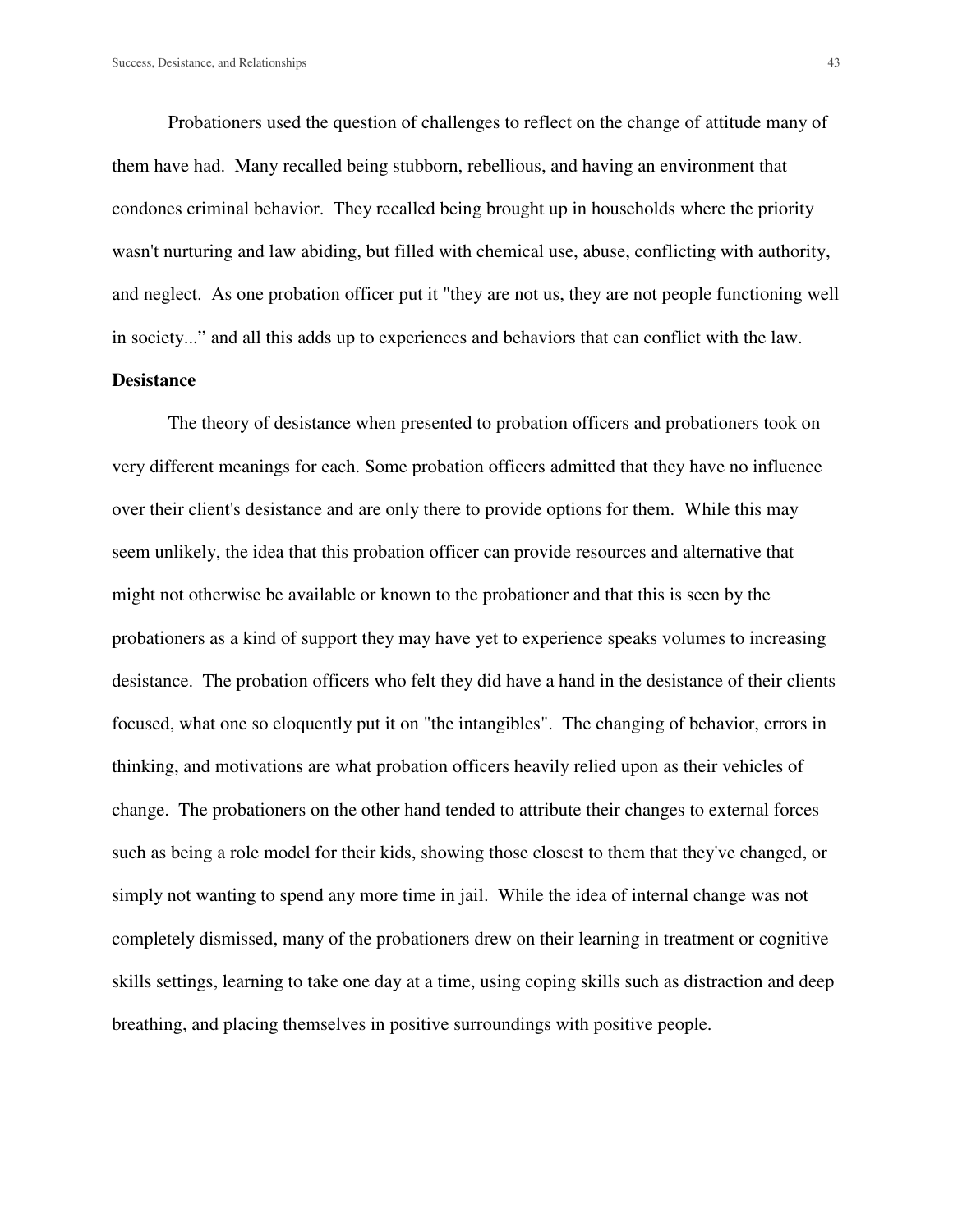Neither of these outlooks is bad, but the ability to use them or to draw from several of them seemed for the probationers to be an important factor in ultimately reducing recidivism. **Success** 

The definition of success for probation officers fit well with the challenges that probationers described facing. In successful probation relationships, a clinical approach to probation seemed to be emphasized as one that gave less attention to a punitive approach. Probation officers acknowledged that each person on their case load is different, and that in turn the definition of success varies between individuals. Treating each person who comes in to their office as an individual also encourages their relationship, assists in combating challenges, and therefore increases desistance. One challenge as described by probation officers is the concept of measuring success. The uniqueness of the individual cannot be reduced into a measureable and quantitative objective in which to base trainings as well as department reviews. Probation officers, programs for probationers, and trainings for probation officers are based upon measureable goals like completing administrative duties including reports, meeting notes, etc. This was described as creating a gap between what these professionals are told works and what's actually being done on a daily basis.

#### **Implications**

 Probation officers fulfill an important role in the criminal justice system and it takes significant amounts of time and energy to train and provide the best services to those on probation as they are able. The responses of the probation officers imply that the use of social work principles holds potential value in this setting, in particular the respect for the individual, their unique circumstance, and having flexibility in the probation officer's approach.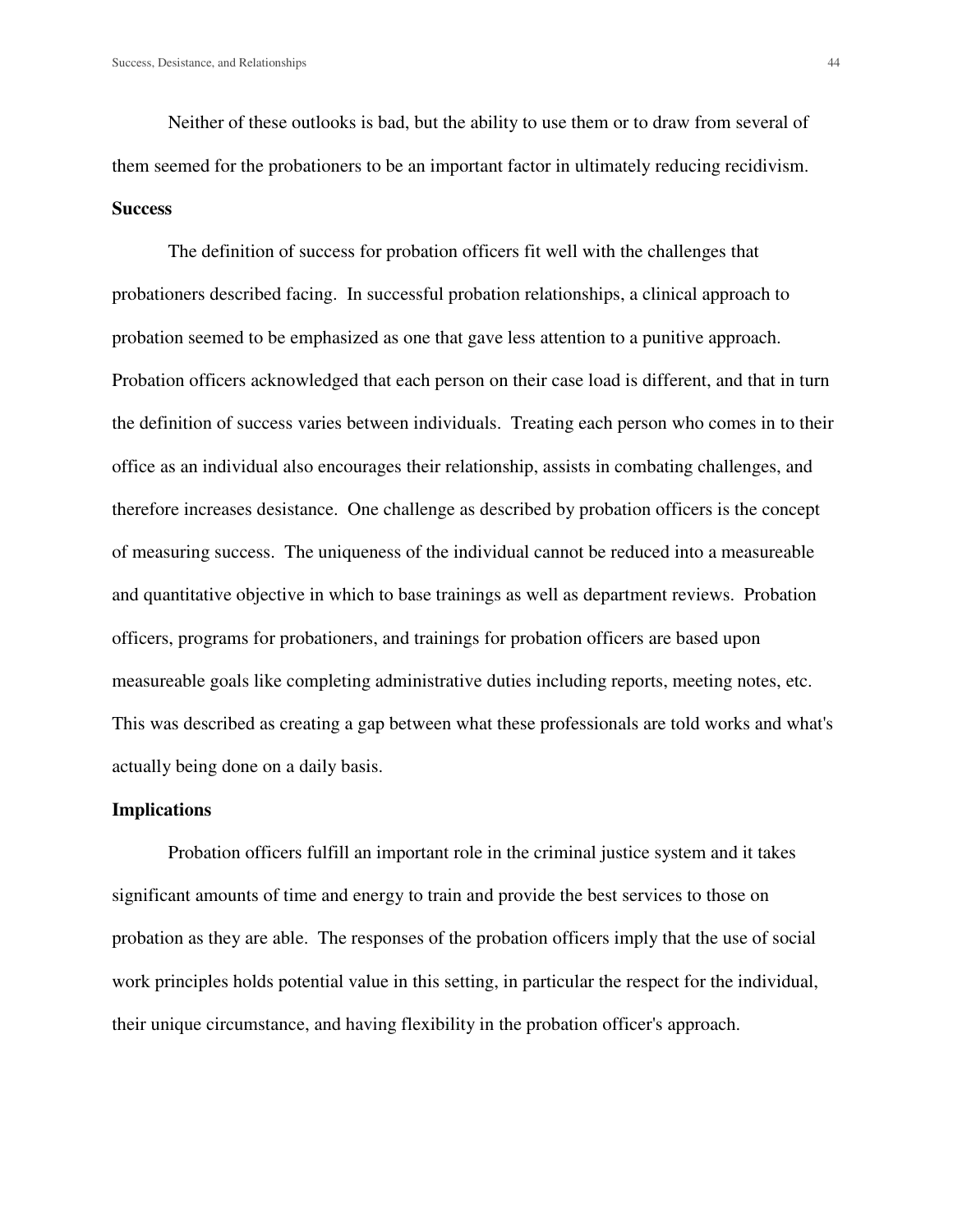The interviews of both probation officers and probationers highlight the need for an increase in resources for those on probation. The availability of mental health and chemical dependency assessment and treatment as well as the opportunity to have housing and employment are important not only to the individual's self image, but the overall health of the family and community. The restrictions that probation officers are faced with in terms of the resources available and the qualifications required for services are a common dilemma presented to probation officers.

 Along with the availability of resources, an interesting point was made during the interviews with probation officers. This was the fact that this department is called Community Corrections, but too often probation officers commented on the fact that they spent little to no time out in the community observing the probationer in their external environment. At the same time, many of the challenges provided in this research point to an "us versus them" mentality between probationers and the community. One probationer commented on the changes he's seen:

*"You get to a point in your life that the word community enlarges, it becomes huge because you start to partake in where you live, what goes on, who lives there. I use to know who lived to the right of me and the left of me and directly across the street from me, the community today no one knows who lives next door…Today the community is so diverse it creates a wall or standoff-ish attitude and it shows in the daily passing of people, no eye contact, no one says hello, everyone takes the other person as a threat but they live next door....To contribute to the community, they call gangs in the community terrorists now 'cuz that what they are, they're predatorial* (predatory)*. They're robbing and taking advantage of people they live next door to that's not good..."* 

 Probation officers and probationers reflected on the obstacles of finding housing, a job, and being financially stable, but many are left in communities that see them only as a felon. It is easy to talk about probationers contributing to society and paying their dues, but what about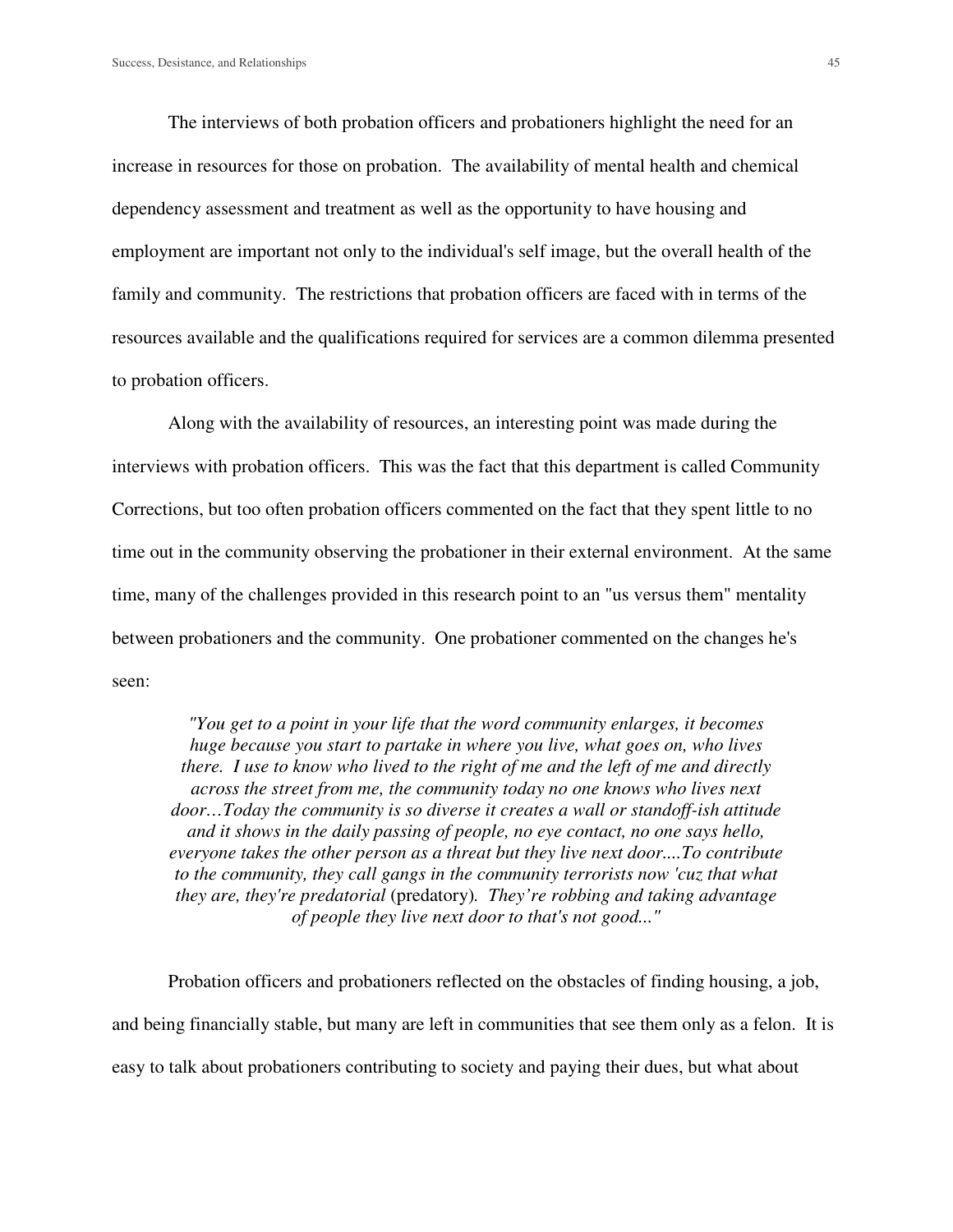when they have, do they continue to be shunned? If the standard probationers were living up to before breaking the law resulted in involvement in the criminal justice system, will the community continue to send them back to the same environment and expect different results?

There are few times in which the literature includes those who are in the criminal justice system in the ecological approach. The expectations of a community and pressure, or lack thereof, to achieve a certain standing in life have a great impact on the outcome of the individuals in that community. It is important to note that the expectation of success, however it is defined, lies with both the probationer and probation officer.

#### **Strength and Limitations**

The strengths of this study include the fact that a sample of voices from a population that is rarely heard from was able to be captured. This increases the body of knowledge surrounding probationers' perceptions of supporting desistance in terms of what works in the criminal justice system and where there may be similarities and discrepancies (i.e. in the impressions of probationers and probation officers). Another strength of this study is the open format in which both probation officers and probationers were allowed to express and open up new avenues for future research.

 This research allowed for a great deal of exploration into the thoughts and processes behind probation. However, it was a challenge to access the probationer population; even with the gift card incentive it took several tries to come up with participants willing to sit down for an interview. The participants who did complete an interview were those who seemed to have a very trusting relationship with their probation office and therefore the information presented may not have captured an accurate representation.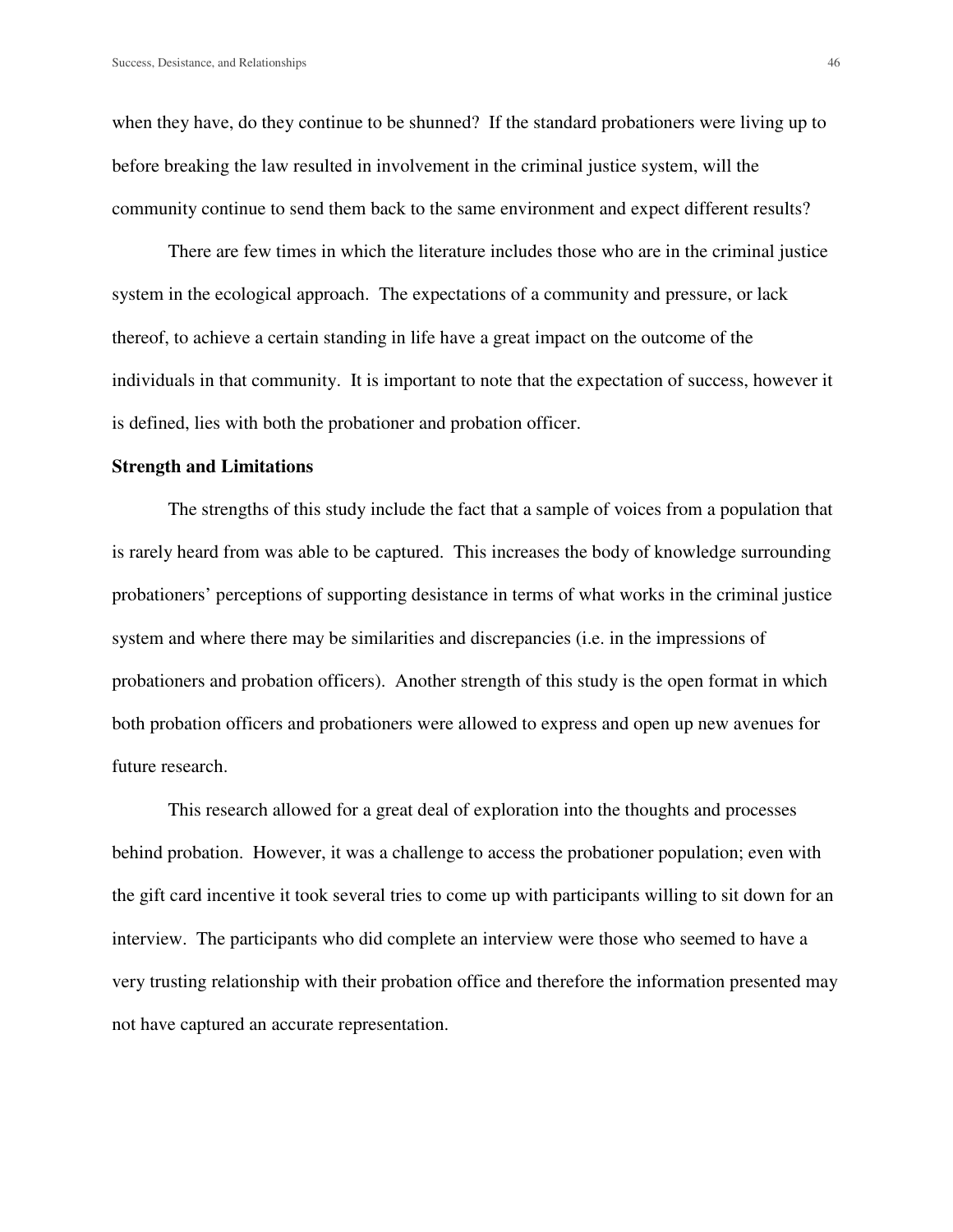#### **Suggestions for Future Research**

Although this study provided results that could increase the awareness of a rarely heard from population there are implications for future research. The group of participants, both probation officers and probationers, was very small and only included those on high risk probation. The research could be expanded to include those on low risk probation and high risk parole. One may even go so far as to include those incarcerated and if there are implications for relationships with correction officers and defining success.

 The interviews also took place at or near the Community Corrections officer right after meeting with their probation officers. Even though confidentiality notices were explained and signed, the idea that someone in the probation office might hear what they said was a concern for some, this includes probationers and probation officers. Meeting with participants outside of the community corrections office in a more neutral setting could contribute to the elaboration and honesty in interviews. For this study the interviews were done at or near the Community Corrections office as a safety measure for the researcher. As previously mention probationers were also given a \$10 gift card as an incentive to participate, this may produce greater involvement if it was increased as well as attract probationers who may have been more reluctant.

Based on these findings probation officers in this sample seemed to grasp the importance of their role in the lives of their probationers. It is important, however, to continue the expansion of their knowledge and tools when working with probationers. The fact that all of the probation officers were Caucasian while all the probationers were African-American might also lead others in exploring this concept coming from the perspective of race. The continued growth of this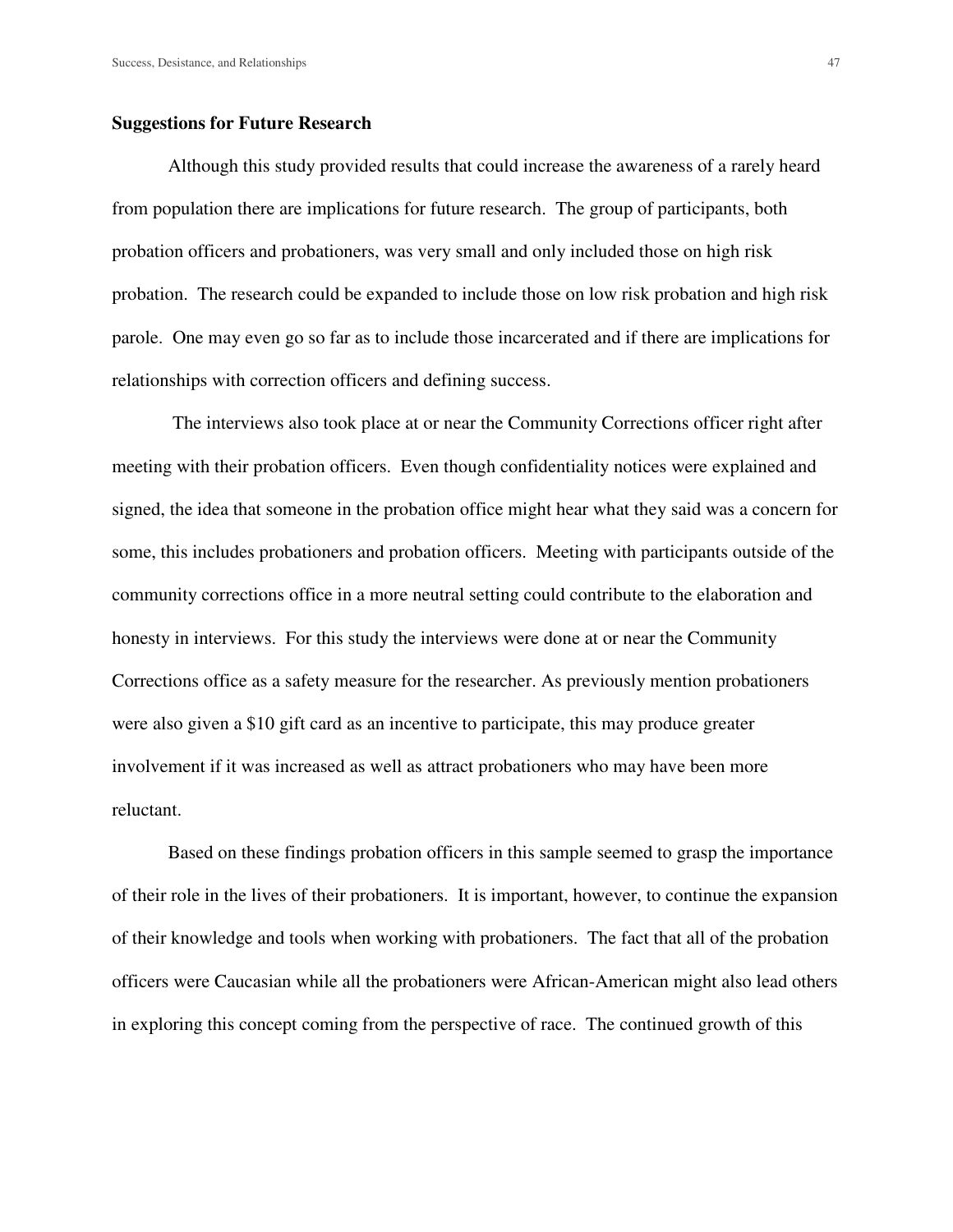knowledge should contribute and not hinder the relationships with the probationers and therefore be reflected as a part of their individual and departmental review.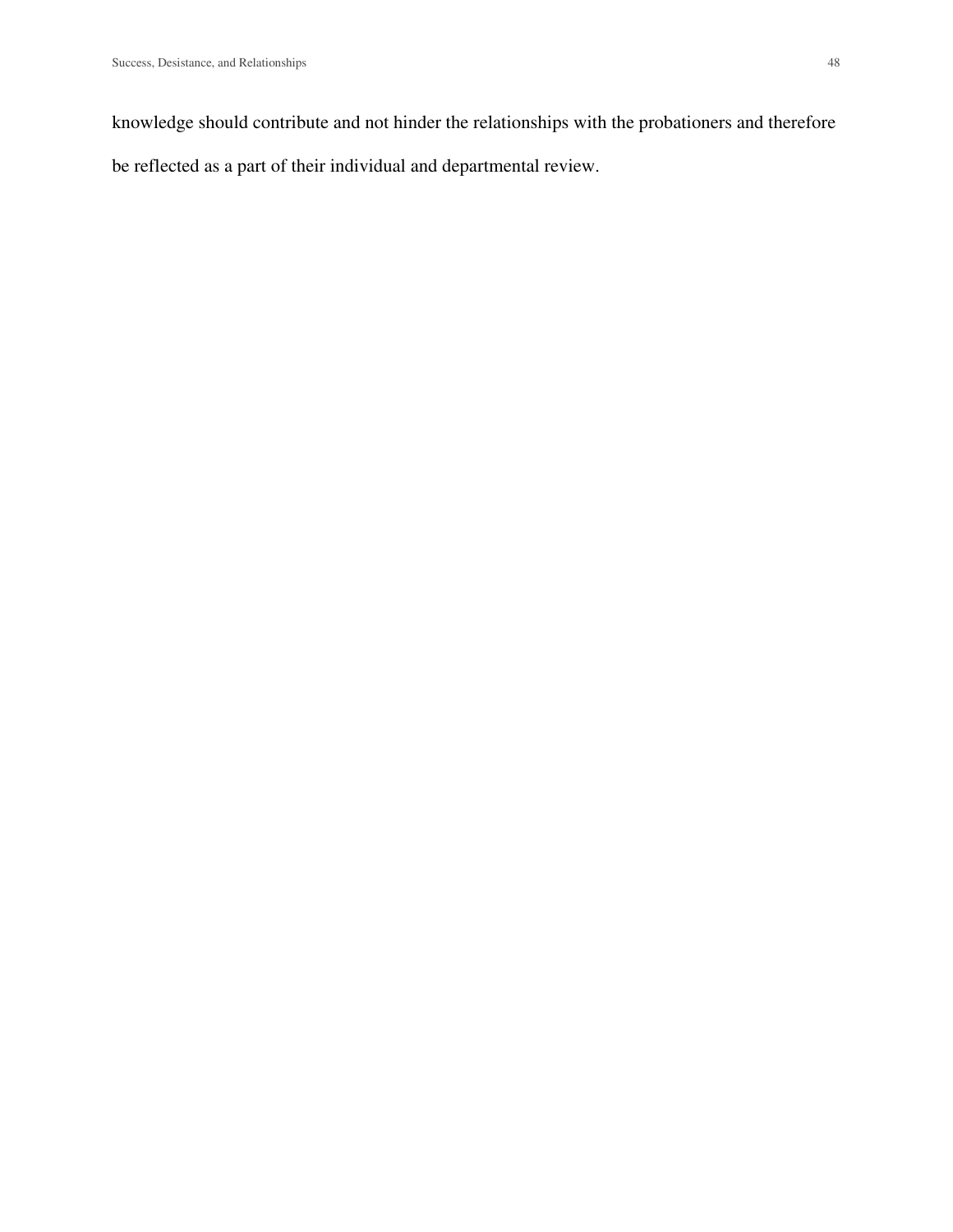#### **Appendix A**

# **CONSENT FORM FOR PROBATION OFFICERS**

# **UNIVERSITY OF ST. THOMAS**

# **GRSW682 RESEARCH PROJECT**

#### **Success, Desistance, and Relationships between Probation Officers and Probationers**

I am conducting a study about probation officers and I invite you to participate in this research. You were selected as a possible participant because your involvement with this population. Please read this form and ask any questions you may have before agreeing to be in the study.

This study is being conducted by: Ariel Brinson, a graduate student at the School of Social Work, St. Catherine University/University of St. Thomas and supervised by Dr. David Roseborough.

#### **Background Information:**

The purpose of this study is: To put together a qualitative research paper that describes your experience in community corrections, your relationship with individuals in this setting, and the support provided through the county community corrections.

#### **Procedures:**

If you agree to be in this study, I will ask you to do the following things: Allow for an hour's worth of questions that will be audio recorded and transcribed by the researcher.

#### **Risks and Benefits of Being in the Study:**

The study will take every precaution to protect the identity of the participants, the audio tapes and well as corresponding transcripts will be locked in the researcher's desk at her home. All audio tapes, paper, and electronic records from this research will be deleted or shredded the presentation date of this research (May 20, 2013).

## **Confidentiality:**

The records of this study will be kept confidential. Research records will be kept in a locked file in the researcher's home. The researcher will also keep the electronic copy of the transcript in a password protected file on her computer. No one besides the researcher will have access to any identifiable information including the audio files and transcripts. The researcher will not be asking questions that could identify the individual in the interview and if some are presented thhe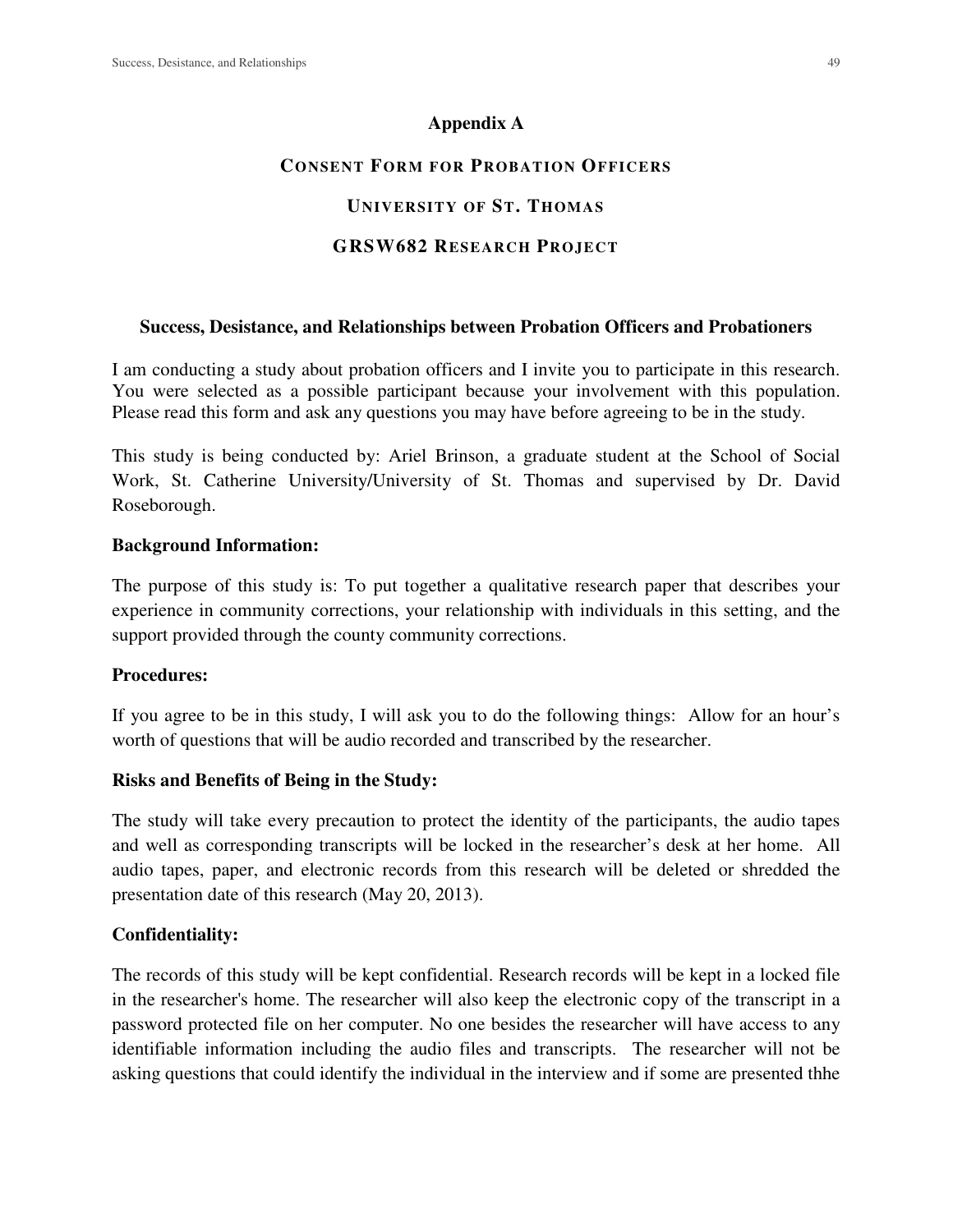researcher will delete any identifying information from the transcript. The audiotape and transcript will be destroyed by May 20, 2013.

#### **Voluntary Nature of the Study:**

Your participation in this study is entirely voluntary. You may skip any questions you do not wish to answer and may stop the interview at any time. Your decision whether or not to participate will not affect your current or future relations with the county or your probation status. If you decide to participate, you are free to withdraw at any time without penalty. Should you decide to withdraw; data collected about you will be destroyed and used for no further studies.

#### **Contacts and Questions**

My name is Ariel Brinson. You may ask any questions you have now. If you have questions later, you may contact me. You may also contact my instructor David Roseborough or University of St. Thomas Institutional Review Board with any questions or concerns.

#### **You will be given a copy of this form to keep for your records.**

#### **Statement of Consent:**

I have read the above information. My questions have been answered to my satisfaction. I consent to participate in the study and to be audio taped.

\_\_\_\_\_\_\_\_\_\_\_\_\_\_\_\_\_\_\_\_\_\_\_\_\_\_\_\_\_\_ \_\_\_\_\_\_\_\_\_\_\_\_\_\_\_\_

\_\_\_\_\_\_\_\_\_\_\_\_\_\_\_\_\_\_\_\_\_\_\_\_\_\_\_\_\_\_ \_\_\_\_\_\_\_\_\_\_\_\_\_\_\_\_

**Signature of Study Participant Date Date Construction Date** 

**Print Name of Study Participant** 

\_\_\_\_\_\_\_\_\_\_\_\_\_\_\_\_\_\_\_\_\_\_\_\_\_\_\_\_\_\_\_\_\_\_\_\_

**Signature of Researcher Date Date**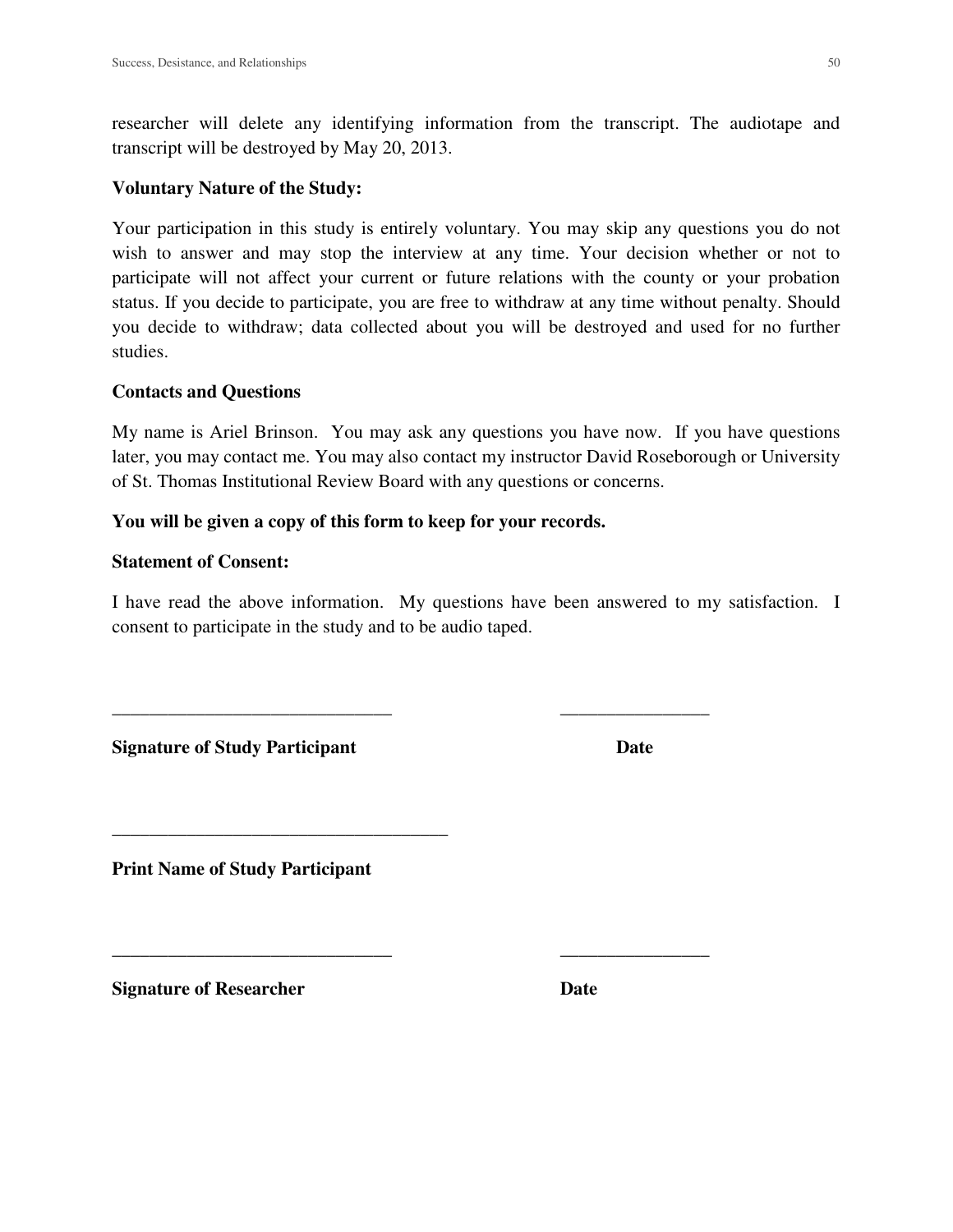# **Appendix A (cont.)**

# **CONSENT FORM FOR PROBATIONERS**

# **UNIVERSITY OF ST. THOMAS**

# **GRSW682 RESEARCH PROJECT**

#### **Success, Desistance, and Relationships between Probation Officers and Probationers**

I am conducting a study about individuals currently on probation. I invite you to participate in this research. You were selected as a possible participant because your involvement with this population. Please read this form and ask any questions you may have before agreeing to be in the study.

This study is being conducted by: Ariel Brinson, a graduate student at the School of Social Work, St. Catherine University/University of St. Thomas and supervised by Dr. David Roseborough.

## **Background Information:**

The purpose of this study is: To put together a qualitative research paper drawn from interviews conducted, that describes your experience in community corrections, your relationship with probation officers in this setting, and the support provided through the county community corrections.

## **Procedures:**

If you agree to be in this study, I will ask you to do the following things: Allow for an hour's worth of questions that will be audio recorded and transcribed by the researcher.

# **Risks and Benefits of Being in the Study:**

The study will take every precaution to protect the identity of the participants, the audio tapes as well as corresponding transcripts will be locked in the researcher's desk at her home. All audio tapes, paper, and electronic records from this research will be deleted or shredded on the presentation date of this research (May 20, 2013).

The researcher will provided participants with a \$10 gift card as an incentive upon completion of the interview.

# **Confidentiality:**

The records of this study will be kept confidential. Research records will be kept in a locked file in the researcher's home. The researcher will also keep the electronic copy of the transcript in a password protected file on her computer. No one besides the researcher will have access to any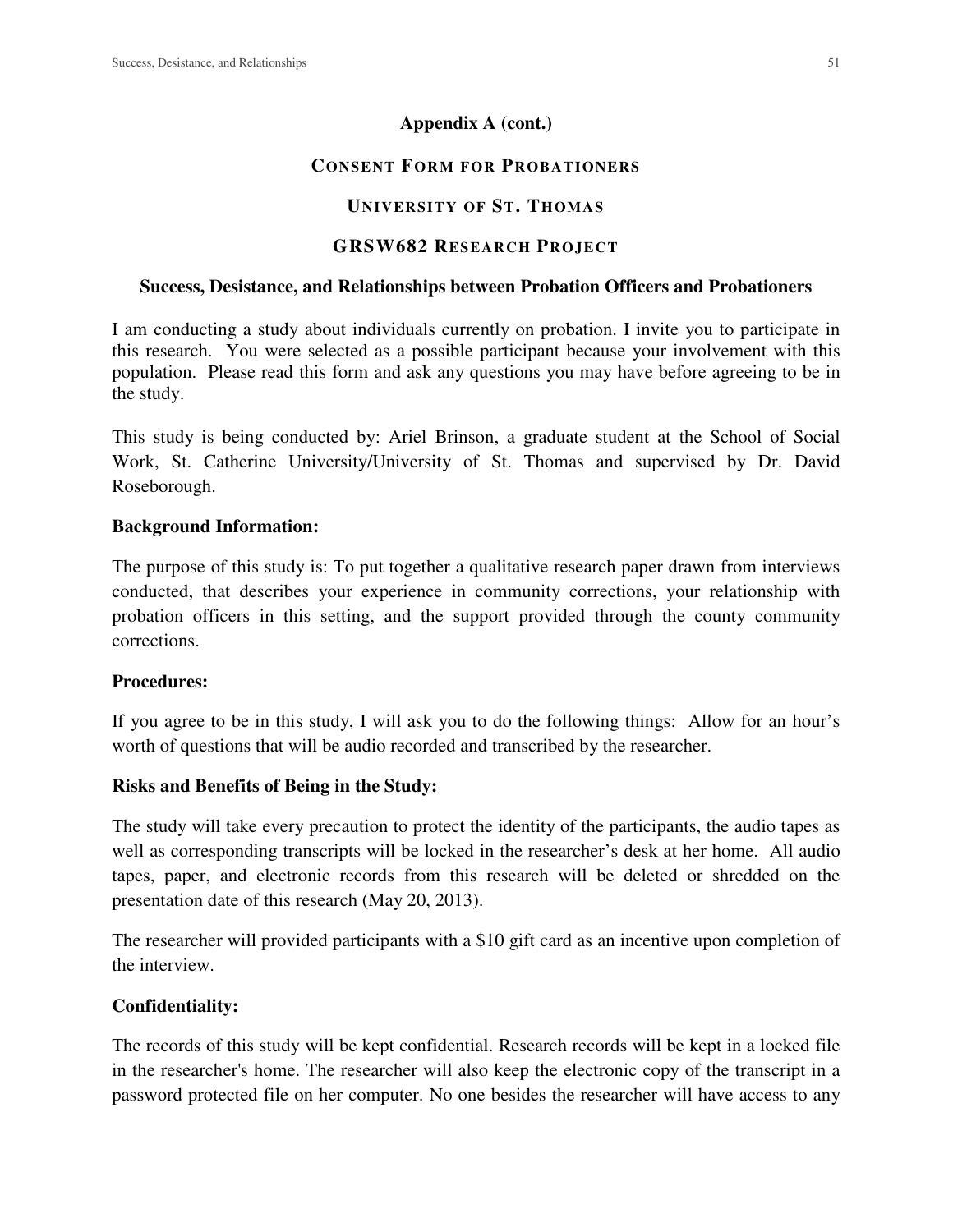identifiable information including the audio files and transcripts. The researcher will not ask questions that could identify the individual in the interview, these include name, probation officer, or offense specifics. If some of this information is presented by you the participant the researcher will delete any identifying information from the transcript. The audiotape and transcript will be destroyed by May 20, 2013.

# **Voluntary Nature of the Study:**

Your participation in this study is entirely voluntary. You may skip any questions you do not wish to answer and may stop the interview at any time. Your decision whether or not to participate will not affect your current or future relations with the county or your probation status. If you decide to participate, you are free to withdraw at any time without penalty. Should you decide to withdraw; data collected about you will be destroyed and used for no further studies.

# **Contacts and Questions**

My name is Ariel Brinson. You may ask any questions you have now. If you have questions later, you may contact me. You may also contact my instructor David Roseborough or University of St. Thomas Institutional Review Board with any questions or concerns.

# **You will be given a copy of this form to keep for your records.**

## **Statement of Consent:**

I have read the above information. My questions have been answered to my satisfaction. I consent to participate in the study and to be audio taped.

\_\_\_\_\_\_\_\_\_\_\_\_\_\_\_\_\_\_\_\_\_\_\_\_\_\_\_\_\_\_ \_\_\_\_\_\_\_\_\_\_\_\_\_\_\_\_

\_\_\_\_\_\_\_\_\_\_\_\_\_\_\_\_\_\_\_\_\_\_\_\_\_\_\_\_\_\_ \_\_\_\_\_\_\_\_\_\_\_\_\_\_\_\_

**Signature of Study Participant Date Constraint Date Construction Date** 

**Print Name of Study Participant** 

\_\_\_\_\_\_\_\_\_\_\_\_\_\_\_\_\_\_\_\_\_\_\_\_\_\_\_\_\_\_\_\_\_\_\_\_

**Signature of Researcher Date Date**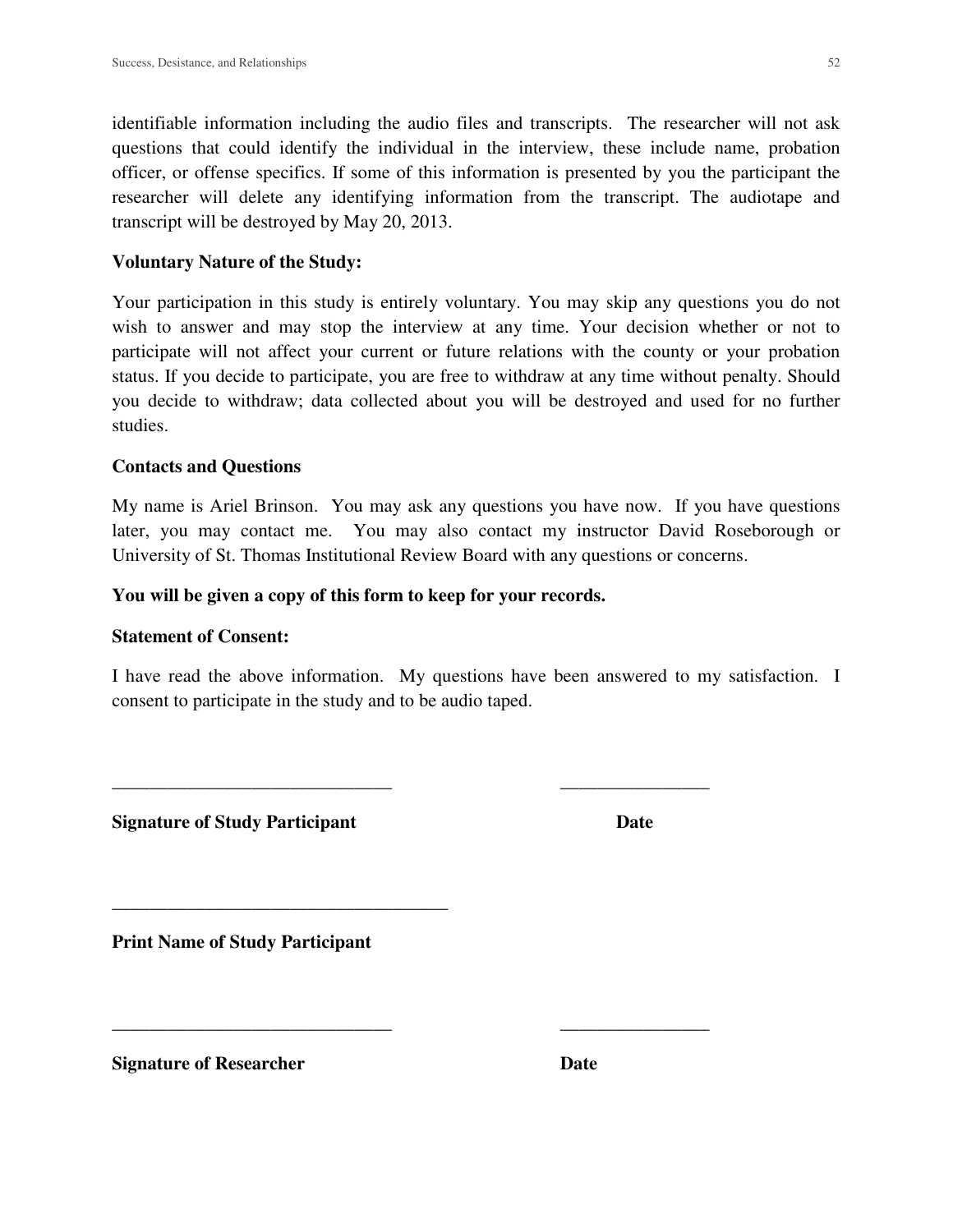#### **Appendix B**

# **Interview Questions for Probationers**

- 1. What are your goals, both on and outside of probation?
- 2. What successes have you experienced with these goals so far?

2a. Any specific examples?

3. What challenges have you faced, do you anticipate?

3a. What helps you work through these challenges?

- 4. How does your work with your probation officer help/hinder/matter?
- 5. What might you still need that you're not getting?

5a. Inside or outside probation

6. What do you see as different or changing between now and the end of probation?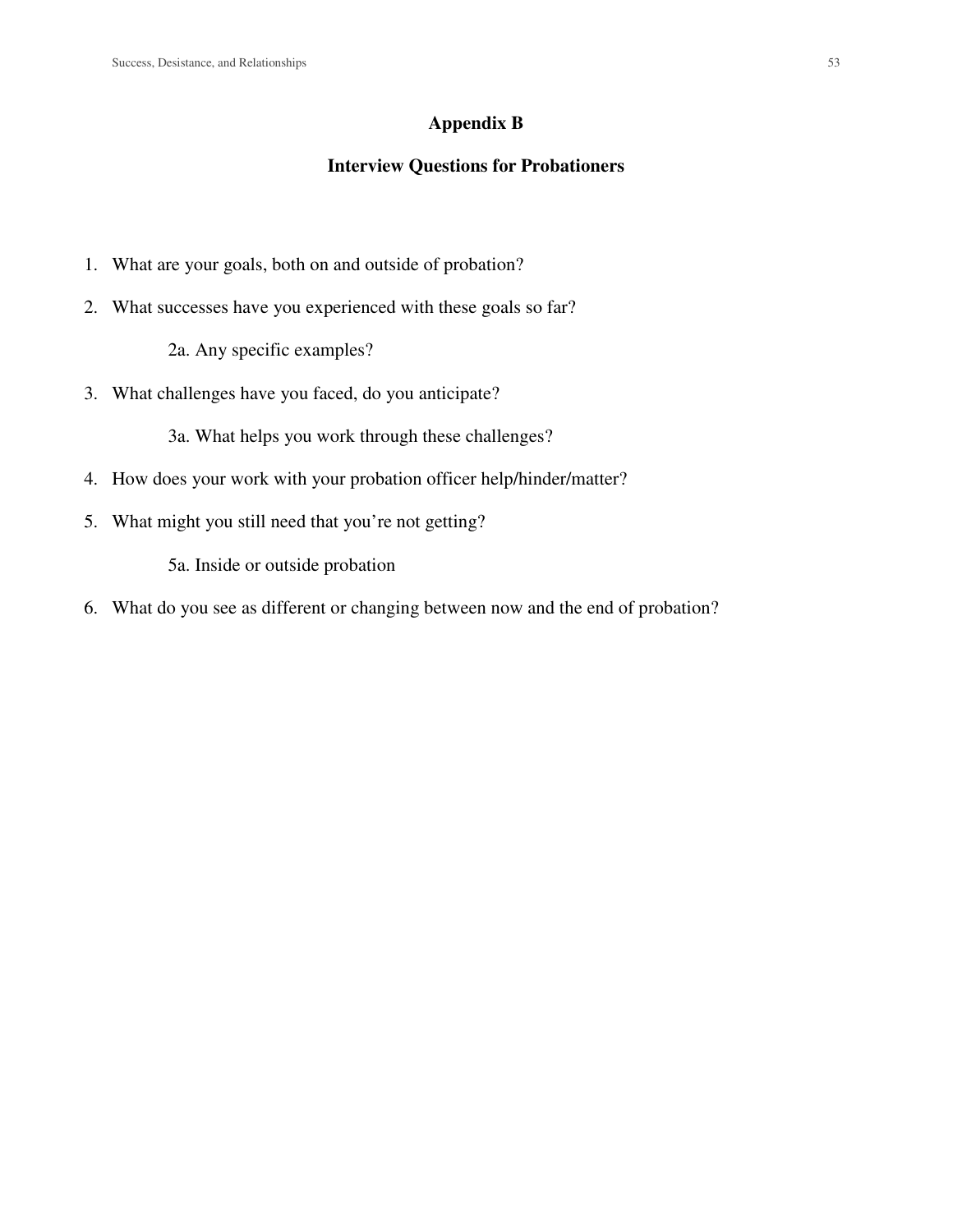# **Appendix C**

# **Interview Questions for Probation Officers**

- 1. Please describe you education. How does this shape you practice?
- 2. What do you think the goals of those on probation with you are?
- 3. How do you define success for your probationers? How do you think your probations define success?

3a. How do you balance the therapeutic and surveillance roles of your job?

- 4. What challenges do people on probation face?
- 5. What tasks do you perform that help those on probation? What tasks hinder those on probation?
- 6. What information/services/tasks would you like to see implemented or given more weight in community corrections/you daily work activities?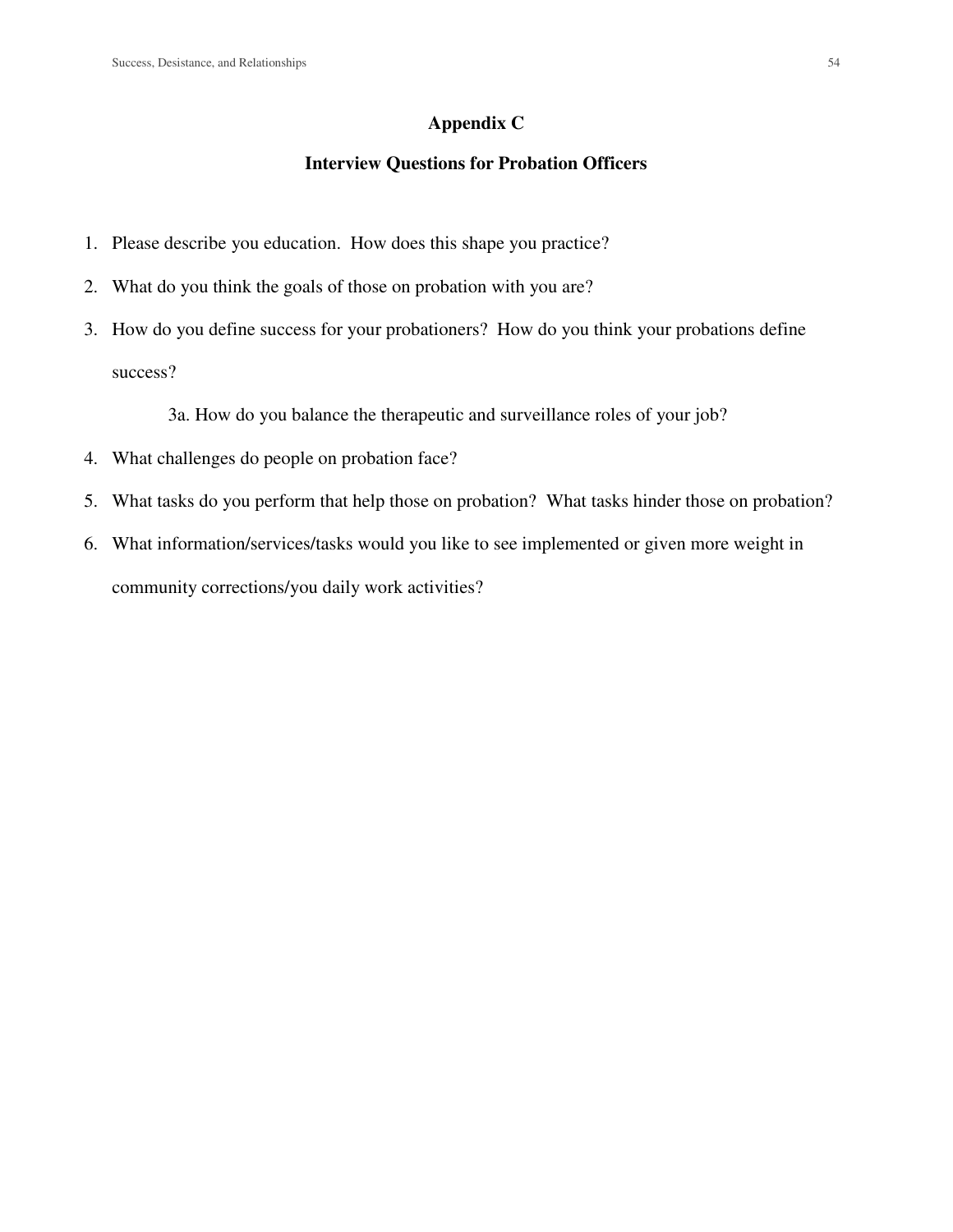#### **References**

- Allen, G. (1985). The Probationers Speak: Analysis of the Probationers' Experiences and Attitude. *Federal Probation*, *49*, 67-75.
- Andrews, D., Bonta, J., & Wormith J.S. (2012). *Multi-Health Systems Inc.*. Retrieved from http://www.mhs.com/product.aspx?gr=saf&prod=ls-cmi&id=overview
- Andrews, D.A., Bonta, J., & Wormith, J. S. (2006, January). The Recent Past and Near Future of Risk and/or Need Assessment. *Crime & Delinquency, 52*(1), 7-27. doi:10.1177/0011128705281756
- Beier, E. G. (1952, October). Client-Centered Therapy and the Involuntary Client. *Journal of Consulting Psychology, 16*(5), 332-337. doi:10.1037/h0056013
- Bonta, J., Bourgon, G., Rugge, T., Scott, T., Yessine, A., Gutierrez, L., & Li, J. (2010, April). THe Strategic Training Initiative in Community Supervision: Risk-Need-Responsivity in the Real World. *Correctional Research: User Report*.
- Brophy, L., Cambell, J., & Healy, B. (2003). Dilemmas in the Case Manager's Role: Implementing Involuntary Treatment in the Community. *Psychiatry, Psychology, and Law, 10*(1), 154-163.
- Burnett, R., & McNeill, F. (2005). The Place of the Officer-Offender Relationship in Assisting Offenders to Desist from Crime. *Probation Journal, 52*(3), 221-242. doi:10.1177/0264550505055112
- De Jong, P., & Berg, Insoo K. (2001, October). Co-Constructing Cooperation with Mandated Clients. *Social Work*, *46*(4), 361-374.
- "DESISTANCE." *Dictionary of Prisons and Punishment*. Devon: Willan, 2007. *Credo Reference*. 15 Sept. 2009. Web. 18 Oct. 2012. <http://ezproxy.stthomas.edu/login?qurl=http://www.credoreference.com/entry/willandpp/de sistance>.
- Dowden, C., & Andrews, D.A. (2004, April). The Importance of Staff Practice in Delivering Effective Correctional Treatment: A Meta-Analytic Review of Core Correctional Practice. *International Journal of Offender Therapy and Comparative Criminology, 48*(2), 203-214. doi:10.1177/0306624X03257765
- Ivanoff, A., Blyth, B. J., & Tripodi, T. (1994). *Involuntary Clients in Social Work Practice: A Research-Based Approach* . New York, NY: Aldine De Gruyter.
- Jones, M. (2004, July). Maslow's Hierarchy of Needs Can Lower Recidivism. *Corrections Today*, *66*(4), 18-21.
- Mead, B. (2005, December). Is There a Measure of Probation Success?. *Federal Probation, 69*(2). Retrieved from http://host4.uscourts.gov/fedprob/December\_2005/success.html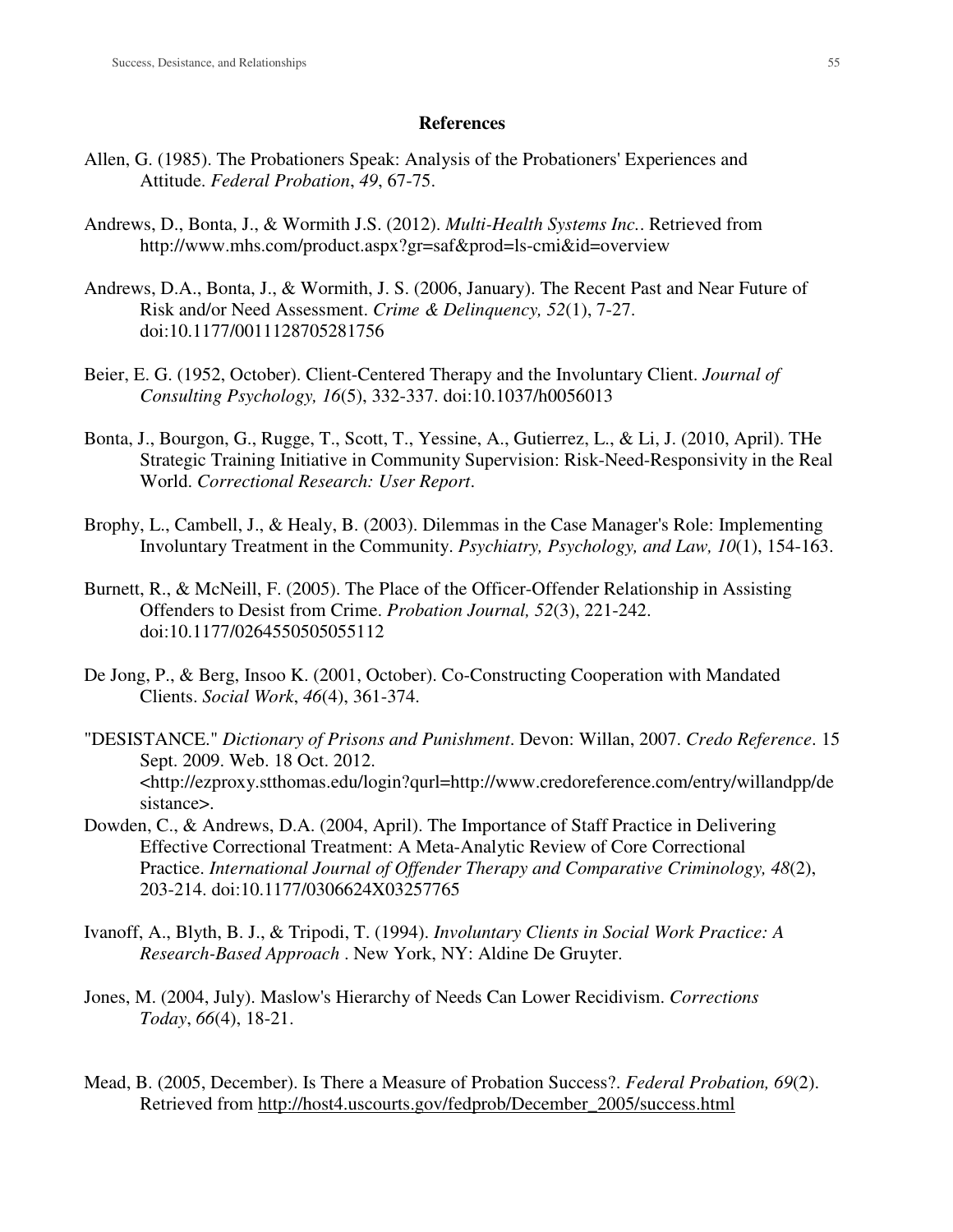- Mears, C. P., Wang, Xia., Hays, C., & Bales, W. D. (2008). Social Ecology and recidivism: Implications for Prisoner Reentry. *Criminology*, *46*(2), 301-339.
- National Association of Social Workers. (2008). *Code of Ethics*. Retrieved from http://www.socialworkers.org/pubs/code/code.asp.
- Parent, D. G., & Barnett, L. (2004). Improving Offender Success and Public Safety Through System Reform: The Transition from Prison to Community Initiative. *Federal Probation*, *68*, 25-30.
- Payne, B., & DeMichele, M. (2011, January). Probation Philosophies and Workload Considerations. *American Journal of Criminal Justice, 36*(1), 29-43. doi:10.1007/s12103- 010-9101-3.
- Petersilia, J. (2004). What Works in Prison Reentry? Reviewing and Questioning the Evidence. *Federal Probation*, *68*, 4-8.
- Risk-Need-Responsivity Model for Offender Assessment and Rehabilitation. (2006). *Public Safety Canada*. Retrieved from http://www.publicsafety.gc.ca/res/cor/rep/risk need 200706 eng.aspx
- Robinson, C. R., Alexander, M., Lowenkamp, C. T., Oleson J.C., & Holsinger, A. (2011, September). A Random Study of Staff Training Aimed at Reducing Re-arrest (STARR): Using Core Correctional Practices in Probation Interactions.
- Rooney, R. H. (2009). *Strategies for Working with Involuntary Clients* (2nd ed.). New York, NY: Columbia University Press.
- Maruna, S. (2001). *Making Good: How Ex-Convicts Reform and Rebuild Their Lives*. Washington, D.C., : American Psychological Association.
- Sigurdson, H. R., McEachern, A.W., & Carter, R. (1973, July). Administrative Innovations in Probation Service. *Crime and Delinquency* , *19*(3), 353-366.
- Skeem, J. L., Louden, J. E., Polaschek, D., & Camp, J. (2007). Assessing Relationship Quality in Mandated Community Treatment: Blending Care With Control. *Psychological Assessment, 19*(4), 397-410. doi:10.1037/1040-3590.19.4.397
- Smith, D. (2005). Probation and Social Work. *British Journal of Social Work, 35*, 621-637. doi:10.1093/bjsw/bch301.
- The National Reentry Resource Center. Retrieved from http://www.nationalreentryresourcecenter.org/facts
- Trotter, C. (2006). *Working with Involuntary Clients: A Guide to Practice* (2nd ed.). Los Angeles, CA: Sage.